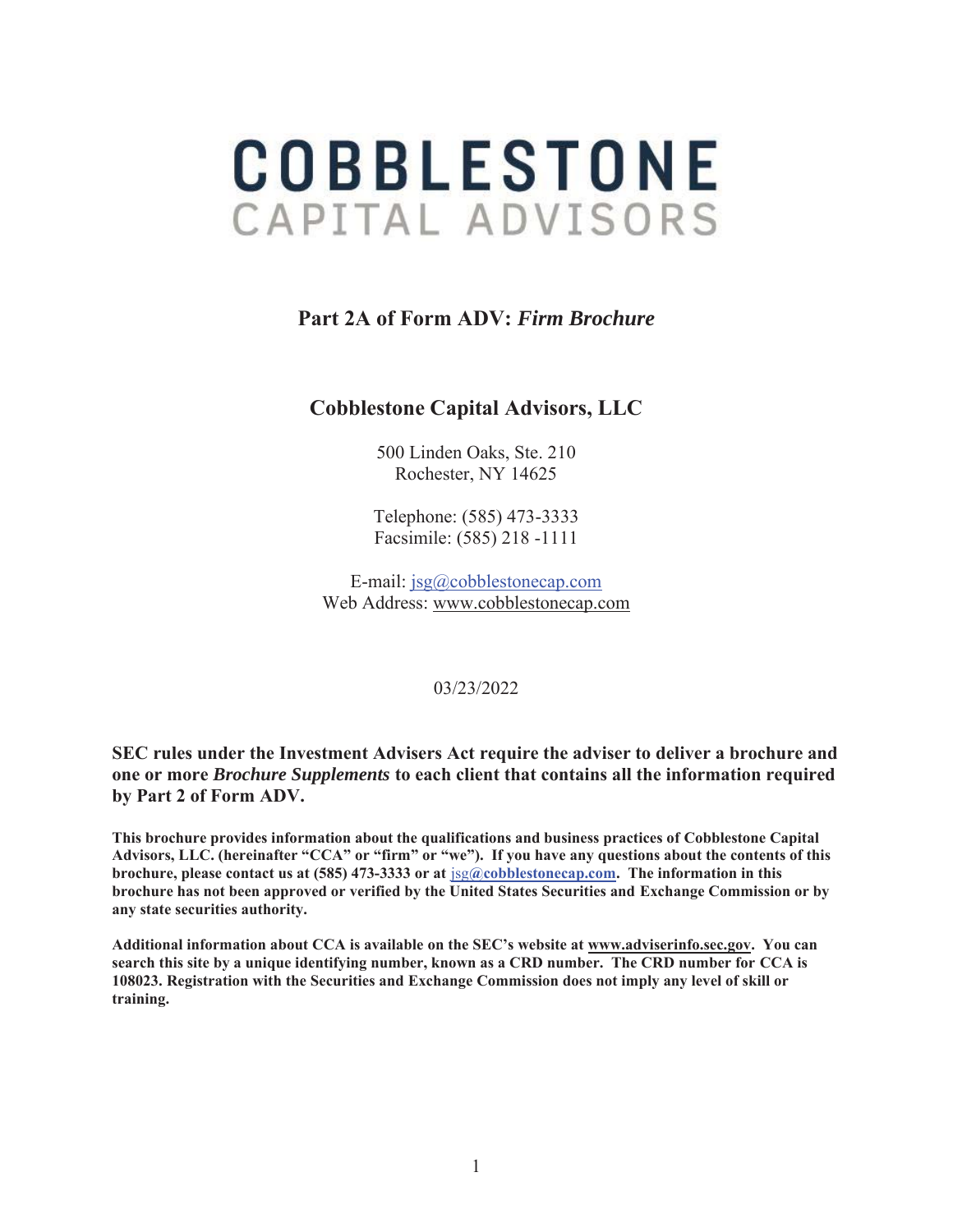# **Item 2. Summary of Material Changes**

There have been no material changes since our last annual updating amendment of Form ADV Part 2A was filed on March 22, 2021.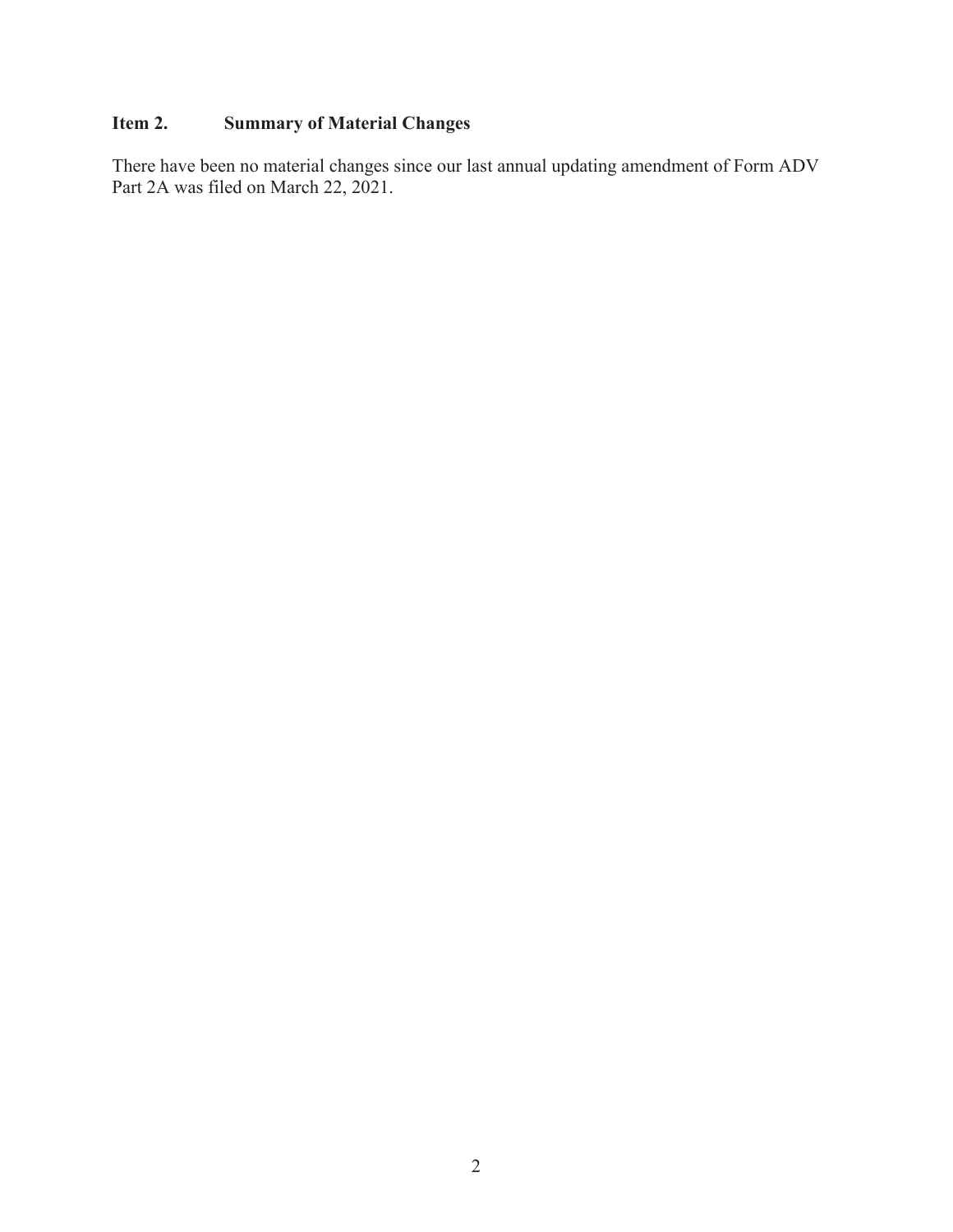| <b>Item</b>      | <b>Section</b>                                                                        | Page<br><b>Number</b> |
|------------------|---------------------------------------------------------------------------------------|-----------------------|
| 1.               | Cover Page                                                                            |                       |
| 2.               | Material Changes                                                                      | $\overline{2}$        |
| 3.               | Table of Contents                                                                     | 3                     |
| $\overline{4}$ . | <b>Advisory Business</b>                                                              | 4                     |
| 5.               | Fees and Compensation                                                                 | 7                     |
| 6.               | Performance-Based Fees and Side-by-Side Management                                    | 10                    |
| 7.               | Types of Clients                                                                      | 11                    |
| 8.               | Methods of Analysis, Investment Strategies and Risk of Loss                           | 11                    |
| 9.               | Disciplinary Information                                                              | 13                    |
| 10.              | Other Financial Industry Activities and Affiliations                                  | 13                    |
| 11.              | Code of Ethics, Participation or Interest in Client Transactions and Personal Trading | 13                    |
| 12.              | <b>Brokerage Practices</b>                                                            | 15                    |
| 13.              | Review of Accounts                                                                    | 18                    |
| 14.              | Client Referrals and Other Compensation                                               | 19                    |
| 15.              | Custody                                                                               | 20                    |
| 16.              | <b>Investment Discretion</b>                                                          | 20                    |
| 17.              | Voting Client Securities                                                              | 20                    |
| 18.              | Financial Information                                                                 | 21                    |

# **Item 3. Table of Contents**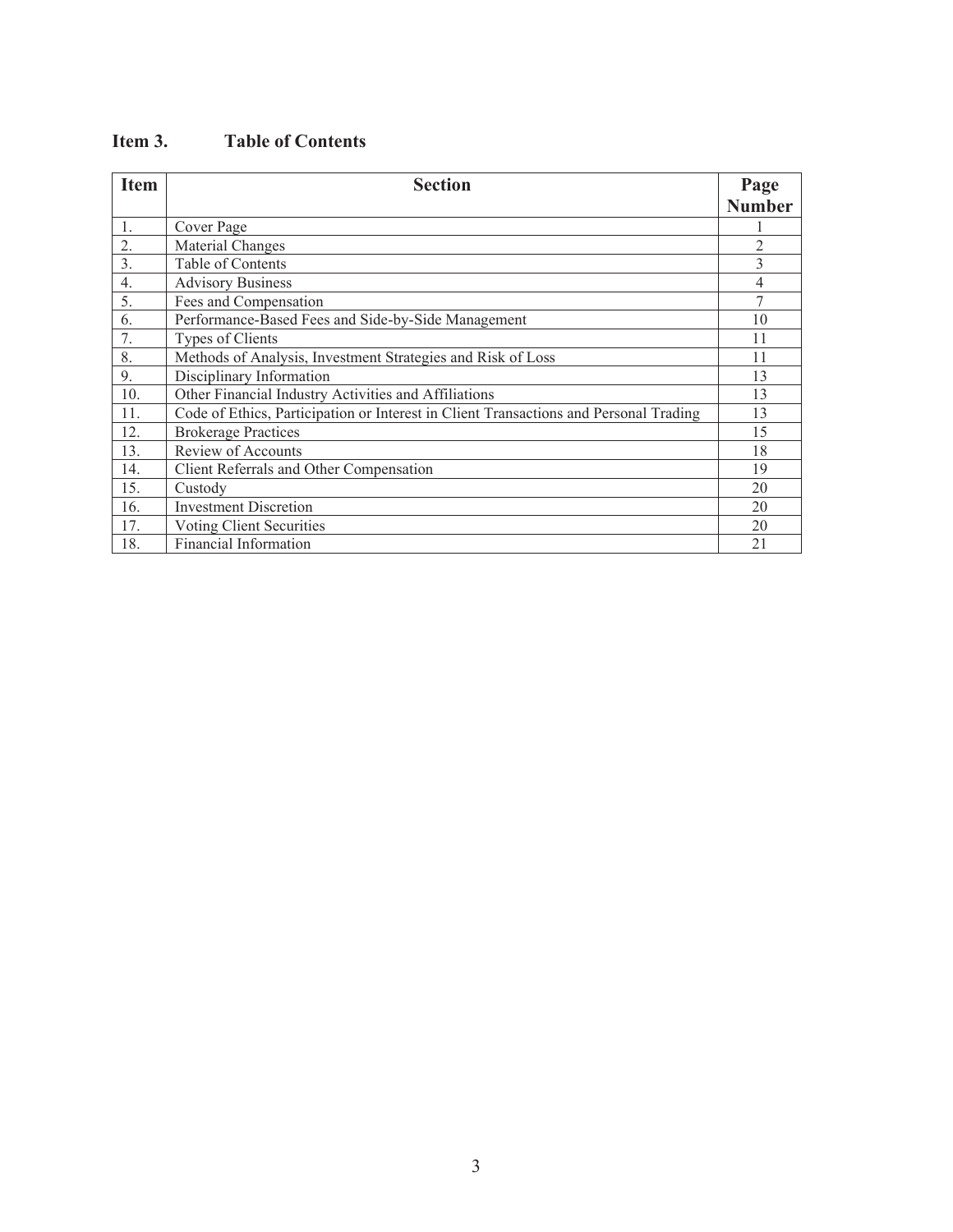## **Item 4. Advisory Business**

CCA is a fee-only SEC-registered investment adviser (SEC File Number 801-55482). Our principal place of business is located in Rochester, New York. Our firm has been in business since 1998. John T. DiPasquale, Member and Chief Executive Officer, Jason S. Garlock, Member and Chief Compliance Officer, and Christopher Mooney, Member and Managing Director – Business Development, are CCA's Executive Officers.

Discretionary assets under our firm's management were \$2,621,772,328 as of December 31, 2021.

Non-discretionary assets under our firm's management were \$60,324,573 as of December 31, 2021.

Our firm provides investment services to address a broad range of investor needs. These services fall into several general categories:

#### Portfolio Management Services

Our firm manages individually tailored investment portfolios for clients. We provide continuous advice regarding the investment of client funds based on the individual needs of the client. Through personal discussions in which goals and objectives based on a client's particular circumstances are established, we develop a client's personal investment policy or individual investment plan and create and manage a portfolio based on that policy or plan. During our datagathering process, we determine the client's individual objectives, time horizons, risk tolerance, and liquidity needs. We may also review and discuss a client's prior investment history, as well as family composition and background.

We will manage advisory accounts on a discretionary or non-discretionary basis, as agreed with each client. For discretionary accounts, we will implement transactions without seeking prior client consent. However, clients may impose reasonable restrictions on investing in certain securities, types of securities, or industry sectors. For non-discretionary accounts, we will seek prior client consent for every contemplated transaction. Therefore, clients with nondiscretionary accounts should understand that any delay in obtaining consent may result in less favorable transaction terms, including higher security price and/or higher commissions and/or limited availability of the securities sought.

Account supervision is guided by the stated objectives of the client (i.e., very aggressive, aggressive, balanced, moderate, conservative, or stability of principal), as well as tax considerations. Clients may impose reasonable restrictions on investing in certain securities, types of securities, industry sectors, tax constraints or consultation preferences.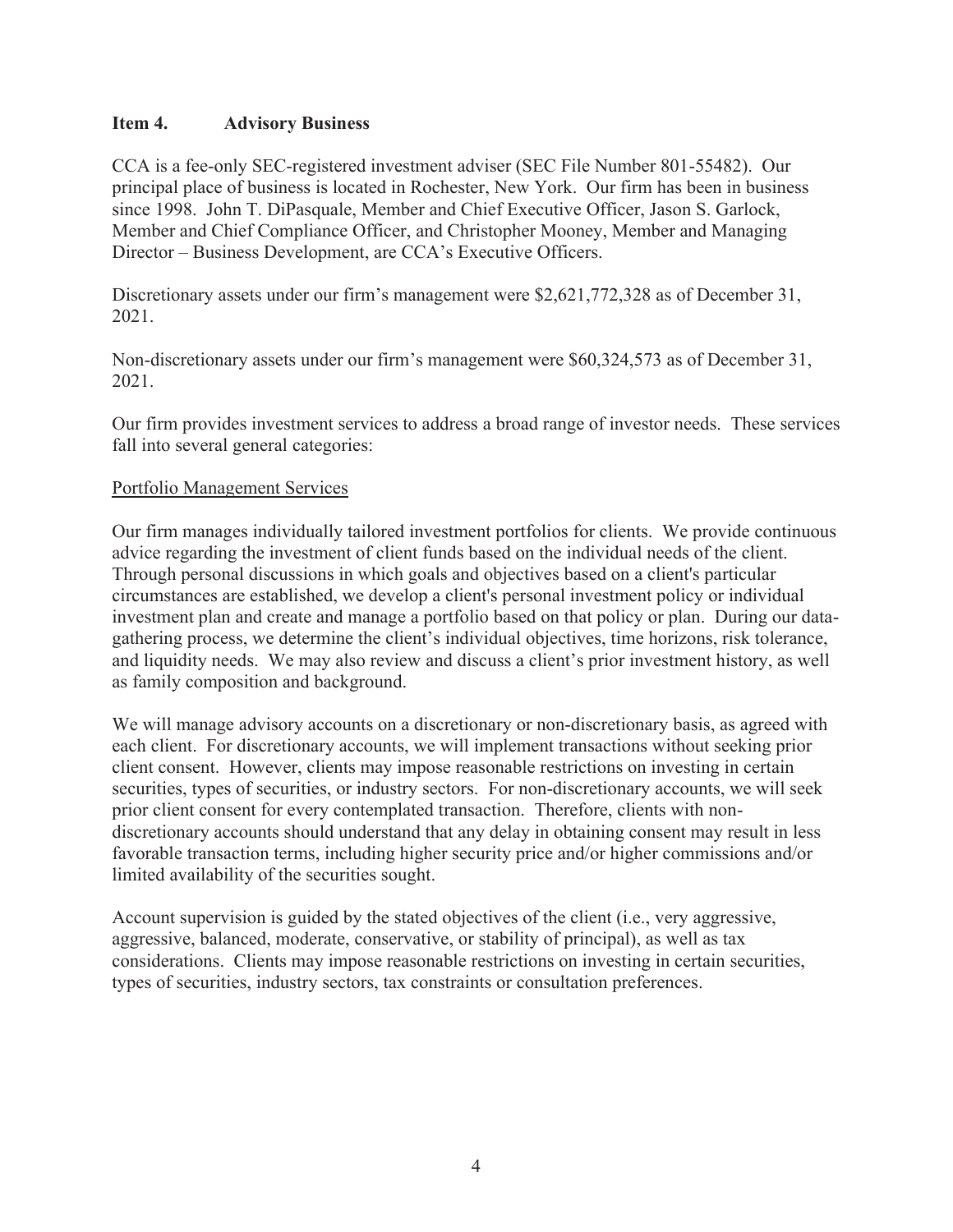## Private Placement Management Services

CCA serves as investment manager, in either advisory or sub-advisory capacity, to various private funds (collectively, "Funds").

Interests in the Funds are offered in reliance upon various exemptions available under the securities laws for transactions in securities not involving a public offering. CCA manages the Funds on a discretionary basis in accordance with the terms and conditions of the Funds' Private Placement Memoranda and organizational documents.

Prospective investors in the Funds should be aware of additional risks, restrictions on withdrawals and redemptions and other important information associated with investment in the Funds. This information is outlined in the Funds' Private Placement Memoranda and subscription documents. Prospective investors should refer to the Private Placement Memoranda and subscription documents for information regarding these important additional considerations and risk.

Fund documents may impose reasonable restrictions on investing in certain securities, types of securities, or industry sectors.

If diversification considerations allow, at CCA's sole discretion, certain clients may be offered direct investment opportunities into underlying investments held by the Funds managed by CCA.

## Financial Planning Services

Financial planning involves a comprehensive evaluation of a client's current and future financial circumstances. Output may include projections of future cash flows and asset values based on various withdrawal plans, currently known variables, and reasonable assumptions. Additional financial planning services may include estate plan illustration and analysis, and consolidated investment, performance and tax reporting. Clients electing this service will receive continuous assistance in analyzing their relevant financial circumstances.

In general, the financial plan may address any or all of the following areas of concern:

- Personal: Family records, budgeting, personal liability, estate information and financial goals;
- Tax & Cash Flow: Income tax and spending analysis and planning for past, current and future years. We will illustrate the impact of various investments on a client's current income tax and future tax liability;
- $\bullet$  Death & Disability: Cash needs at death, income needs of surviving dependents, estate planning and disability income analysis;
- Retirement: Analysis of current strategies and investment plans to help the client achieve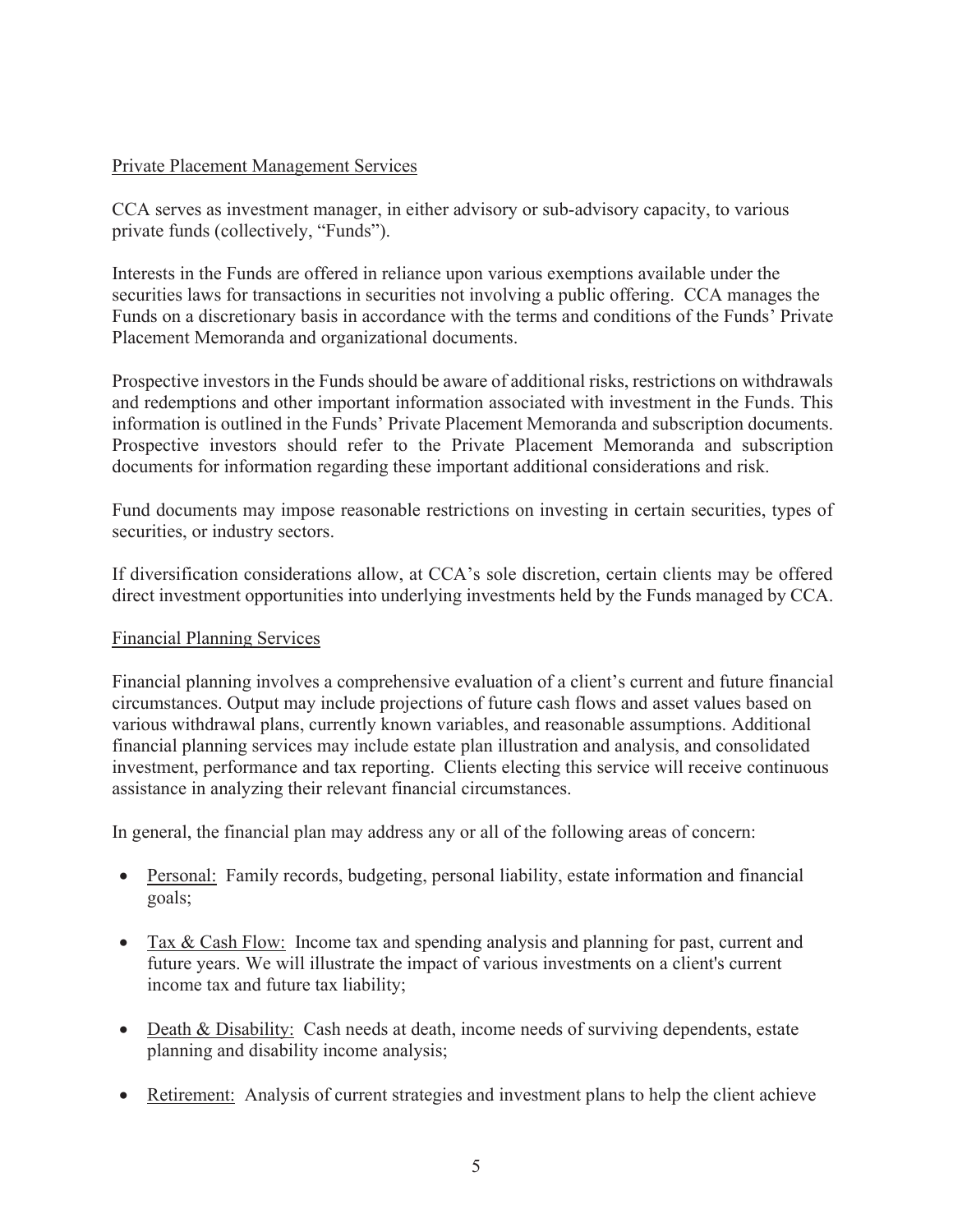his or her retirement goals;

- Investments: Analysis of investment alternatives and their effect on a client's portfolio;
- Estate: Analysis of financial issues with respect to living trusts, wills, estate tax, powers of attorney, asset protection plans, nursing homes, Medicaid and elder law; and
- Insurance: Review of existing policies to ensure proper coverage for life, health, disability, long-term care, liability, home and automobile.

We gather required information through in-depth personal interviews. Information gathered includes a client's current financial status, tax status, future goals, return objectives and attitudes towards risk. We carefully review documents supplied by the client. Except in unique client circumstances, we will only provide Financial Planning Services to those clients who elect our Portfolio Management Services and who meet our relevant account size minimums. Therefore, it is expected that clients will implement their securities-related financial planning recommendations through our firm. We will work closely with their attorney, accountant, insurance agent, and/or other professional. The implementation of any specific financial plan recommendations is entirely at the client's discretion.

## Family Office Services:

For those clients who meet certain established account size minimums, our firm provides comprehensive Family Office services to high net worth individuals and families to assist them in achieving their goal of a lasting legacy for future generations. Family Office services are structured to offer an integrated, interdisciplinary approach to aggregating and focusing family resources and values to facilitate a common interest in asset protection, cost control, financial education, and family philanthropy, among others. Our Family Office services provide familyspecific, custom solutions and relationship management and may include:

- Portfolio Management and Financial Planning (as separately described above)
- Simplified, consolidated reporting of account holdings and performance
- Comprehensive Risk Management Consulting
- $\bullet$  Integration of Tax & Investment Strategies
- Bill Paying Services
- Philanthropy Planning/Charitable Giving
- Family Retreats/Meetings
- Facilitation of Inter-Generational/Inter-Family Communications and Mediation of Inter-Family Conflict

## Services in General

Our advisory recommendations are not limited to any specific product or service offered by a broker dealer or insurance company and will primarily include advice regarding the following instruments: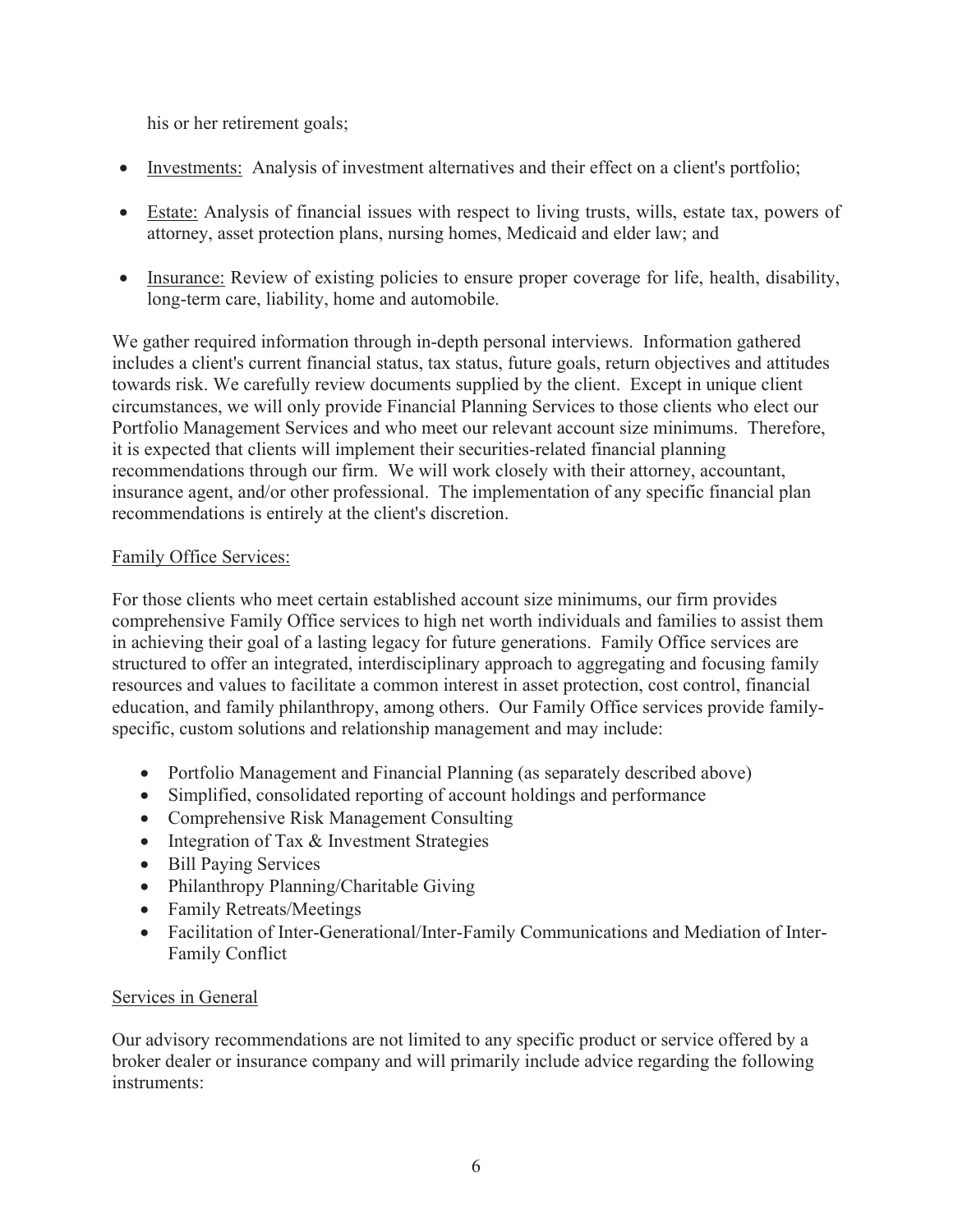- Exchange-listed securities
- $\bullet$  Exchange traded funds (ETFs)
- No-load and load-waived mutual funds
- $\bullet$  Corporate debt securities
- Commercial paper
- $\bullet$  Certificates of deposit
- Municipal securities
- United States government securities
- Securities of foreign issuers
- Private, illiquid real asset and income-oriented investments either directly or for the Funds

We tailor our portfolio management and financial planning recommendations to the individual needs of each client. Such recommendations are tailored based on information gathered through electronic communications, telephone conversations, in-person discussions, and relevant fund documents. The firm may utilize a model managed approach for certain client portfolios to fulfill specific investment objectives when not constrained by tax circumstances or client preferences.

*ESG Investments:* CCA's ESG security selection are typically limited to select Exchange Traded Funds ("ETFs"), mutual funds, or unaffiliated managers that are managed by unaffiliated third parties. As such, CCA has no direct control over the selection of investments within those ETFs, mutual funds or manager accounts and does not administer any positive or negative screens to assess the appropriateness of any individual securities bought or sold for the ETFs, mutual fund or manager account. Instead, CCA relies on the representations and screening processes of the third-party advisers responsible for managing each ETF, mutual fund or separate account. While CCA will conduct due diligence on each ETF's, mutual fund's and manager's overall investment mandate and philosophy, CCA cannot guarantee that each security held within the ETF, mutual fund or account structure will align with the ESG objectives and restrictions expressed by its clients.

## **Item 5. Fees and Compensation**

Portfolio Management Services

We charge an annual fee for portfolio management services based on a percentage of assets under our management, in accordance with the following schedule:

| Assets Under Management (\$) | Annual Fee $(\% )$                                                                         |
|------------------------------|--------------------------------------------------------------------------------------------|
| \$0 to $$1,500,000$          | $1.00\%$                                                                                   |
| $$1,500,001$ and above       | $0.75\%$                                                                                   |
|                              | A few accounts are charged flat fees for periodic investment advice through consultations. |

Depending on the particular arrangement with each client, we will either invoice clients or directly debit their custodial accounts for portfolio management fees.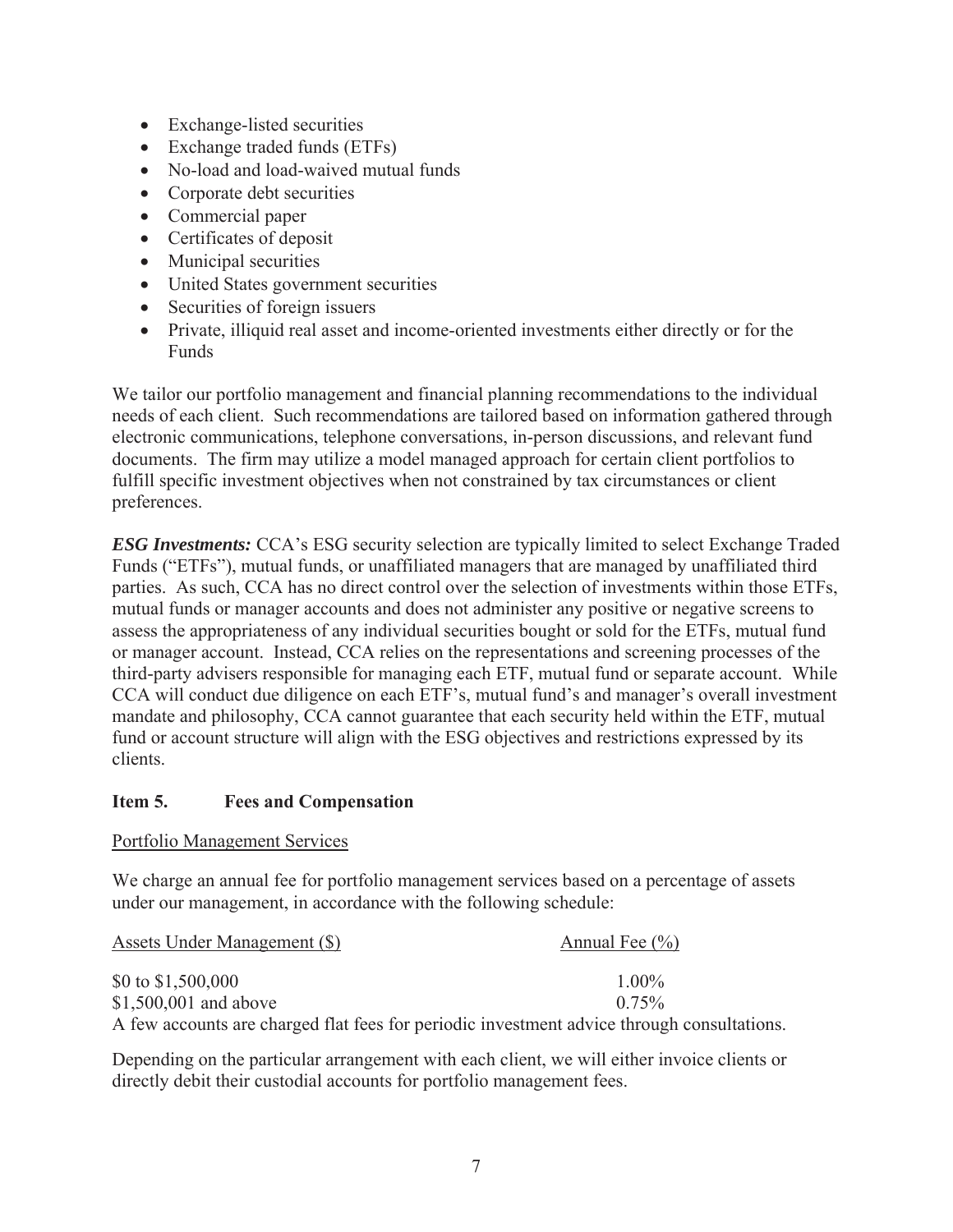Portfolio management fees are billed in advance at the beginning of each quarter, based upon the billable balance on the last day of the previous calendar quarter, pro-rated for additions and withdrawals.

## Private Placement Management Services

Fund management fees, carried interest and applicable expenses are outlined with specificity in each Fund's relevant offering documents. Certain fund investors who are also advisory clients of CCA may invest in share classes that allow them to pay in accordance with their investment advisory fee schedules rather than non-client compensation of a differing share class. Certain Funds' terms state that instead of a particular Fund paying expenses directly, it would pay CCA a fixed percentage quarterly fee and CCA would use proceeds from this fee to pay third-party vendors directly. Under such arrangements, potential conflicts of interest may arise between CCA and a Fund. There is incentive for CCA to contract with low-cost service providers on behalf of a Fund in order to limit the aggregate amount of its expense liabilities. If those low-cost vendors provide an inferior level of service compared to what was otherwise available to a Fund, the experience of investors and the performance of the Fund could suffer. Additionally, it is possible that such an arrangement will result in a Fund paying CCA more than the actual amount of expenses incurred. In this event, CCA is entitled to keep the difference to offset other indirect costs associated with administering this or other Funds. Consequently, one Fund may end up subsidizing expenses of another Fund under certain circumstances.

## Financial Planning Services/Family Office Services

We generally do not charge any additional fees for these services from clients who have elected our firm for Portfolio Management Services. Family Office clients and Financial Planning clients must typically meet a minimum annual fee requirement.

## Fees in General

Fees and account minimums for all services are negotiable based upon certain criteria (i.e. anticipated future earning capacity, anticipated future additional assets, dollar amount of assets to be managed, related accounts, account composition, negotiations with client, competitive considerations, client's status as a CCA vendor or service provider, etc.). Discounts, not generally available to our advisory clients, may be offered to family members of CCA employees. CCA and/or the General Partner may elect to waive or reduce the management fee in whole or in part for any Limited Partner in a Fund.

We may group certain related client accounts for the purposes of determining the account size and/or annualized fee.

Certain legacy client agreements may be governed by fee schedules different from those listed above.

Under no circumstances will we require or solicit fees in excess of \$1,200 for a period of more than six months in advance of services rendered.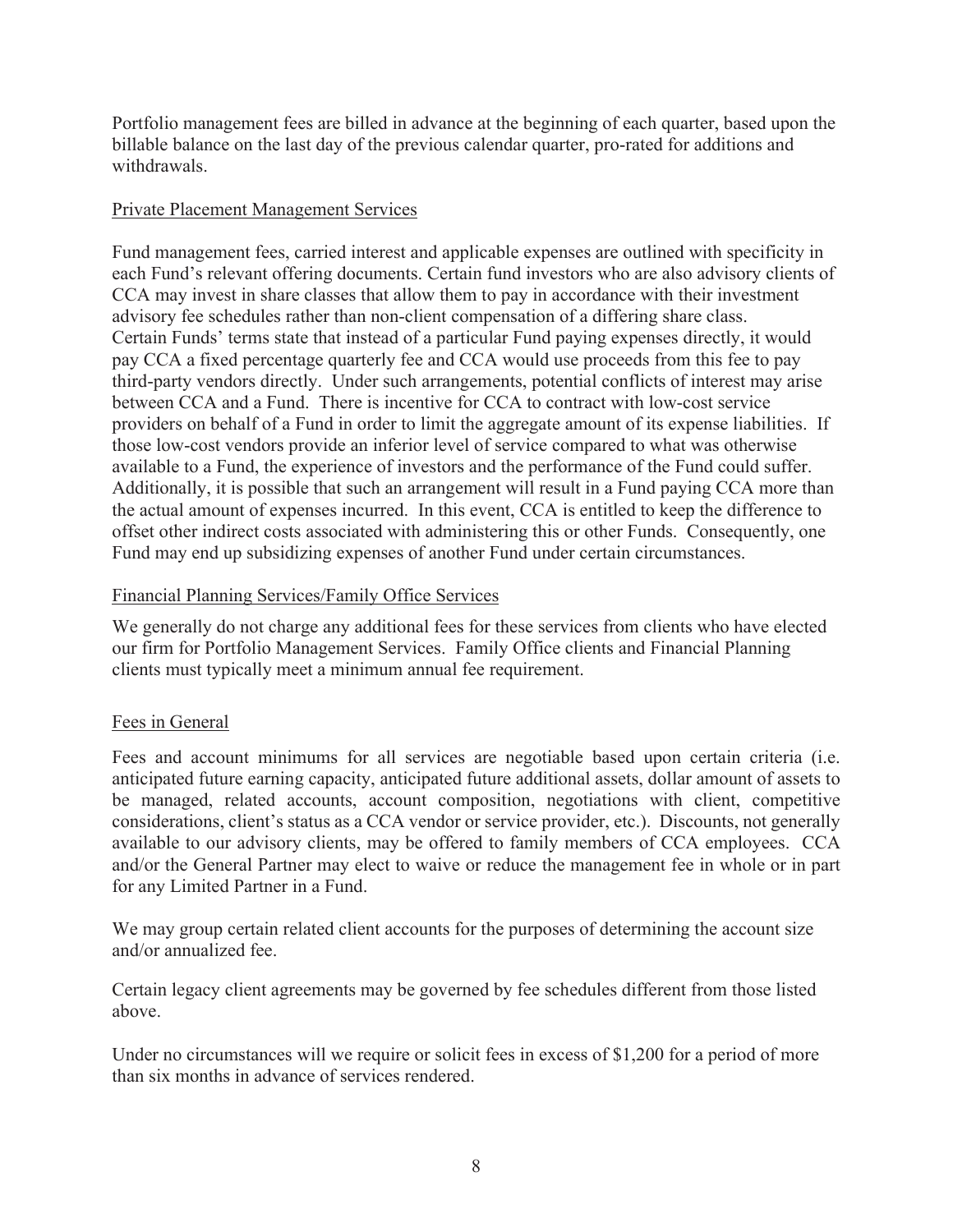## Account Termination

Clients will have a period of five (5) business days from the date of signing the agreement to unconditionally rescind the agreement and receive a full refund of all fees. Thereafter, the client may terminate the agreement by providing us with a written notice at our principal place of business. Upon termination of any account, any prepaid, unearned fees will be promptly refunded, and any earned, unpaid fees will be due and payable. Clients should contact Jason S. Garlock, Member and Chief Compliance Officer, directly with any questions regarding refunds.

Investors should refer to the Funds' Private Placement Memoranda and relevant offering documents for a detailed account of termination and withdrawal provisions.

## Mutual Fund and ETF Fees and Expenses

All fees paid to our firm for investment advisory services are separate and distinct from the fees and expenses charged by mutual funds and ETFs to their shareholders. These fees and expenses are described in each fund's prospectus. These fees will generally include a management fee, other fund expenses, and a possible distribution fee. A client could invest in a mutual fund or and ETF directly, without the services of our firm. In that case, the client would not receive the services provided by us which are designed, among other things, to assist the client in determining which mutual fund or funds or ETFs are most appropriate to each client's financial condition and objectives. Accordingly, the client should review both the fees charged by the funds and ETFs and the fees charged by us to fully understand the total amount of fees to be paid by the client and to thereby evaluate the advisory services being provided.

#### Brokerage and Custodial Fees

In addition to advisory fees paid to our firm, clients will also be responsible for all transaction, brokerage, trade-away and custodial fees incurred as part of their account management. Please see Item 12 of this Brochure for important disclosures regarding our brokerage practices.

#### *Cash and Margin Holdings:*

Unless agreed otherwise, any and all account asset classes, including cash positions, are included in the firm's advisory fee calculation. At certain times our advisory fee may exceed the money market yield for cash assets.

Depending on agreement with each client, accounts with utilized margin may be billed on the higher-margin value. This presents a potential conflict because we earn a higher fee and have a disincentive to advise clients to reduce or eliminate the margin balance.

#### Side Letters

CCA or the General Partner may in the future, waive or modify the terms of investment for certain large or strategic investors in the Funds, in side letters or otherwise, in its sole discretion, including but not necessarily limited to, a waiver or lowering of Management Fees, a waiver or lowering of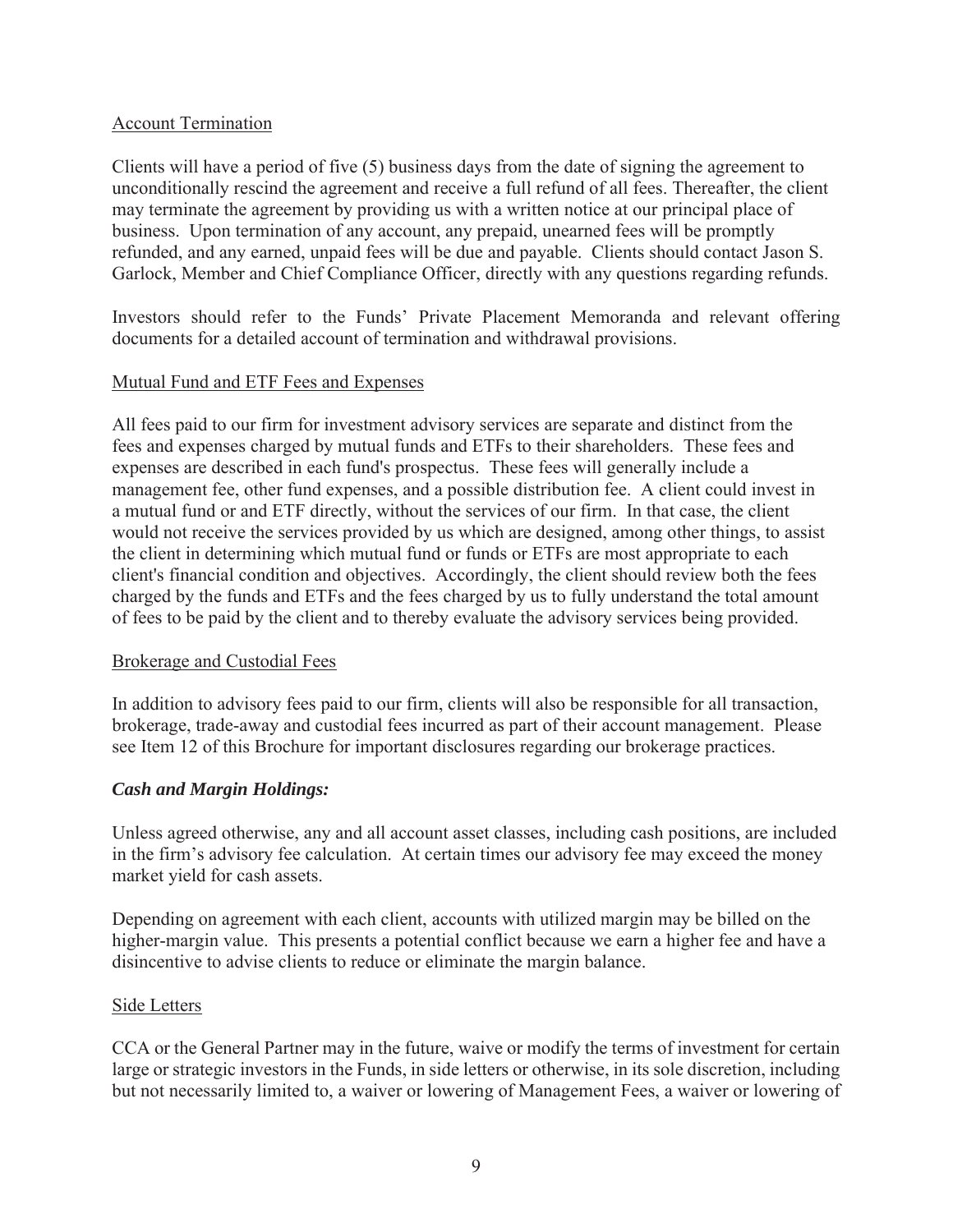the Incentive Allocation, preferential redemption rights, "Key Man" event provisions, "Most Favored Nation" status and/or increased transparency or reporting.

# Additional Compensation

Neither our firm nor any of our supervised persons receive compensation for the sale of securities or other investment products.

# **Item 6. Performance-Based Fees and Side-By-Side Management**

As we disclosed in Item 5 of this Brochure, the Fund's General Partner is entitled to a performancebased fee from the Fund. Such a performance-based fee is calculated based on a share of capital gains on or capital appreciation of the assets of the Fund. To qualify for a performance-based fee arrangement, a client (or Fund investor, as applicable) must meet the "qualified client" definition of Rule 205-3 of the Investment Advisers Act of 1940.

Clients should be aware that a performance-based fee arrangement may create an incentive for us to recommend investments which may be riskier or more speculative than those which would be recommended under a different fee arrangement. Furthermore, since we also have clients who do not pay performance-based fees, we have an incentive to favor accounts that do pay such fees because compensation we or our related persons receive from these clients is more directly tied to the performance of their accounts.

Certain CCA vendors and service providers have been, are currently and may in the future become advisory clients of CCA.

CCA does currently and may in the future utilize the same vendors and/or service providers as CCA's advisory clients, including private funds managed by CCA. As such, CCA may receive direct or indirect discounts or preferential treatment that is not extended by these vendors and/or service providers to CCA's clients.

Principals of certain private investments recommended to CCA's clients or advised by CCA may also be or in the future become clients of CCA

Since we endeavor at all times to put the interest of our clients first as part of our fiduciary duty as a registered investment adviser, we take the following steps to address these conflicts:

- 1. We disclose to clients the existence of all material conflicts of interest, including the potential for our firm and its employees to earn more compensation from advisory clients who pay performance-based fees;
- 2. We monitor any potential conflicts of interest on an ongoing basis in order to determine whether additional compensation or benefits received or contracted for have resulted in an actual conflict of interest that requires additional disclosure and/or mitigating actions;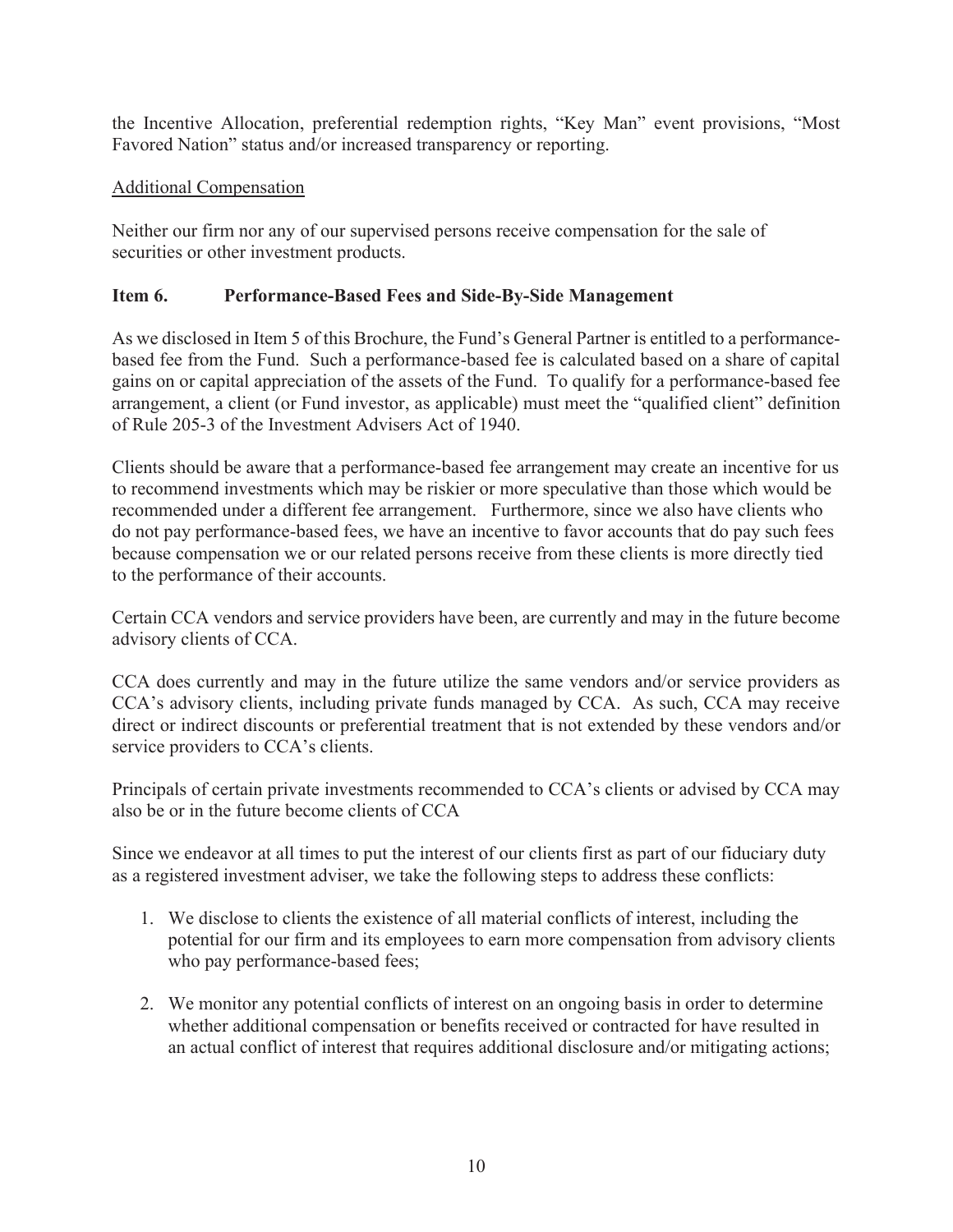- 3. We collect, maintain and document accurate, complete and relevant client background information, including the client's financial goals, objectives and risk tolerance;
- 4. Our management conducts regular reviews of each client account to verify that all recommendations made to a client are suitable to the client's needs and circumstances;
- 5. We have implemented policies and procedures for fair and consistent allocation of investment opportunities among all client accounts;
- 6. We periodically compare holdings and performance of all accounts with similar strategies to identify significant performance disparities indicative of possible favorable treatment;
- 7. We periodically review trading frequency and portfolio turnover rates to identify possible patterns of "window dressing," "portfolio churning," or any intent to manipulate trading to boost performance near the reporting period; and
- 8. We educate our employees regarding the responsibilities of a fiduciary, including the need for having a reasonable and independent basis for the investment advice provided to clients and equitable treatment of all clients, regardless of the fee arrangement or a relationship that results in additional benefits or compensation for CCA and/or its supervised persons.

# **Item 7. Types of Clients**

Our firm generally provides advisory services to individuals, pension and profit-sharing plans, trusts, estates, charitable organizations, private funds, and corporations and other business entities.

We normally impose a minimum account size of \$500,000 for Portfolio Management Services. Certain comprehensive planning services are available to clients with \$1,500,000 or more of assets under management.

Investment minimums are stated in relevant offering documents for each Fund.

# **Item 8. Methods of Analysis, Investment Strategies and Risk of Loss**

Our firm employs the following types of analysis to formulate client recommendations:

Fundamental Analysis: Fundamental analysis of a business involves analyzing its income statement, financial statements and health, its management and competitive advantages, and its competitors and markets. Fundamental analysis school of thought maintains that markets may misprice a security in the short run but that the "correct" price will eventually be reached. Profits can be made by trading the mispriced security and then waiting for the market to recognize its "mistake" and re-price the security. We monitor the macroeconomic environment looking for undervalued asset classes and industries.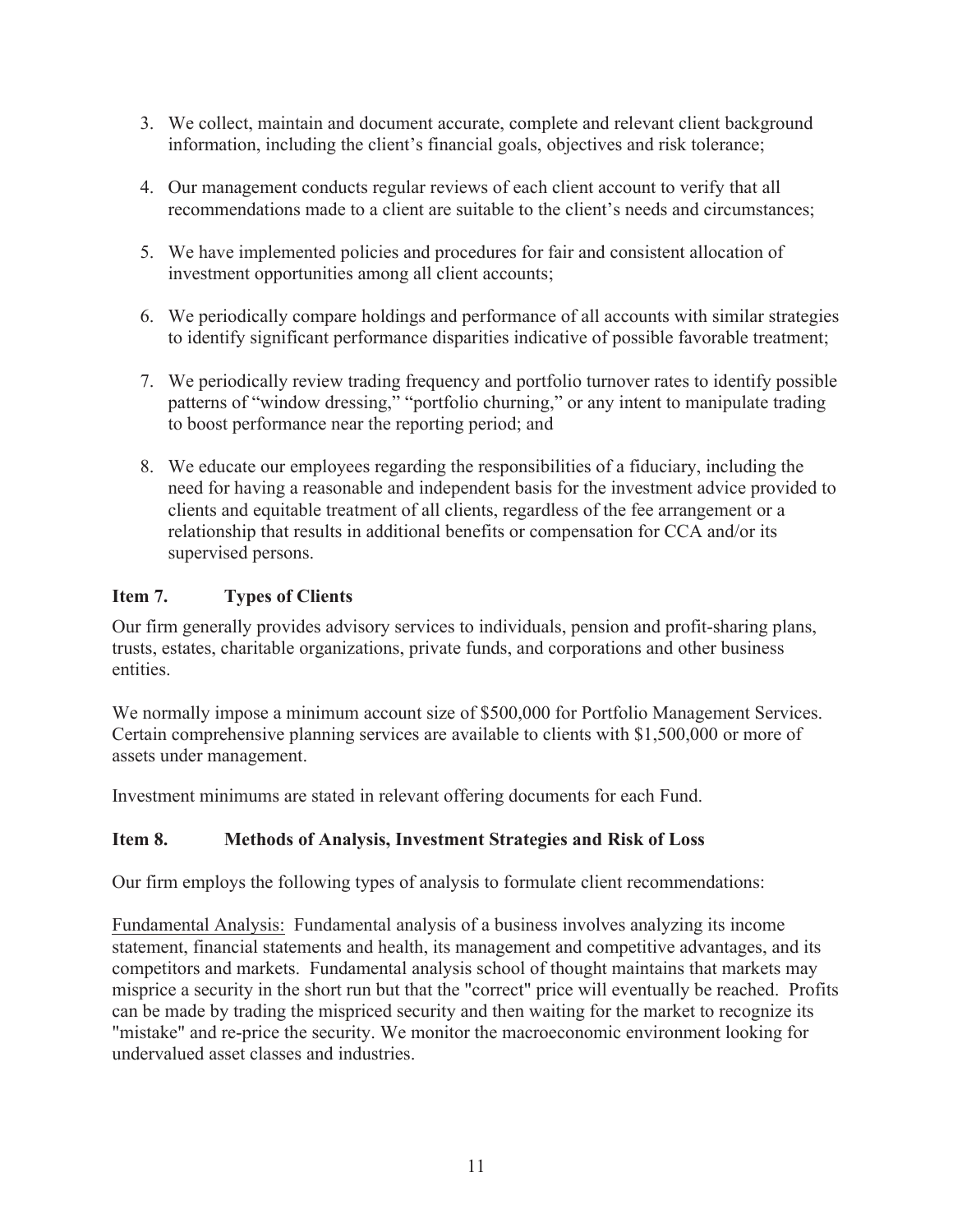However, fundamental analysis does not attempt to anticipate market movements. This presents a potential risk, as the price of a security can move up or down along with the overall market regardless of the economic and financial factors considered in evaluating the stock. Therefore, unforeseen market conditions and/or company developments may result in significant price fluctuations that can lead to investor losses. We attempt to identify securities which can compound value at an attractive rate over a full market cycle.

Mutual fund and/or ETF analysis: We look at the experience and track record of the manager of the mutual fund or ETF in an attempt to determine if that manager has demonstrated an ability to invest successfully over a period of time and in different economic conditions, though positive past performance is not a pre-requisite for initial or continuing investment. We also look at the underlying assets in a mutual fund or ETF in an attempt to determine if there is significant overlap in the underlying investments held in other funds in the client's portfolio. We also monitor the funds or ETFs in an attempt to determine if they are continuing to follow their stated investment strategy.

A risk of mutual fund and/or ETF analysis is that, as in all securities investments, past performance does not guarantee future results. A manager who has been successful in the past may not be able to replicate that success in the future. In addition, as we do not control the underlying investments in a fund or ETF, managers of different funds held by the client may purchase the same security, increasing the risk to the client if that security were to fall in value. There is also a risk that a manager may deviate from the stated investment mandate or strategy of the fund or ETF, which could make the fund or ETF less suitable of the client's portfolio.

Risks for all forms of analysis: Our securities analysis method relies on the assumption that the companies whose securities we purchase and sell, the rating agencies that review these securities, and other publicly-available sources of information about these securities, are providing accurate and unbiased data. While we are alert to indications that data may be incorrect, there is always a risk that our analysis may be compromised by inaccurate or misleading information.

Our firm employs the following investment strategies to implement investment advice given to clients:

Long-term purchases: We mostly purchase securities with the idea of holding them in client accounts for a year or longer. We may do this because we believe the securities to be currently undervalued. We may do this because we want exposure to a particular asset class over time, regardless of the current projection for this class.

A risk in a long-term purchase strategy is that, by holding the security for this length of time, we may not take advantages of short-term gains that could be profitable to a client. Moreover, if our predictions are incorrect, a security may decline sharply in value before we make the decision to sell.

Short-term purchases: At times, we may also purchase securities with the idea of selling them within a relatively short time (typically a year or less). We do this in an attempt to take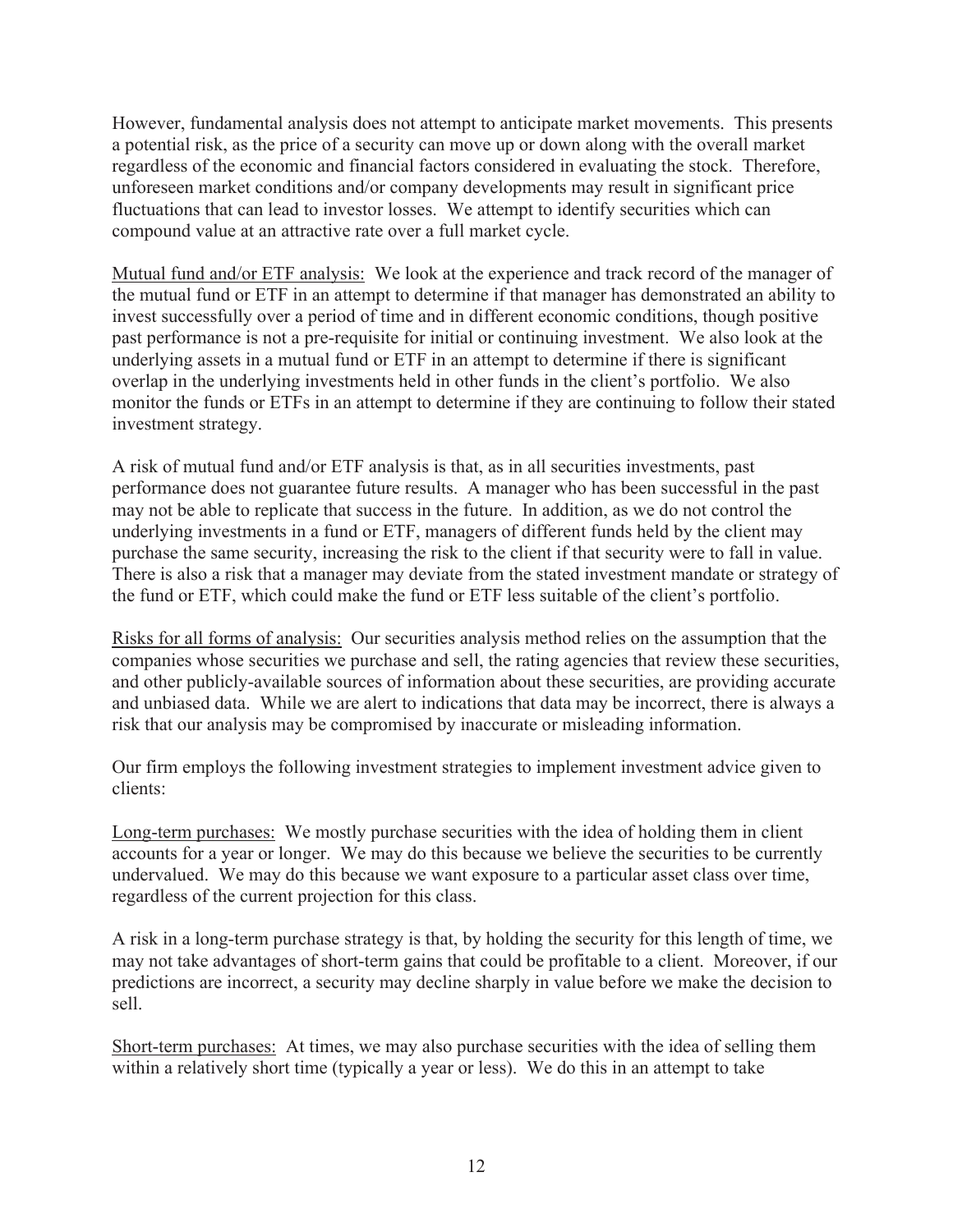advantage of conditions that we believe will soon result in a price swing in the securities we purchase.

A risk in a short-term purchase strategy is that, should the anticipated price swing not materialize, we are left with the option of having a long-term investment in a security that was designed to be a short-term purchase, or potentially taking a loss. In addition, this strategy involves more frequent trading than does a longer-term strategy and will result in increased brokerage and other transaction-related costs, as well as less favorable tax treatment of shortterm capital gains. This type of investment is not a primary part of Cobblestone's strategy.

## *Clients should understand that investing in any securities, including mutual funds and private placements, involves a risk of loss of both income and principal that a client should be prepared to bear.*

## **Item 9. Disciplinary Information**

Our firm has no reportable disciplinary events to disclose.

## **Item 10. Other Financial Industry Activities and Affiliations**

General Partners, Carried Interest Partners and/or other entities created to oversee the Funds may be related to CCA by virtue of common ownership and/or control, thus creating a financial incentive for us to recommend investment into the Funds to other advisory clients.

Since we endeavor at all times to put the interest of our clients first as part of our fiduciary duty as a registered investment adviser, we take the following steps to address these conflicts:

- 1. We disclose to clients the existence of all material conflicts of interest, including the potential for our firm and/or its related persons to earn more compensation from advisory clients who pay performance-based fees;
- 2. We ensure that each limited partner is a qualified client and an accredited investor; and
- 3. Our management conducts regular reviews of the Funds' accounts to verify that all recommendations made are suitable.

## **Item 11. Code of Ethics, Participation in Client Transactions and Personal Trading**

## Code of Ethics Disclosure

Our firm has adopted a Code of Ethics which sets forth high ethical standards of business conduct that we require of our employees, including compliance with applicable federal securities laws. Our Code of Ethics includes policies and procedures for the review of quarterly securities transactions reports as well as initial and annual securities holdings reports that must be submitted by the firm's access persons. Among other things, our Code of Ethics also requires the prior approval of any acquisition of securities in a limited offering (e.g., private placement) or an initial public offering. Our code provides for oversight, enforcement and recordkeeping provisions. A copy of our Code of Ethics is available to our advisory clients and prospective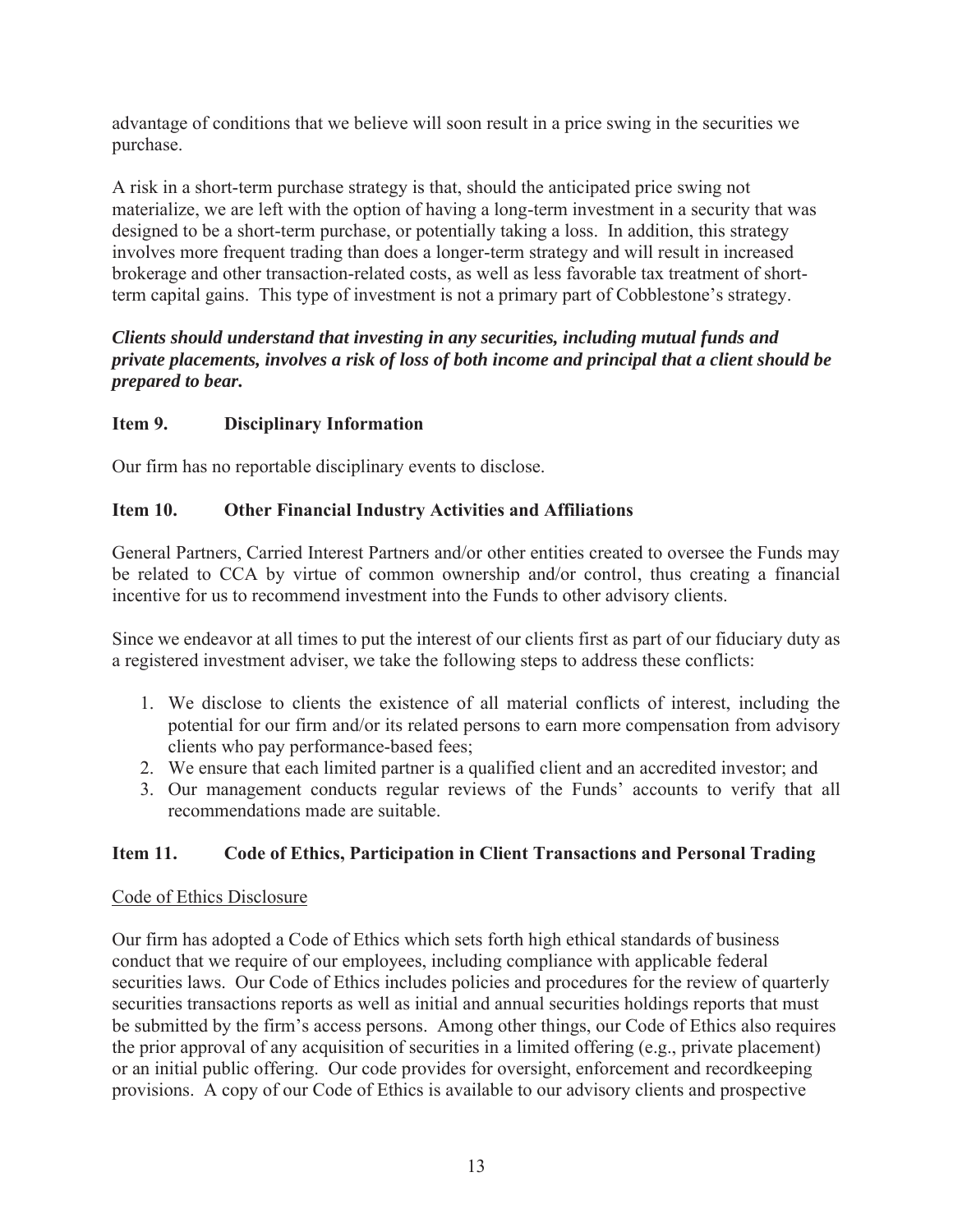clients upon request to Jason S. Garlock, Member and Chief Compliance Officer, at the firm's principal office address.

Our firm or individuals associated with our firm may buy or sell securities identical to those recommended to or purchased for customers for their personal accounts. In addition, any related person(s) may have an interest or position in a certain security(ies) which may also be recommended to a client. This practice results in a potential conflict of interest, as we may have an incentive to manipulate the timing of such purchases to obtain a better price or more favorable allocation in rare cases of limited availability.

As these situations represent a conflict of interest, we have established the following restrictions in order to ensure its fiduciary responsibilities:

- 1. No principal or employee of our firm may buy or sell securities for their personal portfolio(s) where their decision is substantially derived, in whole or in part, by reason of his or her employment unless the information is also available to the investing public on reasonable inquiry. No principal or employee of our firm may prefer his or her own interest to that of the advisory client;
- 2. It is the expressed policy of our firm that no person employed by us may purchase or sell any security placed on the firm's restricted list prior to a transaction(s) being implemented for an advisory account unless such a transaction is expressly permitted following a pre-clearance request or such pre-clearance is determined to be nonapplicable based on the circumstances of the transaction in the sole discretion of the Chief Compliance Officer, and therefore, preventing such employees from benefiting from transactions placed on behalf of advisory accounts;
- 3. In cases of partial fills, client trades receive first priority;
- 4. We maintain a list of all securities holdings for our firm and anyone associated with this advisory practice with access to advisory recommendations;
- 5. All of our principals and employees must act in accordance with all applicable Federal and State regulations governing registered investment advisory practices; and
- 6. Any individual not in observance of the above may be subject to disciplinary action or termination.

Pursuant to recent Department of Labor regulations, CCA is required to acknowledge in writing its fiduciary status under Section 3(21) of the Employee Retirement Income Security Act of 1974, as amended ("ERISA") and Section 4975 of the Internal Revenue Code of 1986, as amended (the "Code"), as applicable.

When CCA provides investment advice to you regarding your retirement plan account or individual retirement account, it is a fiduciary within the meaning of Title I of the Employee Retirement Income Security Act and/or the Internal Revenue Code, as applicable, which are laws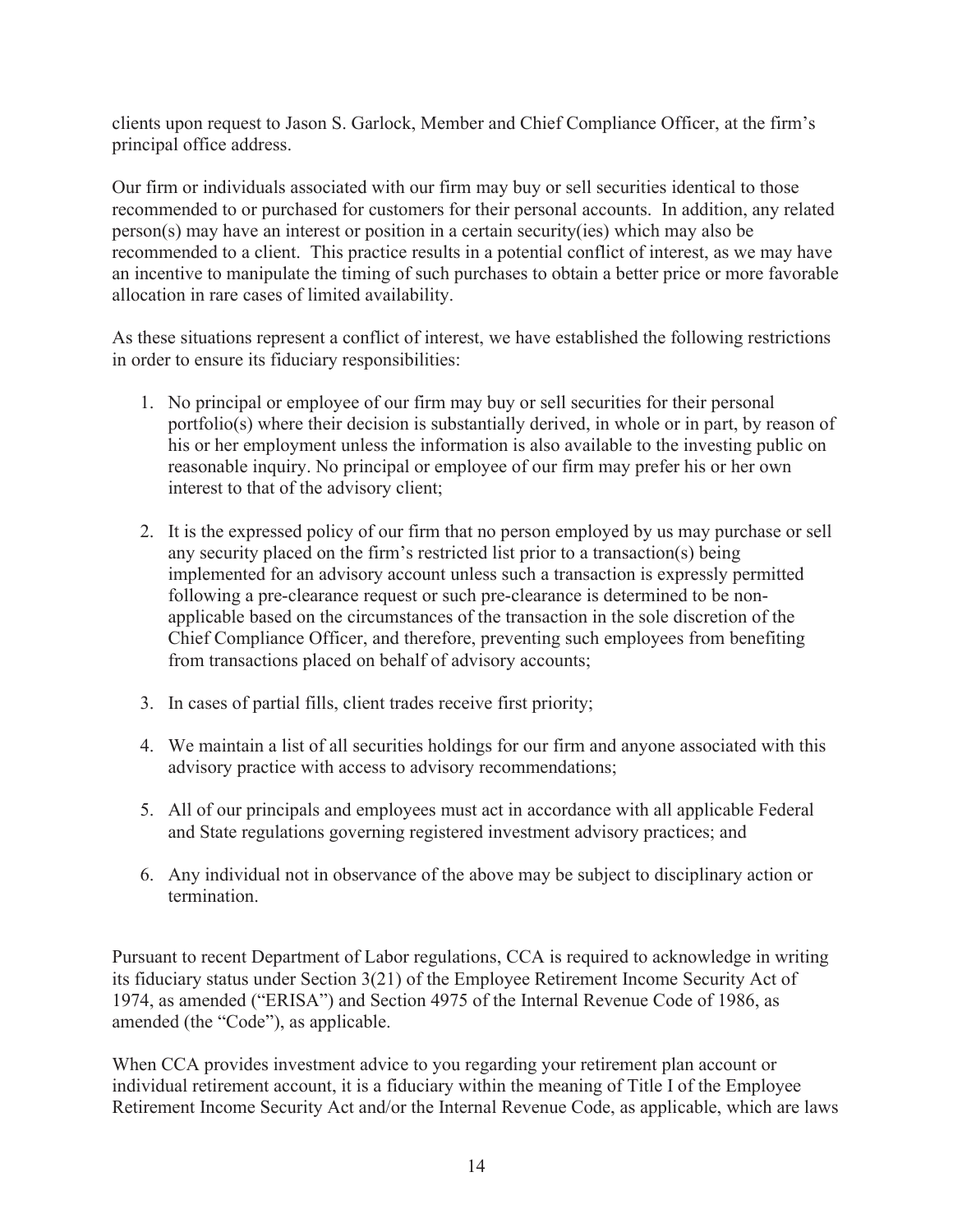governing retirement accounts. The way CCA makes money could create some potential conflicts with your interests, so CCA operates under a special rule that requires it to act in your best interest and not put its interests ahead of yours.

## Asset Roll-Over Disclosure:

Consistent with this fiduciary duty, CCA is required to disclose applicable potential conflicts of interest associated with its rollover recommendations. CCA's rollover recommendations creates a potential conflict of interest if CCA will earn a new (or increase its current) advisory fee on the rolled over assets. Please see Item 5 of Form ADV Part 2A for further information regarding CCA's services, fees, and other conflicts of interest.

Clients and prospective clients considering a rollover from a qualified employer sponsored workplace retirement plan ("Employer Retirement Plan") to an Individual Retirement Account ("IRA"), or from an IRA to another IRA, are encouraged to consider and to investigate the advantages and disadvantages of an IRA rollover from their existing plan or IRA, including, but not limited to, factors such as management expenses, transaction expenses, custodial expenses and available investment options.

Some potential alternatives to a rollover may include:

- Leaving the money in your former Employer Retirement Plan, if permitted;
- Rolling over the assets to your employer's plan, if one is available and if rollovers are permitted;
- Rolling over Employer Retirement Plan assets into an IRA

## **Item 12. Brokerage Practices**

We endeavor to select those brokers or dealers which will provide the best services at the lowest prices and commission rates possible. The reasonableness of commissions is based on the broker's ability to provide expert execution skills, professional services, competitive commission rates, research, timeliness and track record of profitable investment ideas, portfolio strategies, forecasts and other services which will help us in providing investment management services to clients.

Absent other considerations, we will typically execute client equity trades through their selected custodian due to high trade-away fees.

Trades with custodians capable of receiving electronic feeds will typically be executed first.

## Research and Other Soft Dollar Benefits

Although we do not have any formal soft dollar or commission sharing arrangements, we may take into account our receipt of brokerage and research services. Clients may be charged markups or other applicable transaction costs, if any, higher than those charged by other brokerdealers in return for receipt of these benefits.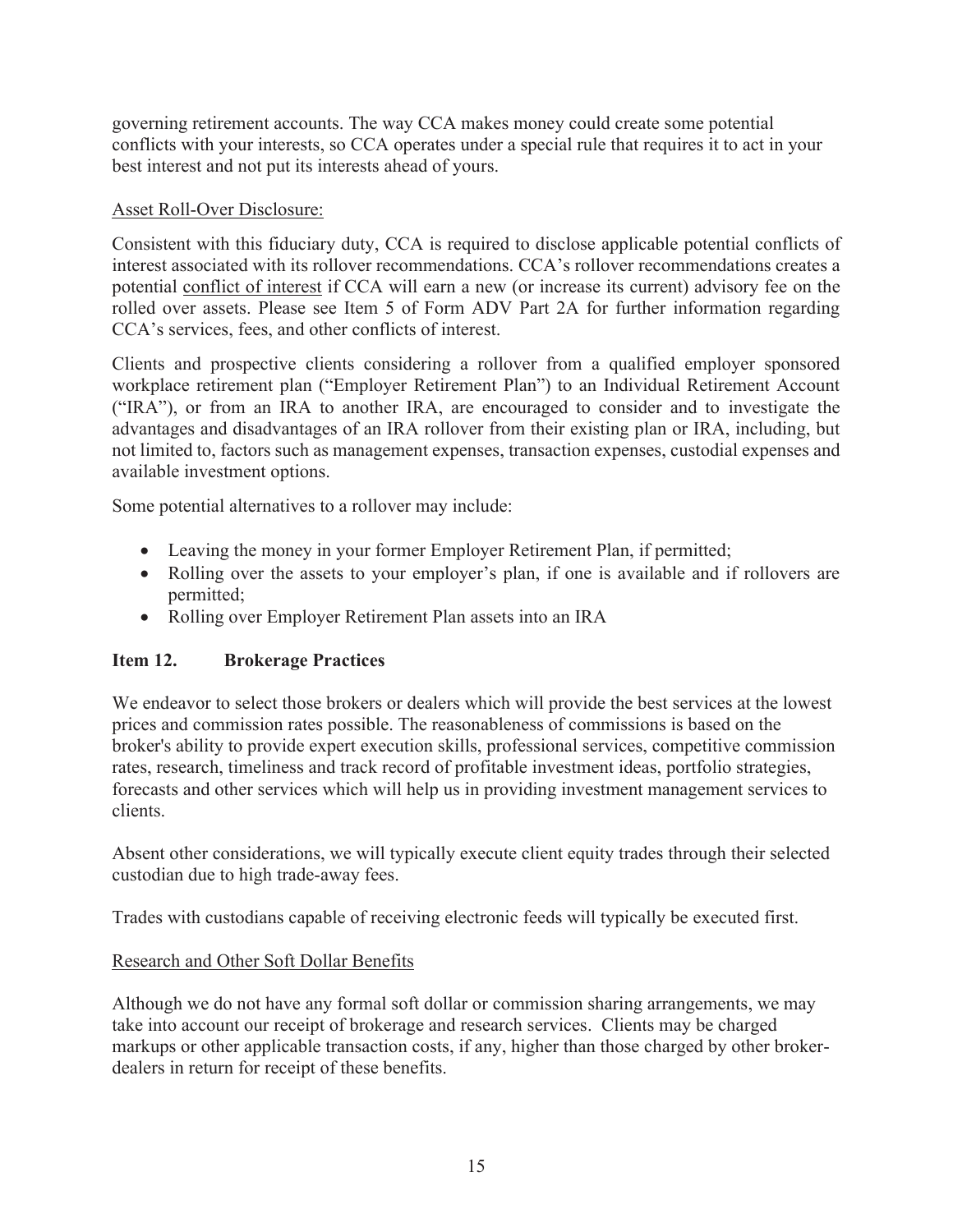When we obtain research or other products or services, we receive a benefit because we do not have to produce or pay for the research, products or services. We may thus have an incentive to select a broker-dealer based on our interest in receiving the research or other products or services, rather than on our clients' interest in receiving most favorable execution.

# Directed Brokerage

If a client, when undertaking an advisory relationship with our firm, already has a pre-established relationship with a broker and instructs us to execute all transactions through that broker, it should be understood that under those circumstances, we will not have the authority to negotiate commissions, obtain volume discounts and best execution may not be achieved. In addition, under these circumstances a disparity in commission charges may exist between the commissions charged to other clients since our firm may not be able to aggregate orders to reduce transaction costs or the client may receive less favorable prices.

We reserve the right to decline acceptance of any client account for which the client directs the use of a broker if we believe that this choice would hinder its fiduciary duty to the client and/or its ability to service the account.

CCA does not maintain custody of your assets that we manage/on which we advise (although we may be deemed to have custody of your assets due to certain arrangements *(see Item 15 Custody, below)*. Your assets must be maintained in an account at a "qualified custodian," generally a broker-dealer or bank. We may recommend that our clients use Charles Schwab & Co., Inc. (Schwab), a FINRA-registered broker-dealer, member SIPC, as the qualified custodian. We are independently owned and operated and not affiliated with Schwab. Schwab will hold your assets in a brokerage account and buy and sell securities when we/you instruct them to. While we recommend that you use Schwab as custodian/broker, you will decide whether to do so and open your account with Schwab by entering into an account agreement directly with them. We do not open the account for you, though we may help facilitate the process.

# **How We Select Brokers/Custodians to Recommend**

We seek to recommend a custodian/broker who will hold your assets and execute transactions on terms that are overall most advantageous when compared to other available providers and their services. We consider a wide range of factors, including, among others, these:

- combination of transaction execution services along with asset custody services (generally without a separate fee for custody)
- capability to execute, clear and settle trades (buy and sell securities for your account)
- capabilities to facilitate transfers and payments to and from accounts (wire transfers, check requests, bill payment, etc.)
- breadth of investment products made available (stocks, bonds, mutual funds, exchange traded funds (ETFs), etc.)
- availability of investment research and tools that assist us in making investment decisions
- $\bullet$  quality of services
- competitiveness of the price of those services (commission rates, margin interest rates, other fees, etc.) and willingness to negotiate them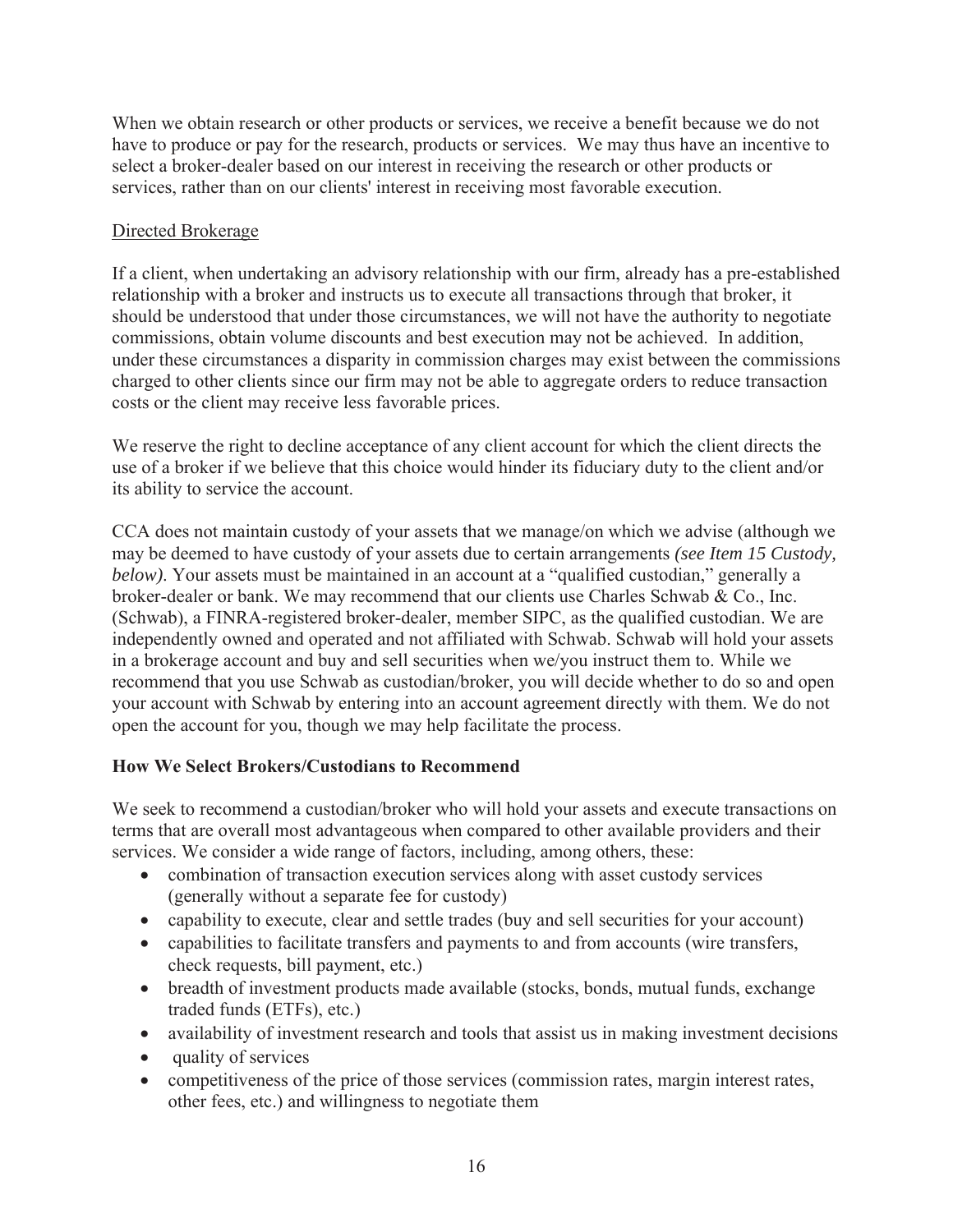### **Products and Services Available to Us from Schwab**

Schwab Advisor Services (formerly called Schwab Institutional) is Schwab's business serving independent investment advisory firms like us. They provide us and our clients with access to its institutional brokerage – trading, custody, reporting and related services – many of which are not typically available to Schwab retail customers. Schwab also makes available various support services. Some of those services help us manage or administer our clients' accounts while others help us manage and grow our business. Here is a more detailed description of Schwab's support services:

- Services that Benefit You. Schwab's institutional brokerage services include access to a broad range of investment products, execution of securities transactions, and custody of client assets. The investment products available through Schwab include some to which we might not otherwise have access or that would require a significantly higher minimum initial investment by our clients. Schwab's services described in this paragraph generally benefit you and your account.
- Services that May Not Directly Benefit You. Schwab also makes available to us other products and services that benefit us but may not directly benefit you or your account. These products and services assist us in managing and administering our clients' accounts. They include investment research, both Schwab's own and that of third parties. We may use this research to service all or some substantial number of our clients' accounts, including accounts not maintained at Schwab. In addition to investment research, Schwab also makes available software and other technology that:
	- o provide access to client account data (such as duplicate trade confirmations and account statements);
	- o facilitate trade execution and allocate aggregated trade orders for multiple client accounts;
	- o provide pricing and other market data;
	- o facilitate payment of our fees from our clients' accounts; and
	- o assist with back-office functions, recordkeeping and client reporting.
- Services that Generally Benefit Only Us. Schwab also offers other services intended to help us manage and further develop our business enterprise. These services include:
	- o educational conferences and events
	- o technology, compliance, legal, and business consulting;
	- o publications and conferences on practice management and business succession; and
	- o access to employee benefits providers, business management consultants and insurance providers.

#### Trade Aggregation

We typically aggregate client trades when doing so is advantageous to our clients. Mostly, we will batch client transactions to obtain better and more uniform pricing across client accounts. If we determine that aggregation of trades in a certain situation will be beneficial to our clients,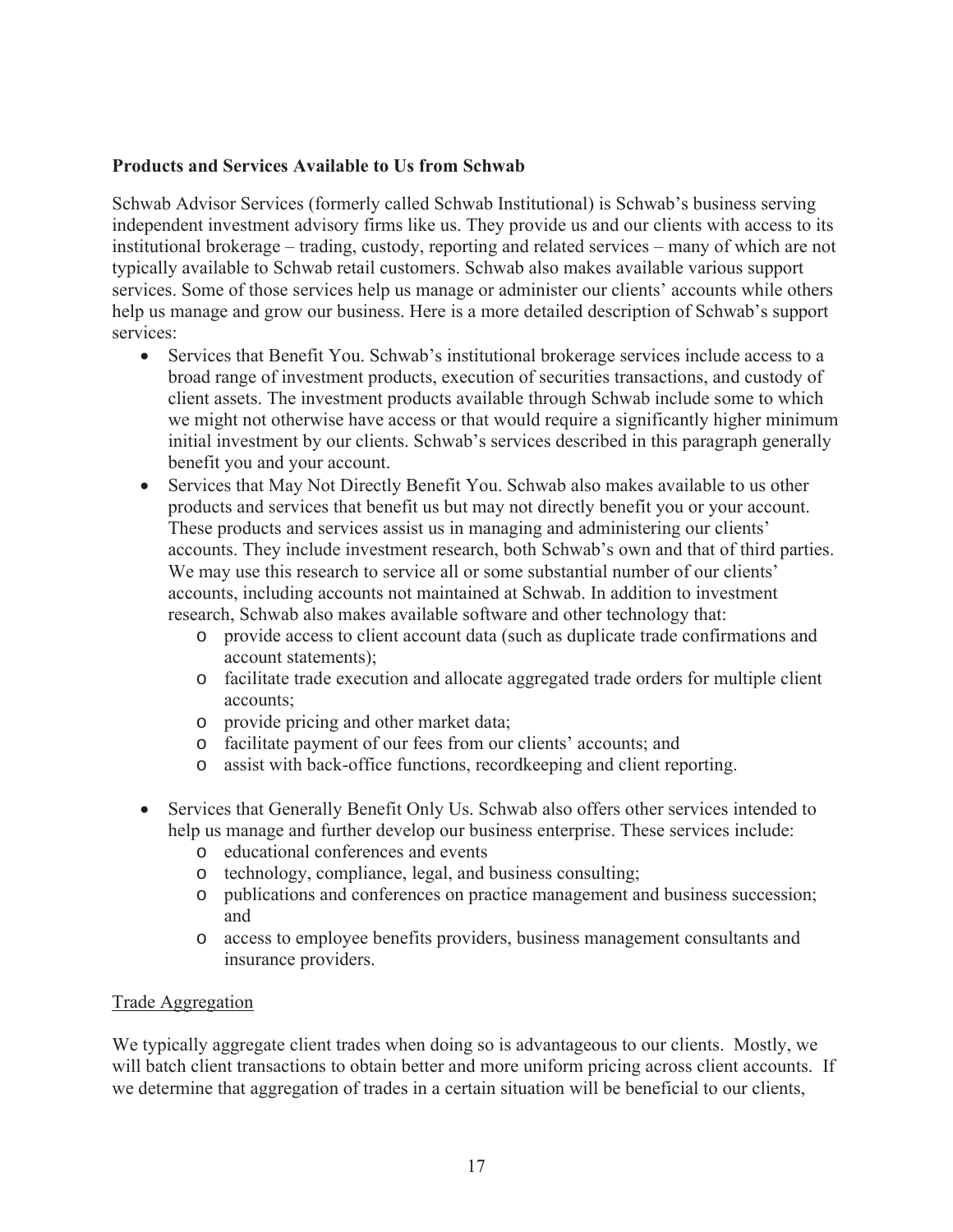transactions will be averaged as to price and will be allocated to each account that participates in the block trade.

If an aggregated or block order cannot be executed in full at the same price or time, the securities actually purchased or sold by the close of each business day will be allocated in a manner that is consistent with the initial pre-allocation. This must be done in a way that does not consistently advantage or disadvantage particular client accounts. The trading desk shall allocate a partial fill using a random fill process where it is deemed to be fair and equitable. Partial fill private placement opportunities will be typically allocated pro rata based on the initial amount desired and communicated to us by each interested client or prospective client. Prospective clients may receive less than a pro rata amount if we decide to fill existing client accounts first or decide to allocate higher amounts to existing client accounts. Any exceptions from the random allocation procedure will be carefully explained and documented.

# **Item 13. Review of Accounts**

Portfolio Management Services/Private Placement Management Services/Family Office Services

The following individuals are responsible for reviewing client accounts and directing the execution of securities transactions:

- John DiPasquale, Member and Chief Executive Officer
- Jason Garlock, Member and Chief Compliance Officer/Chief Investment Officer
- Thomas Bartlett, Member
- Peter Greaves-Tunnell, Member
- Eric Furnal, Member
- Jordan Millner, Portfolio Manager
- Colin Desrosiers, Portfolio Manager
- Madeleine Darstein, Portfolio Management Associate
- Zachary Mullally, Portfolio Management Associate

The above-listed individuals will continuously monitor the underlying securities within these accounts and perform at least quarterly formal account reviews. Accounts are reviewed for consistency with client investment strategy, asset allocation, risk tolerance and performance relative to the appropriate benchmark. More frequent reviews may be triggered by changes in an account holder's personal, tax or financial status. Firm-wide strategy shifts and significant political and macroeconomic events may also trigger reviews.

In addition to the monthly/quarterly statements and confirmations of transactions that clients receive from their broker dealer and/or custodian(s), we will provide quarterly reports summarizing account balances and holdings and at least annual reports detailing account performance and relevant investment characteristics.

Limited Partners in the Funds will receive: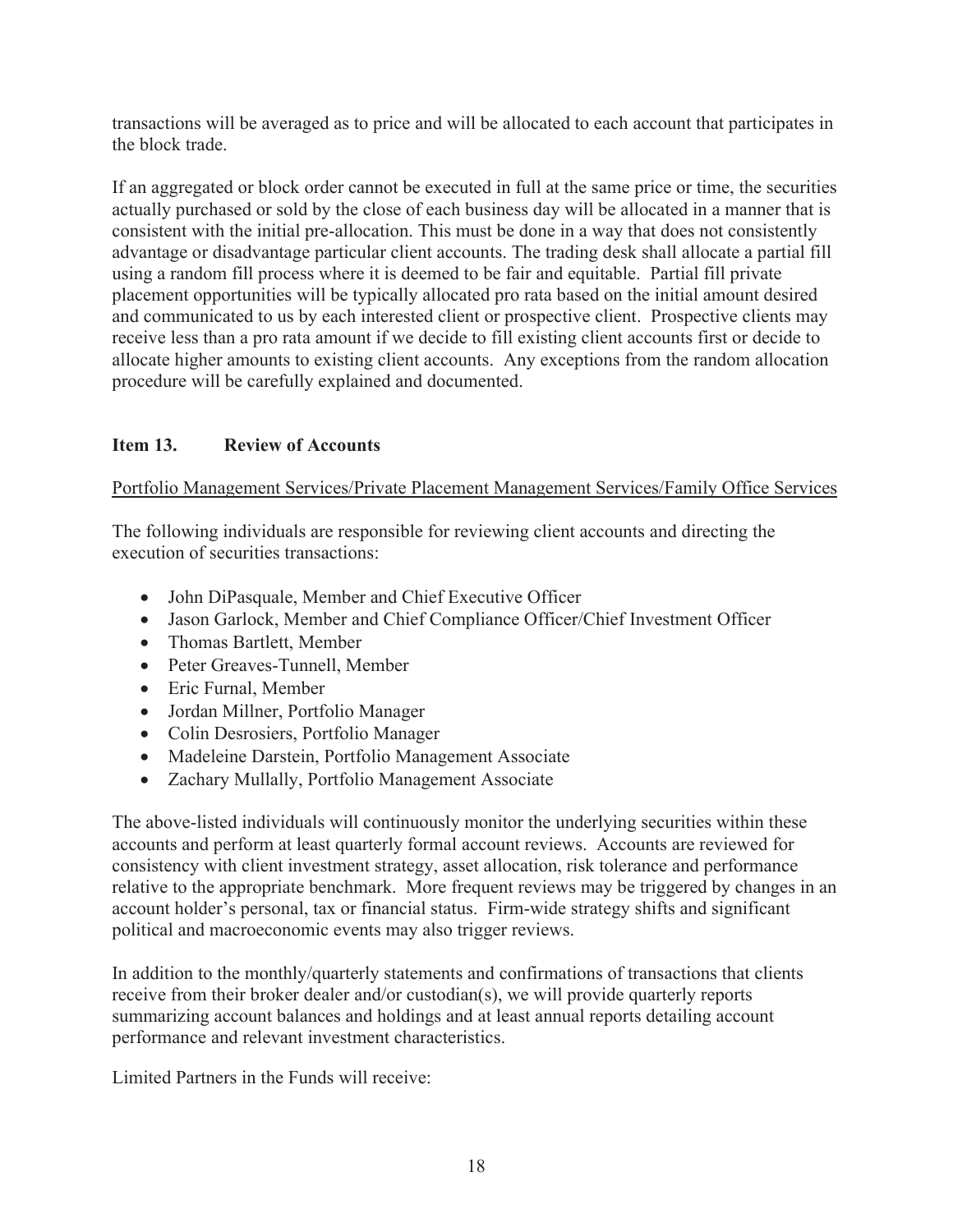- unaudited performance information at least quarterly, as soon as practicable after the end of each fiscal quarter;
- annual audited financial statements relating to the Fund, as soon as practicable after the end of each fiscal year and no later than 120 days after the end of each fiscal year;
- audited financial statements relating to the Fund, as soon as practicable upon the completion of the winding-up of the Fund; and
- annual information necessary for completion of federal income tax returns.

# Financial Planning Services

We will provide Financial Planning clients with relevant financial analysis. We will not typically provide any periodic or on-going reviews or additional reports unless otherwise specified at the inception of the advisory relationship.

# **Item 14. Client Referrals and Other Compensation**

We receive an economic benefit from certain custodians/brokers in the form of the support products and services they make available to us and other independent investment advisors that have their clients maintain accounts with those custodians/brokers. These products and services, how they benefit us, and the related conflicts of interest are described above *(see Item 12 – Brokerage Practices)*. The availability to us of these products and services is not based on us giving particular investment advice, such as buying particular securities for our clients.

Our firm does not receive any additional compensation from third parties for providing investment advice to its clients.

Although we have in the past and may have in the future, we do not currently have any active solicitation agreements with third parties. We do currently pay referral fees to some employees, for referring advisory clients to our firm. If a client is introduced to us by a solicitor, we may pay that solicitor an ongoing referral fee constituting a percentage of the referred client's advisory fee paid to our firm for the duration of the advisory relationship.

Payment of referral fees for prospective client referrals creates a potential conflict of interest to the extent that such a referral is not unbiased and the solicitor is, at least partially, motivated by financial gain. As these situations represent a potential conflict of interest, we have established the following restrictions in order to ensure our fiduciary responsibilities:

- 1. All such referral fees are paid in accordance with the requirements of Rule 206(4)-3 of the Investment Advisers Act of 1940, and any corresponding state securities law requirements;
- 2. Any such referral fee will be paid solely from our investment management fee, and will not result in any additional charge to the client;
- 3. If the client is introduced to us by an unaffiliated solicitor, the solicitor, at the time of the solicitation, will disclose the nature of his/her/its solicitor relationship and provide each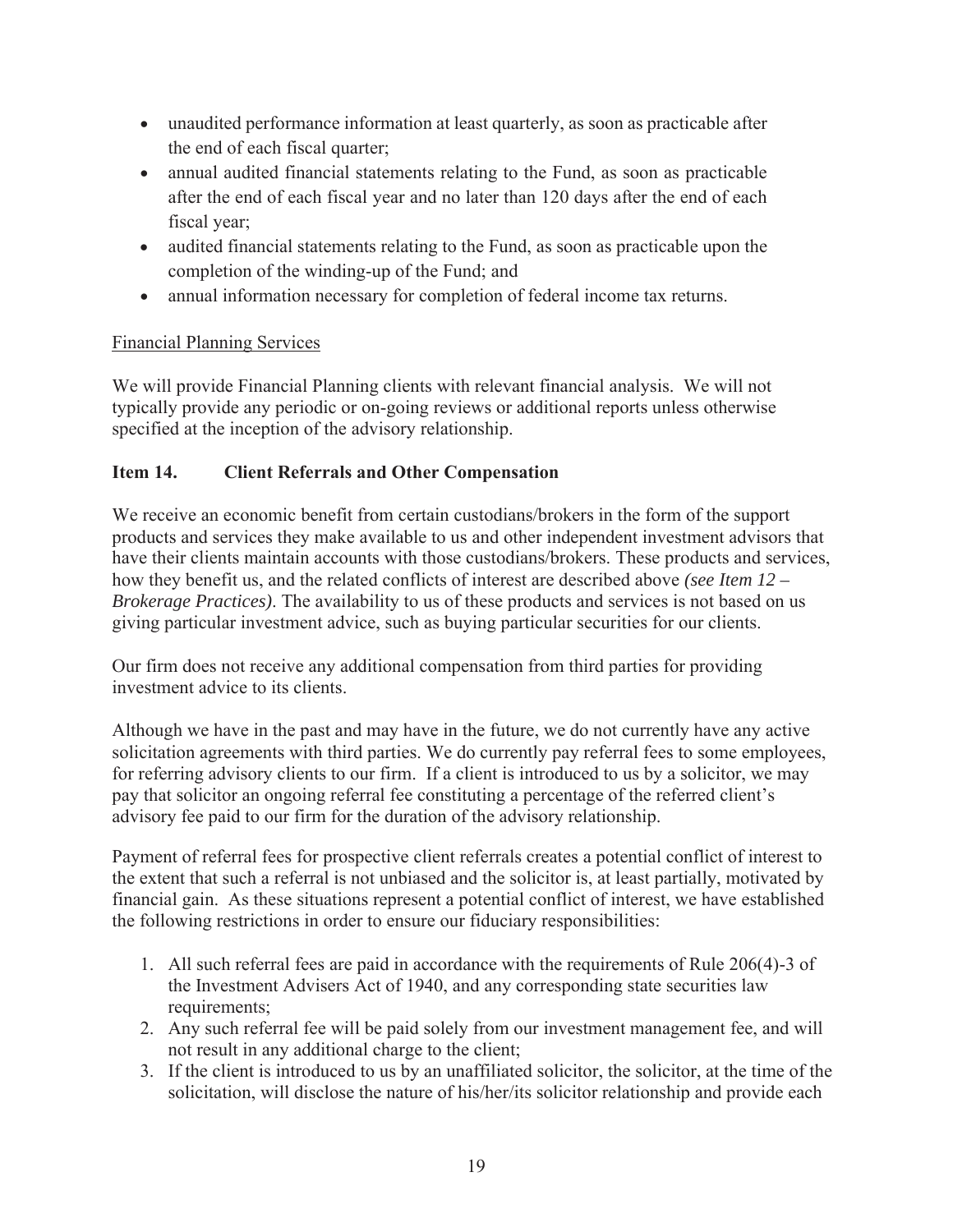prospective client with a copy of our Form ADV Part 2 Brochure, together with a copy of the written disclosure statement from the solicitor to the client disclosing the terms of the solicitation arrangement between our firm and the solicitor, including the compensation to be received by the solicitor from us; and

4. All referred clients will be carefully screened to ensure that our fees, services, and investment strategies are suitable to their investment needs and objectives.

# **Item 15. Custody**

Custody is defined as any legal or actual ability by our firm to access client funds or securities. Since all client funds and securities (other than certain private uncertificated security interests) are maintained with a qualified custodian, we don't take physical possession of client assets. However, under the current SEC rules, our firm is deemed to have constructive custody of client assets due to various arrangements which give us legal access to client funds. Therefore, we urge all of our management clients to carefully review and compare their quarterly reviews of account holdings and/or performance results received from us to those they receive from their custodian. Should you notice any discrepancies, please notify us and/or your custodian as soon as possible.

# **Item 16. Investment Discretion**

For clients granting us discretionary authority to determine which securities and the amounts of securities that are to be bought or sold for their account(s), we request that such authority be granted in writing, typically in the executed advisory agreement and/or relevant fund organizational documents.

Should the client wish to impose reasonable limitations on this discretionary authority, such limitations shall be included in this written authority statement. Clients may change/amend these limitations as desired. Such amendments must be submitted to us by the client in writing.

## **Item 17. Voting Client Securities**

Advisory clients may elect to delegate their proxy voting authority to us. Alternatively, clients may, at their election, choose to receive proxies related to their own accounts, in which case we may consult with clients as requested. (With respect to ERISA accounts, we will vote proxies unless the plan documents specifically reserve the plan sponsor's right to vote proxies.) Clients may direct us as to how a particular proxy should be voted.

When we have discretion to vote proxies for our clients, we will vote those proxies in the best interests of its clients and in accordance our established policies and procedures. Our firm will retain all proxy voting books and records for the requisite period of time, including a copy of each proxy statement received, a record of each vote cast, a copy of any document created by us that was material to making a decision how to vote proxies, and a copy of each written client request for information on how the adviser voted proxies. If our firm has a conflict of interest in voting a particular action, we will notify the client of the conflict and retain an independent third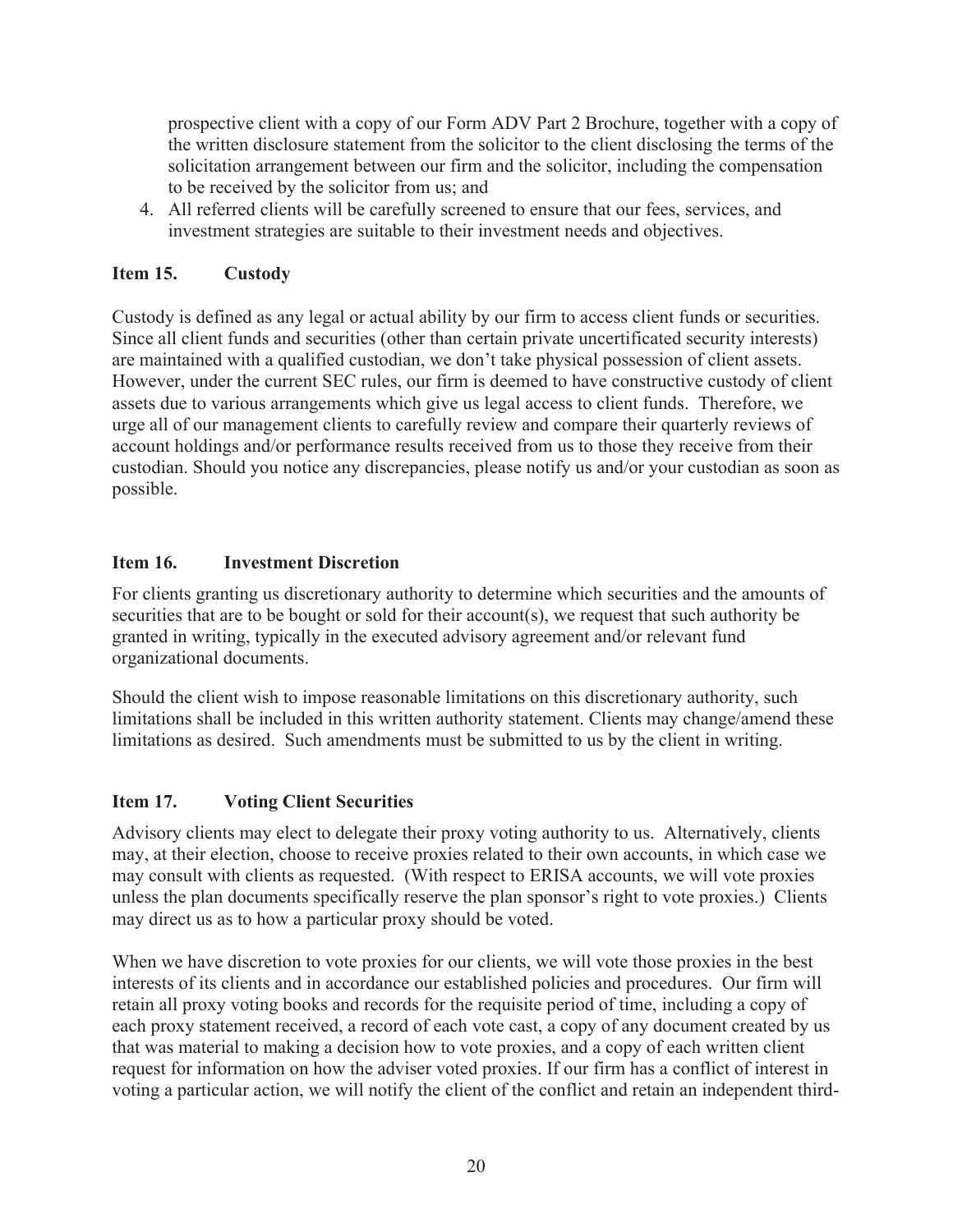party to cast a vote.

Clients may obtain a copy of our complete proxy voting policies and procedures by contacting Jason S. Garlock directly. Clients may request, in writing, information on how proxies for his/her shares were voted. If any client requests a copy of our complete proxy policies and procedures or how we voted proxies for his/her account(s), we will promptly provide such information to the client.

We advise clients in legal proceedings involving companies whose securities are held in the client's account(s), by utilizing a third-party vendor which retains a portion of any proceeds recovered.

## **Item 18. Financial Information**

Under no circumstances will we earn fees in excess of \$1,200 for a period of more than six months in advance of services rendered, and therefore we have no obligation to disclose our firm financials as part of this Brochure. Our firm has no financial condition that impairs our ability to meet our contractual obligations to you and has never been the subject of a bankruptcy proceeding.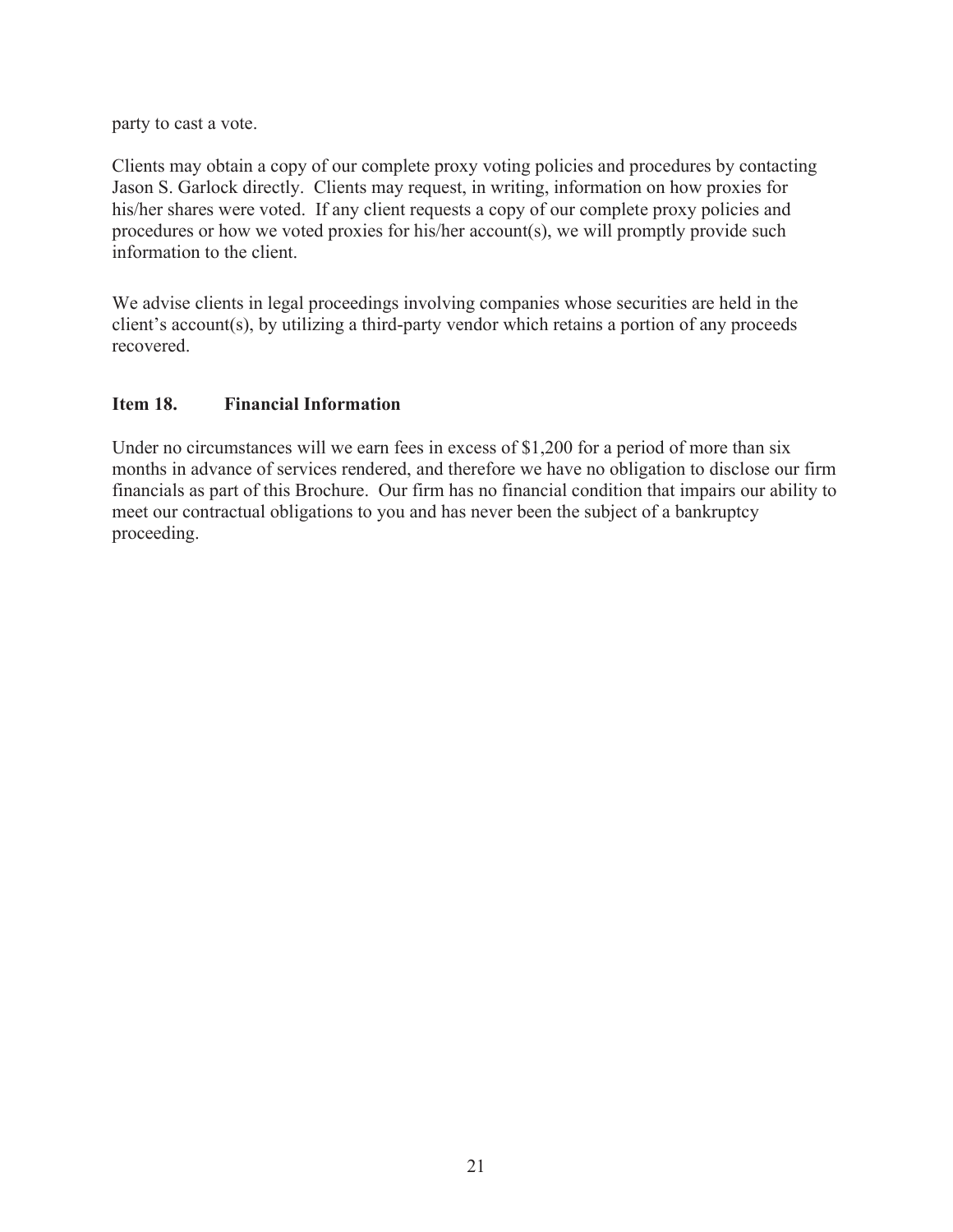Jason S. Garlock 500 Linden Oaks, Ste. 210 Rochester, NY 14625

Telephone: (585) 473-3333

Cobblestone Capital Advisors, LLC 500 Linden Oaks, Ste. 210 Rochester, NY 14625

Telephone: (585) 473-3333

03/23/2022

**This brochure supplement provides information about Jason S. Garlock that supplements the Cobblestone Capital Advisors, LLC brochure. You should have received a copy of that brochure. Please contact Jason S. Garlock, Member and Chief Compliance Officer, if you did not receive our brochure or if you have any questions about the contents of this supplement.** 

**Additional information about Jason S. Garlock is available on the SEC's website at www.adviserinfo.sec.gov.**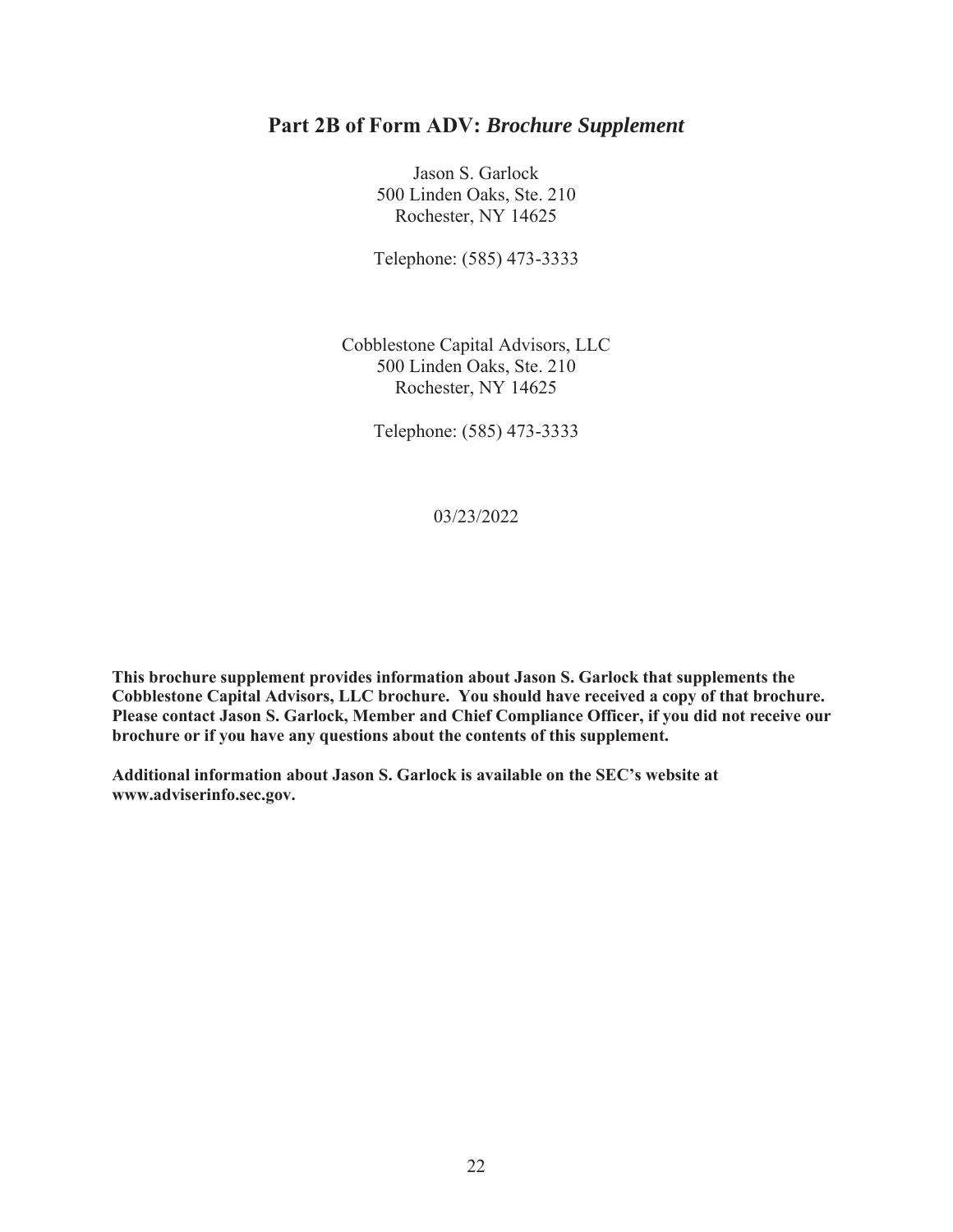Jason S. Garlock, CFA Year of Birth: 1975

## Education:

Mr. Garlock graduated from Cornell University College of Engineering with a B.S. degree in Civil and Environmental Engineering in 1997 and from Rutgers University with a Master of Science in Civil and Environmental Engineering in 2001.

## Business Background:

Member, Managing Director, Chief Investment Officer, Chief Compliance Officer and Investment Adviser, Cobblestone Capital Advisors, LLC from 2001 to present Environmental Engineer, Camp Dresser & McKee, Inc. from 04/1999 to 06/2001

## Professional Designations:

Mr. Garlock earned the Chartered Financial Analyst (CFA) designation in 2003. The CFA designation is an international professional certification offered by the CFA Institute (formerly AIMR) to financial analysts who complete a series of three examinations. To become a CFA charterholder candidates must pass each of three six-hour exams, possess a bachelor's degree (or equivalent, as assessed by CFA institute) and have 48 months of qualified, professional work experience. CFA charterholders are also obligated to adhere to a strict Code of Ethics and Standards governing their professional conduct.

## **Item 3. Disciplinary Information**

Mr. Garlock does not have any history of reportable disciplinary events.

## **Item 4. Other Business Activities**

Mr. Garlock is not involved in any outside business activities.

## **Item 5. Additional Compensation**

Mr. Garlock does not receive any additional compensation from third parties for providing investment advice to its clients.

#### **Item 6. Supervision**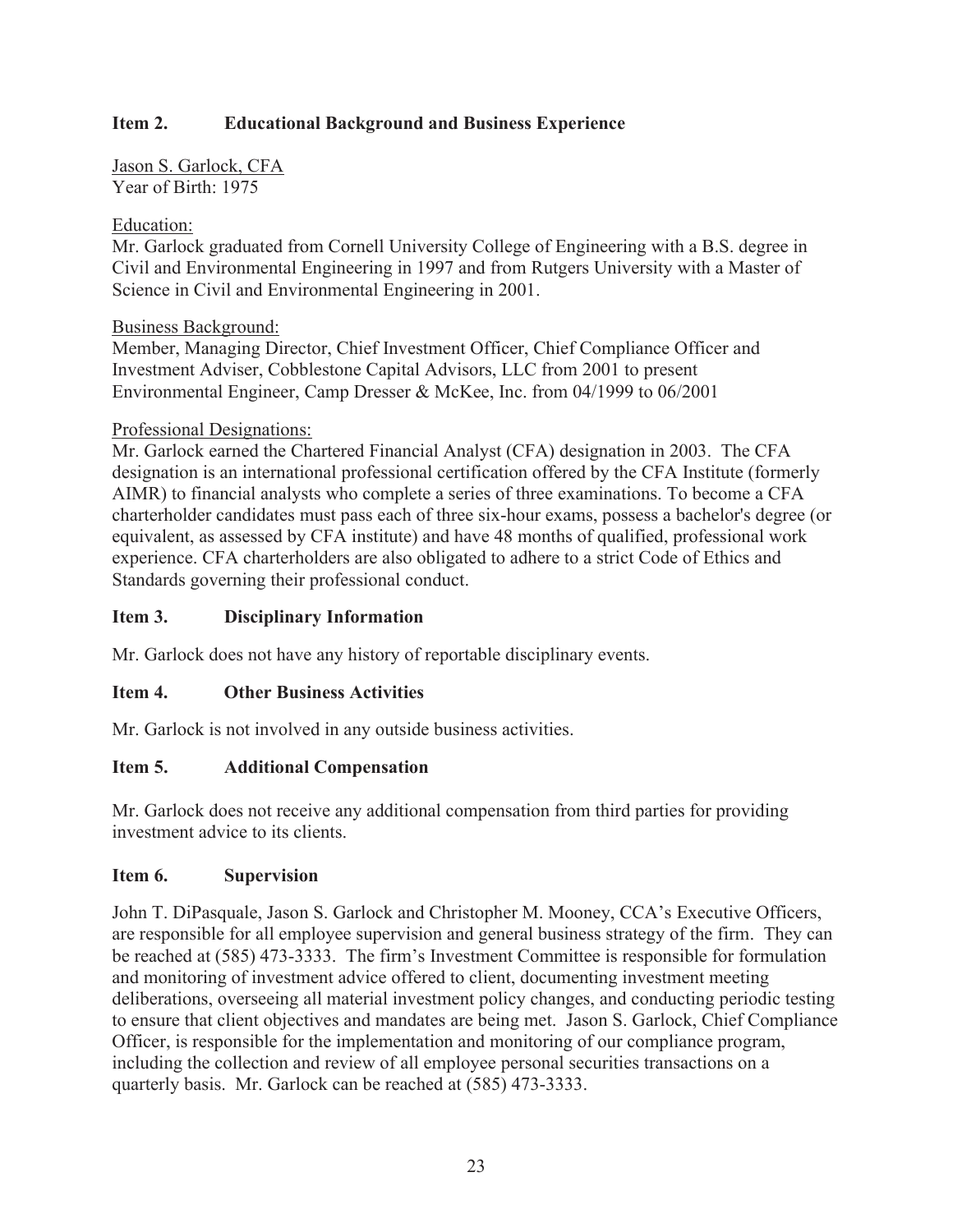John T. DiPasquale 500 Linden Oaks, Ste. 210 Rochester, NY 14625

Telephone: (585) 473-3333

Cobblestone Capital Advisors, LLC 500 Linden Oaks, Ste. 210 Rochester, NY 14625

Telephone: (585) 473-3333

03/23/2022

**This brochure supplement provides information about John T. DiPasquale that supplements the Cobblestone Capital Advisors, LLC brochure. You should have received a copy of that brochure. Please contact Jason S. Garlock, Member and Chief Compliance Officer, if you did not receive our brochure or if you have any questions about the contents of this supplement.** 

**Additional information about John T. DiPasquale is available on the SEC's website at www.adviserinfo.sec.gov.**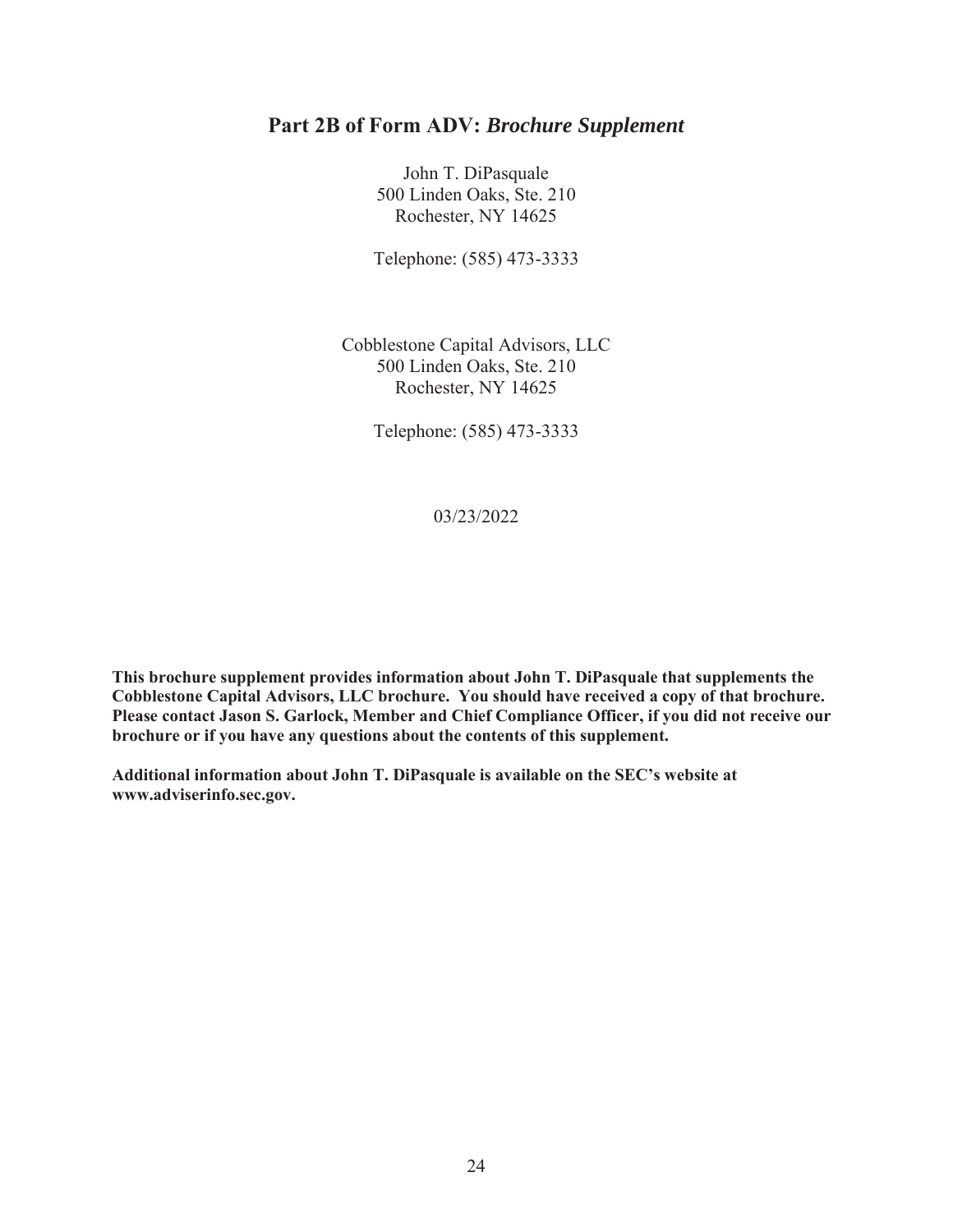John T. DiPasquale Year of Birth: 1966

Education: Mr. DiPasquale graduated from Georgetown University with a B.A. degree in Economics.

Business Background: Member, Chief Executive Officer and Investment Adviser, Cobblestone Capital Advisors, LLC from 03/1999 to present Investment Adviser, Salomon Smith Barney from 01/1994 to 03/1999

## **Item 3. Disciplinary Information**

Mr. DiPasquale does not have any history of reportable disciplinary events.

## **Item 4. Other Business Activities**

Mr. DiPasquale is not involved in any outside business activities.

## **Item 5. Additional Compensation**

Mr. DiPasquale does not receive any additional compensation from third parties for providing investment advice to its clients.

#### **Item 6. Supervision**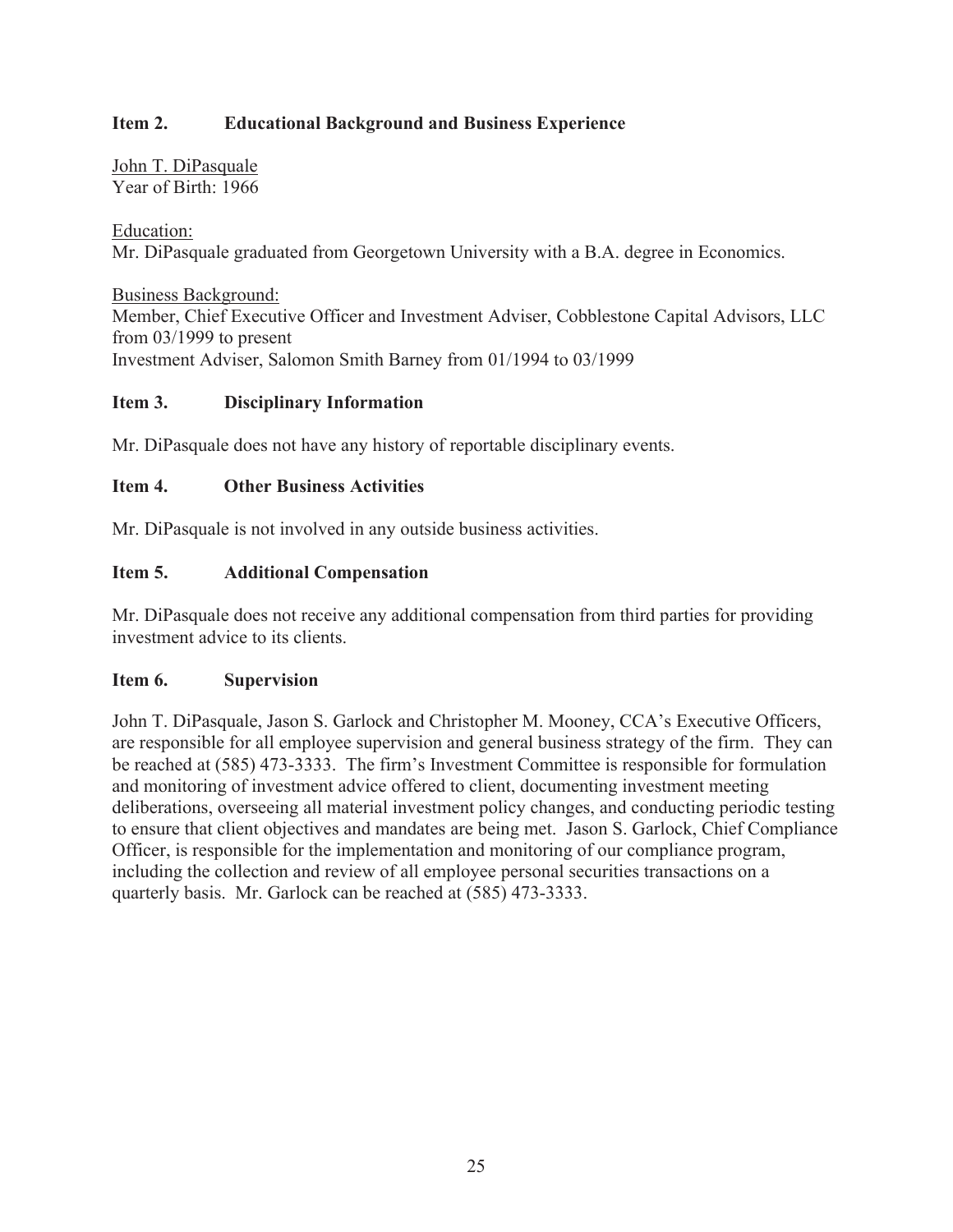Christopher M. Mooney 500 Linden Oaks, Ste. 210 Rochester, NY 14625

Telephone: (585) 473-3333

Cobblestone Capital Advisors, LLC 500 Linden Oaks, Ste. 210 Rochester, NY 14625

Telephone: (585) 473-3333

03/23/2022

**This brochure supplement provides information about Christopher M. Mooney that supplements the Cobblestone Capital Advisors, LLC brochure. You should have received a copy of that brochure. Please contact Jason S. Garlock, Member and Chief Compliance Officer, if you did not receive our brochure or if you have any questions about the contents of this supplement.** 

**Additional information about Christopher M. Mooney is available on the SEC's website at www.adviserinfo.sec.gov.**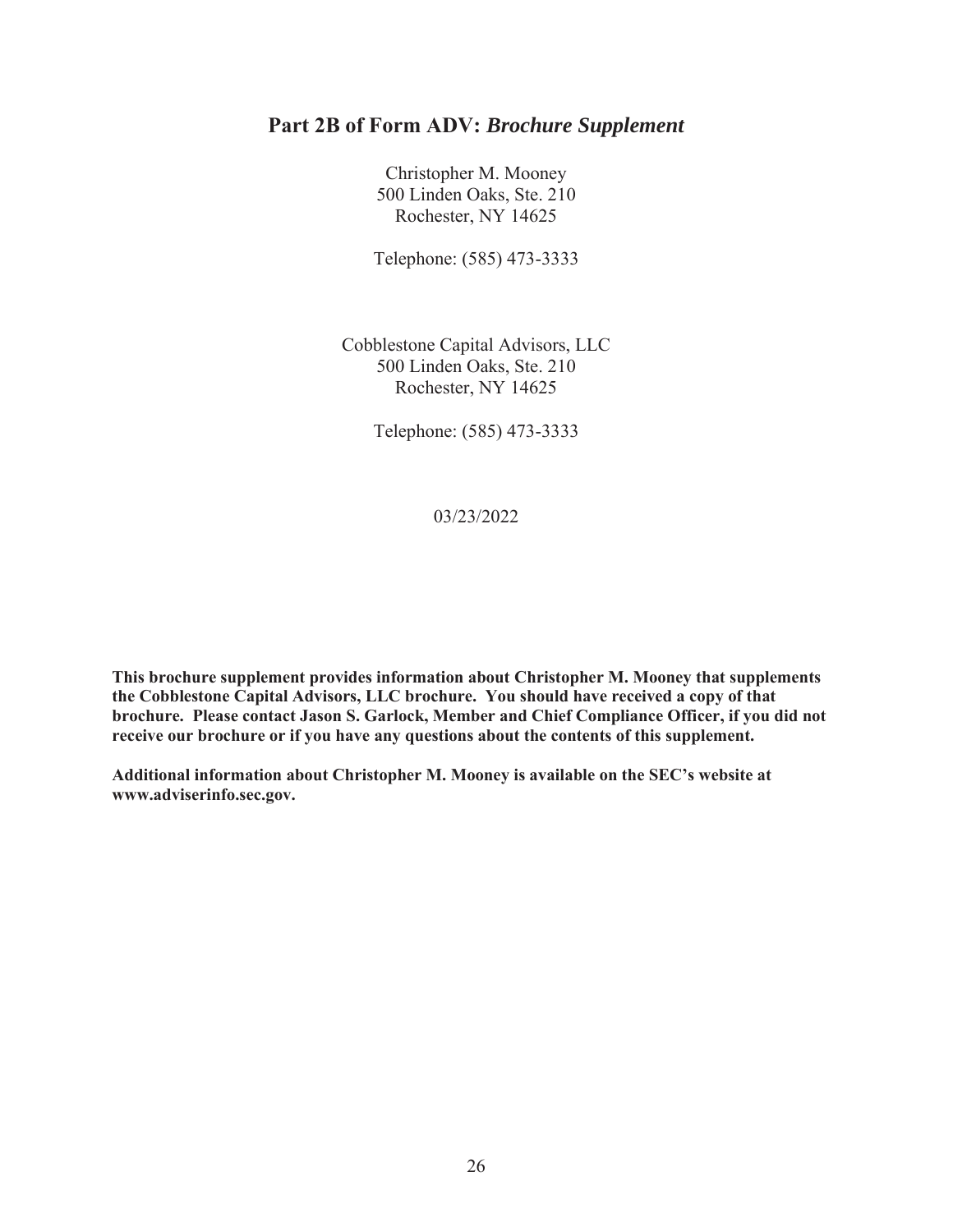Christopher M. Mooney Year of Birth: 1971

Education: Mr. Mooney graduated from St. John Fisher College with a B.A. in Business Finance.

Business Background: Member, Managing Director, and Relationship Manager, Cobblestone Capital Advisors, LLC from 06/2004 to present

## **Item 3. Disciplinary Information**

Mr. Mooney does not have any history of reportable disciplinary events.

#### **Item 4. Other Business Activities**

Mr. Mooney is not involved in any outside business activities.

## **Item 5. Additional Compensation**

Mr. Mooney does not receive any additional compensation from third parties for providing investment advice to its clients.

#### **Item 6. Supervision**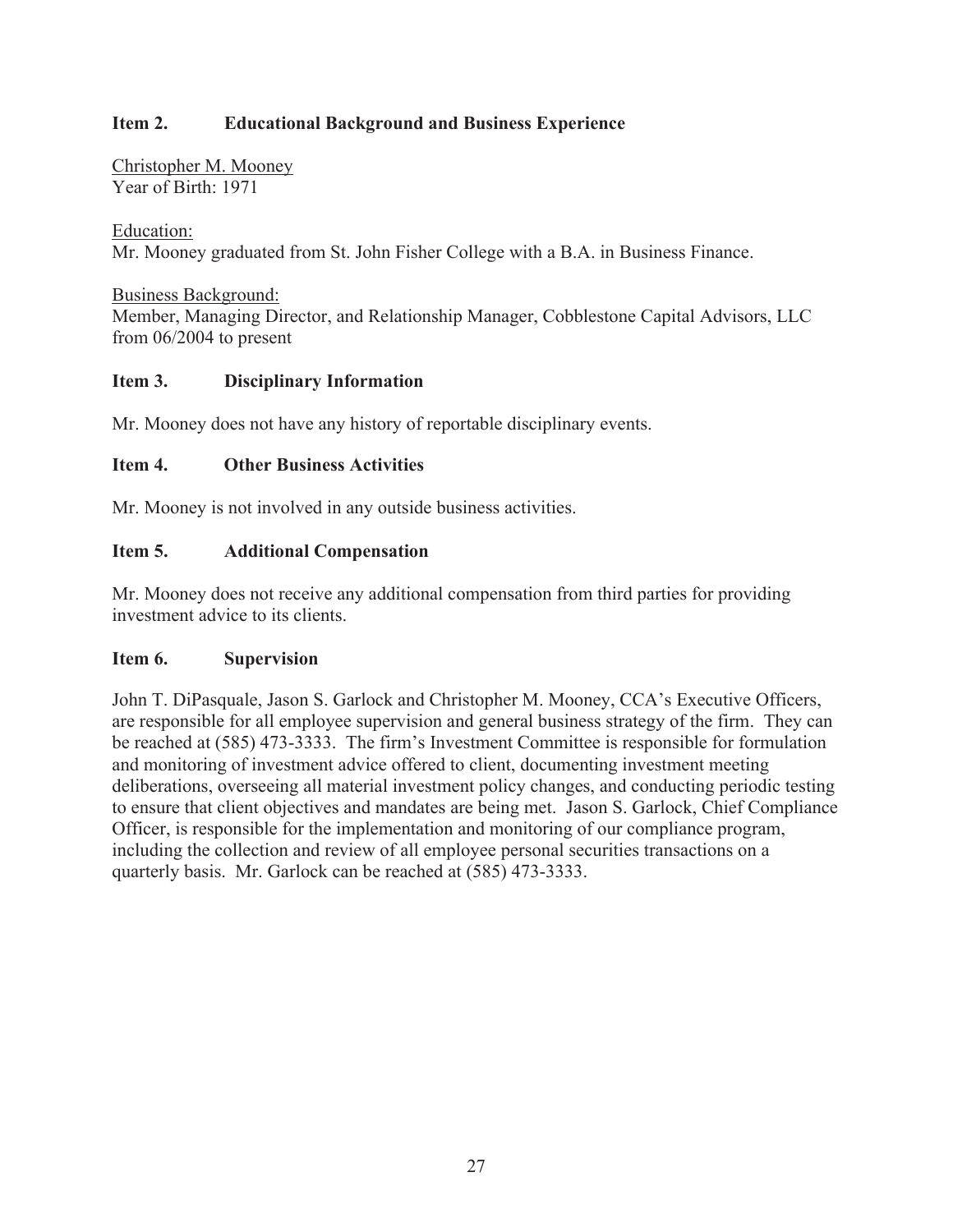Thomas M. Bartlett 500 Linden Oaks, Ste. 210 Rochester, NY 14625

Telephone: (585) 473-3333

Cobblestone Capital Advisors, LLC 500 Linden Oaks, Ste. 210 Rochester, NY 14625

Telephone: (585) 473-3333

03/23/2022

**This brochure supplement provides information about Thomas M. Bartlett that supplements the Cobblestone Capital Advisors, LLC brochure. You should have received a copy of that brochure. Please contact Jason S. Garlock, Member and Chief Compliance Officer, if you did not receive our brochure or if you have any questions about the contents of this supplement.** 

**Additional information about Thomas M. Bartlett is available on the SEC's website at www.adviserinfo.sec.gov.**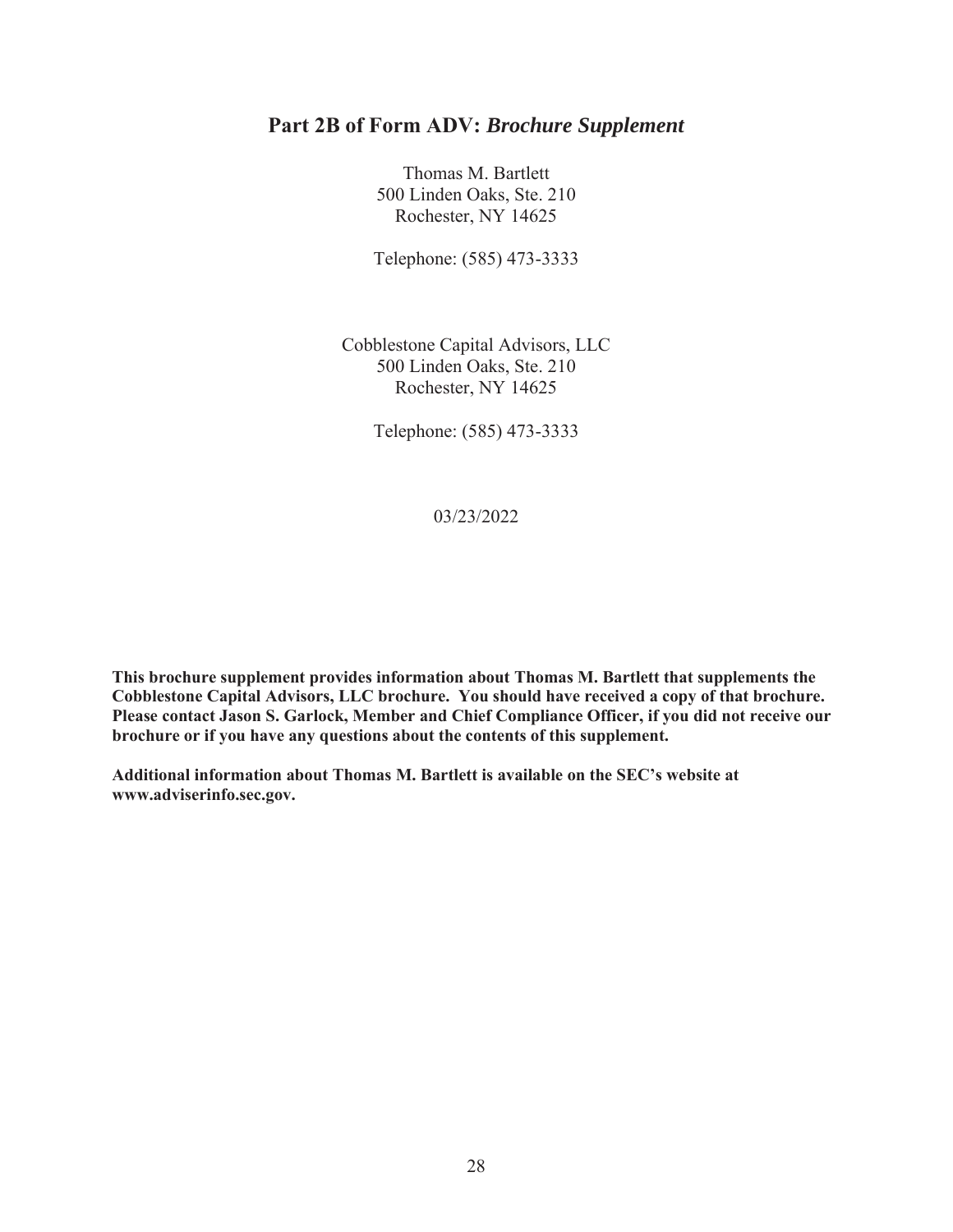Thomas M. Bartlett, CFA Year of Birth: 1959

## Education:

Mr. Bartlett graduated from Washington & Lee University with a B.A. degree in History.

## Business Background:

Member and Investment Adviser, Cobblestone Capital Advisors, LLC from 03/1998 to present Principal, Goodwin, Bartlett & Greaves-Tunnell Capital Management from 08/1991 to 03/1998

## Professional Designations:

Mr. Bartlett earned the Chartered Financial Analyst (CFA) designation in 1989. The CFA designation is an international professional certification offered by the CFA Institute (formerly AIMR) to financial analysts who complete a series of three examinations. To become a CFA charterholder candidates must pass each of three six-hour exams, possess a bachelor's degree (or equivalent, as assessed by CFA institute) and have 48 months of qualified, professional work experience. CFA charterholders are also obligated to adhere to a strict Code of Ethics and Standards governing their professional conduct.

## **Item 3. Disciplinary Information**

Mr. Bartlett does not have any history of reportable disciplinary events.

## **Item 4. Other Business Activities**

Mr. Bartlett is not involved in any outside business activities.

#### **Item 5. Additional Compensation**

Mr. Bartlett does not receive any additional compensation from third parties for providing investment advice to its clients.

#### **Item 6. Supervision**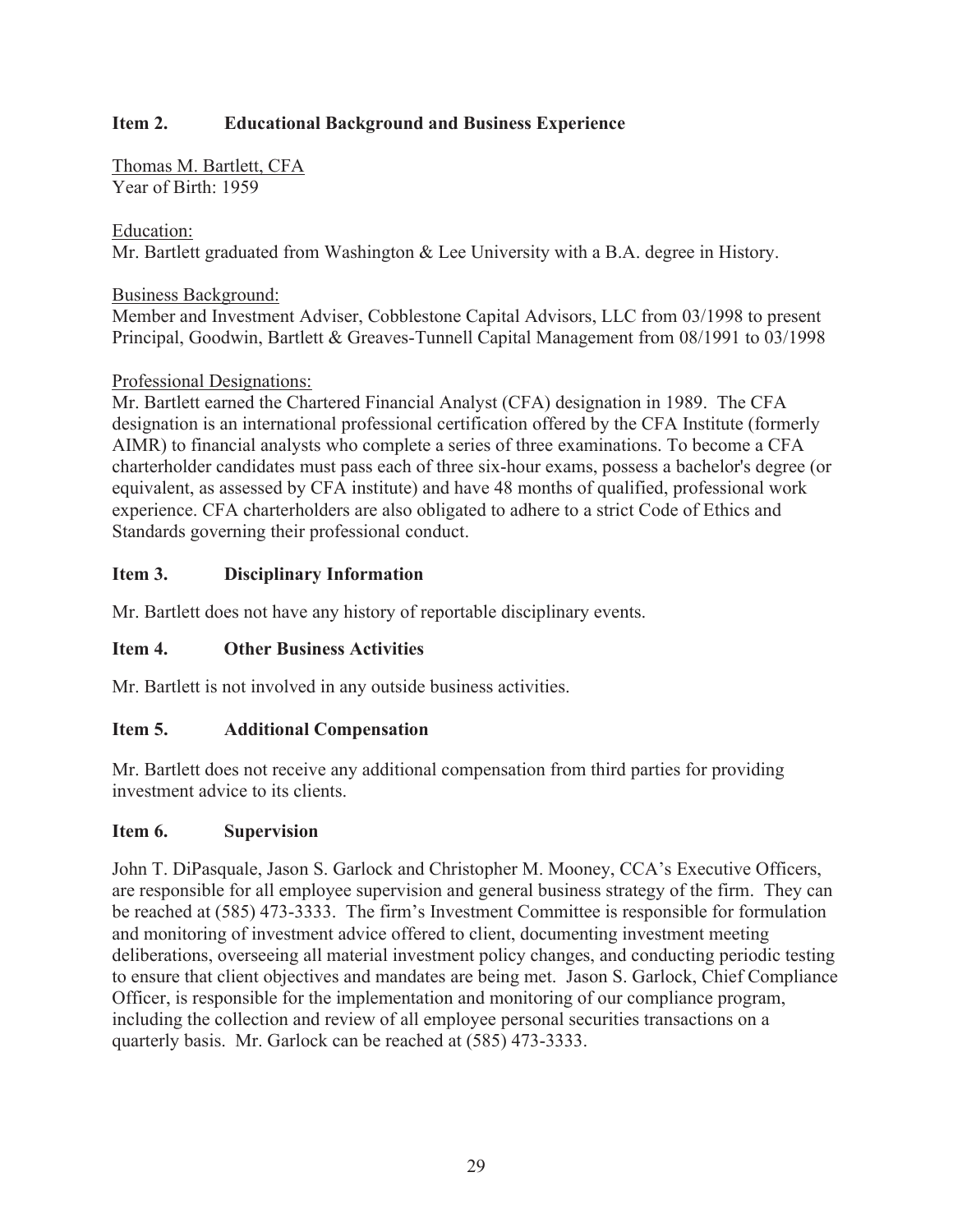Gabriel K. Chodak 500 Linden Oaks, Ste. 210 Rochester, NY 14625

Telephone: (585) 473-3333

Cobblestone Capital Advisors, LLC 500 Linden Oaks, Ste. 210 Rochester, NY 14625

Telephone: (585) 473-3333

03/23/2022

**This brochure supplement provides information about Gabriel K. Chodak that supplements the Cobblestone Capital Advisors, LLC brochure. You should have received a copy of that brochure. Please contact Jason S. Garlock, Member and Chief Compliance Officer, if you did not receive our brochure or if you have any questions about the contents of this supplement.** 

**Additional information about Gabriel K. Chodak is available on the SEC's website at www.adviserinfo.sec.gov.**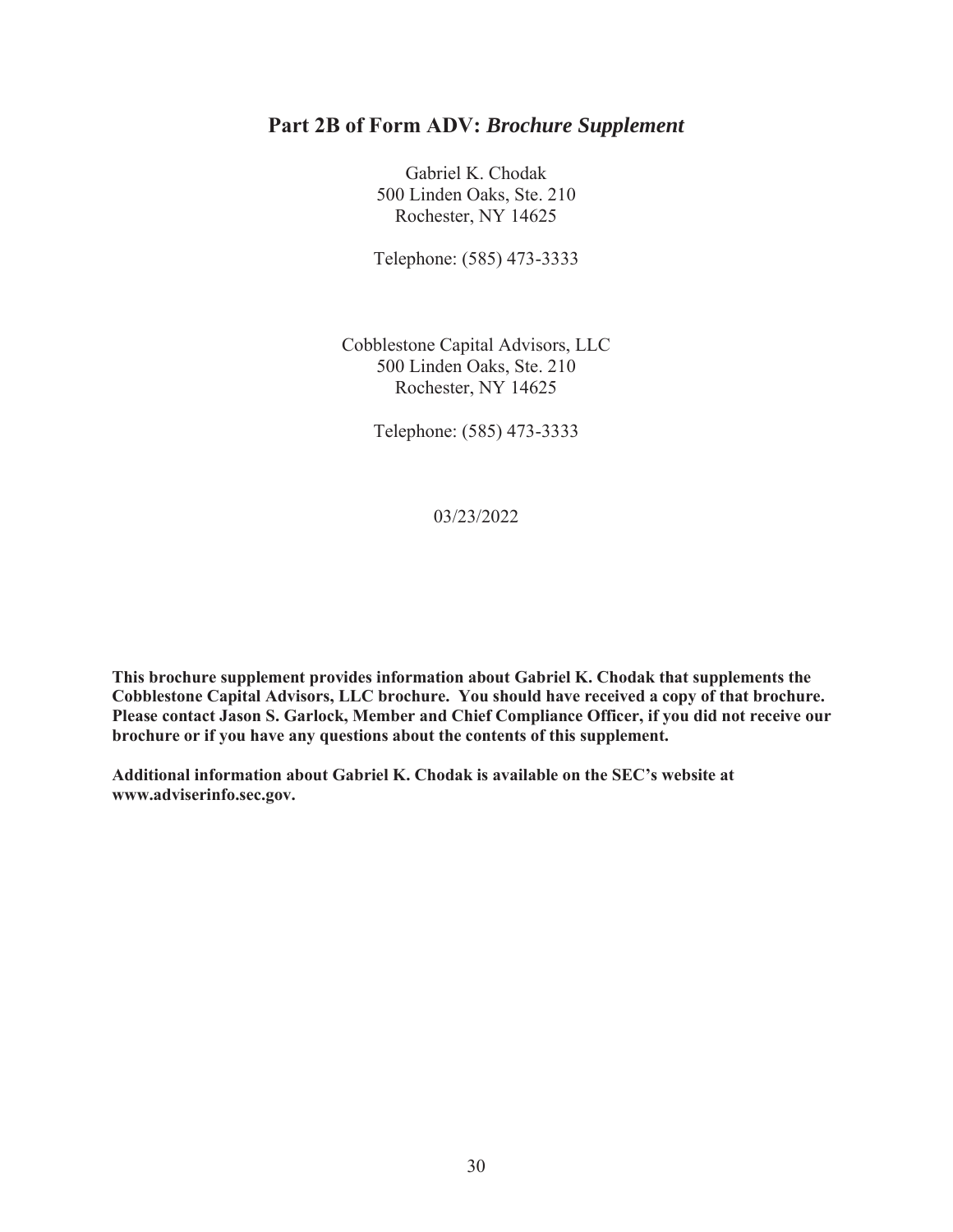Gabriel K. Chodak Year of Birth: 1985

## Education:

Mr. Chodak graduated from the University of Rochester with a B.A. degree in History. Mr. Chodak received an M.S. degree in Teaching and Curriculum (Social Studies) from the Warner School of Education at the University of Rochester. Mr. Chodak also received an MBA in Competitive Strategy from the Simon School of Business at the University of Rochester.

#### Business Background:

Relationship Manager, Cobblestone Capital Advisors, LLC beginning August 2017

## **Item 3. Disciplinary Information**

Mr. Chodak does not have any history of reportable disciplinary events.

#### **Item 4. Other Business Activities**

Mr. Chodak is not involved in any outside business activities.

## **Item 5. Additional Compensation**

Mr. Chodak does not receive any additional compensation from third parties for providing investment advice to its clients.

#### **Item 6. Supervision**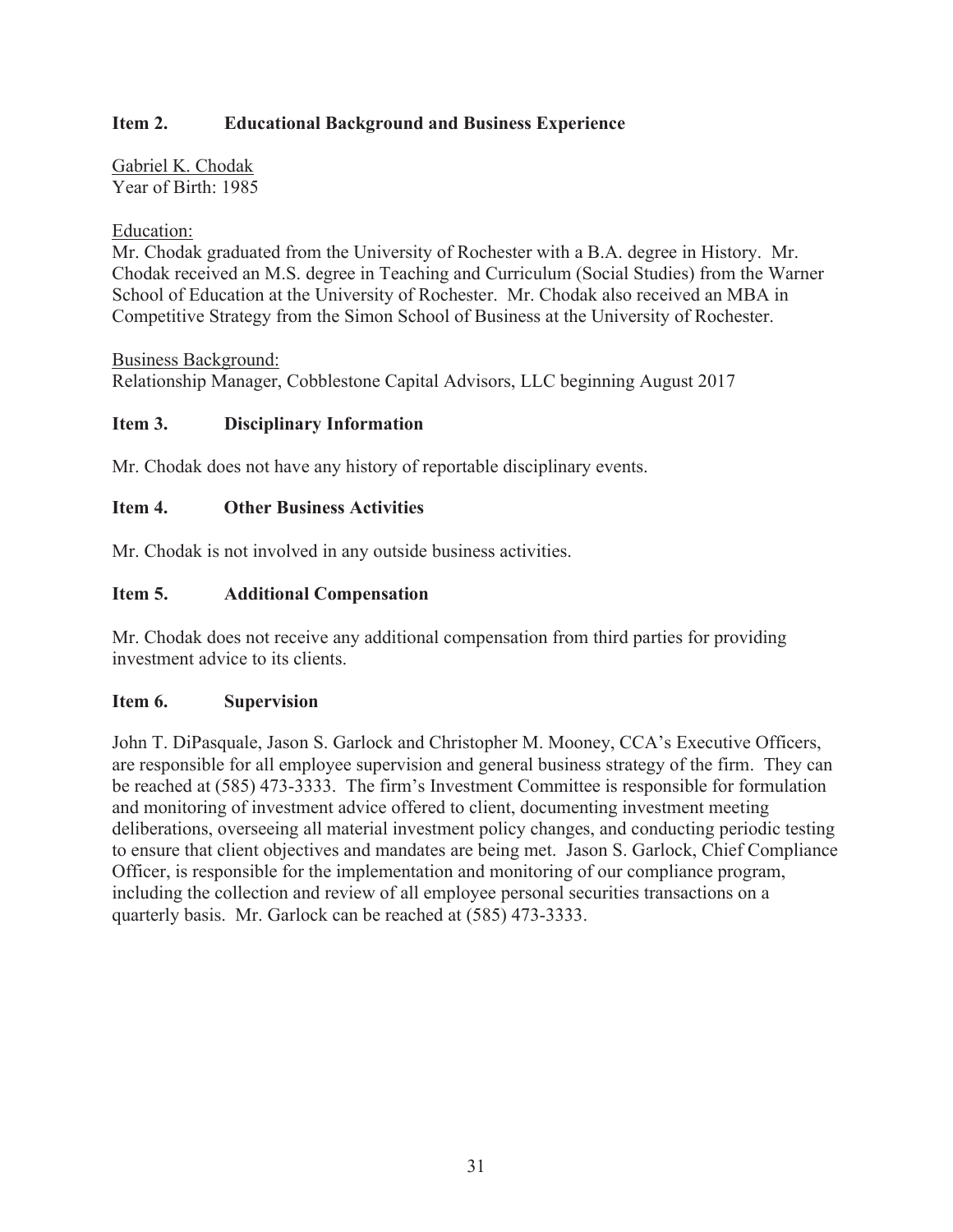Madeleine E. Darstein 500 Linden Oaks, Ste. 210 Rochester, NY 14625

Telephone: (585) 473-3333

Cobblestone Capital Advisors, LLC 500 Linden Oaks, Ste. 210 Rochester, NY 14625

Telephone: (585) 473-3333

03/23/2022

**This brochure supplement provides information about Madeleine E. Darstein that supplements the Cobblestone Capital Advisors, LLC brochure. You should have received a copy of that brochure. Please contact Jason S. Garlock, Member and Chief Compliance Officer, if you did not receive our brochure or if you have any questions about the contents of this supplement.** 

**Additional information about Madeleine E. Darstein is available on the SEC's website at www.adviserinfo.sec.gov.**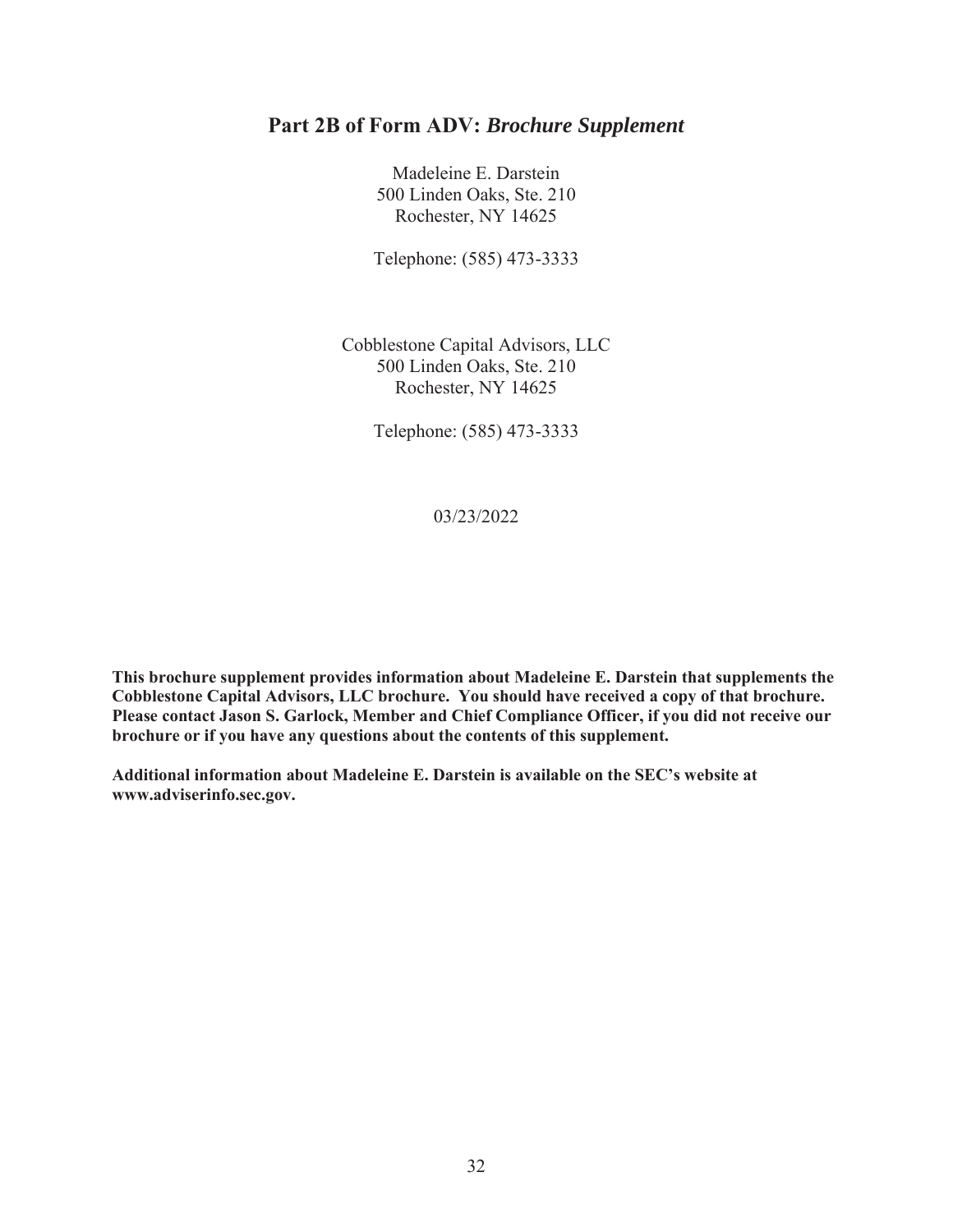Madeleine E. Darstein Year of Birth: 1997

## Education:

Ms. Darstein graduated from Binghamton University with a B.A. degree in Mathematical Sciences in 2019. Additionally, she graduated from Binghamton University with an M.B.A. in Business Analytics in 2020.

Business Background: Portfolio Management Associate, Cobblestone Capital Advisors, LLC beginning August 2020

## **Item 3. Disciplinary Information**

Ms. Darstein does not have any history of reportable disciplinary events.

## **Item 4. Other Business Activities**

Ms. Darstein is not involved in any outside business activities.

## **Item 5. Additional Compensation**

Ms. Darstein does not receive any additional compensation from third parties for providing investment advice to its clients.

#### **Item 6. Supervision**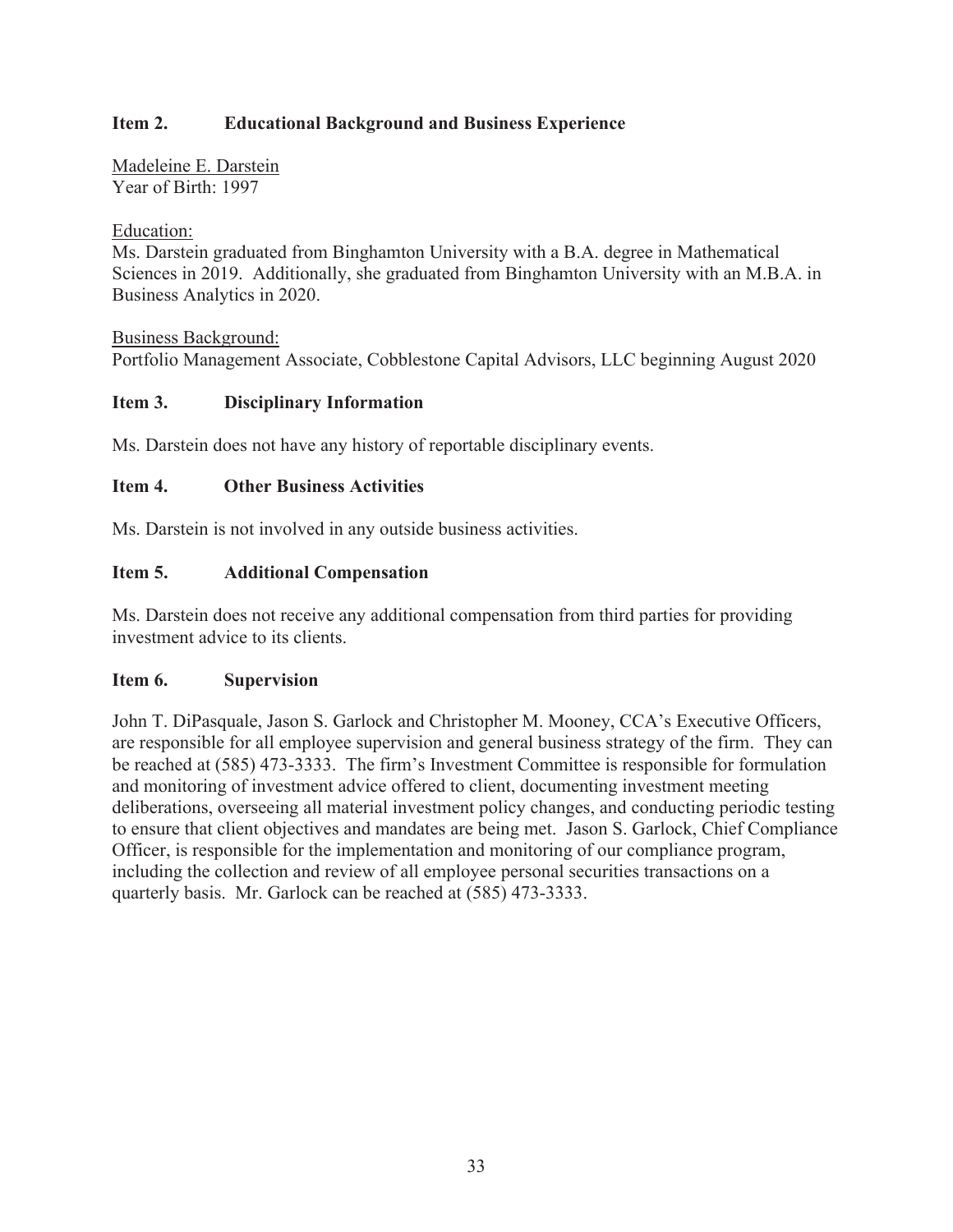Colin J. Desrosiers 500 Linden Oaks, Ste. 210 Rochester, NY 14625

Telephone: (585) 473-3333

Cobblestone Capital Advisors, LLC 500 Linden Oaks, Ste. 210 Rochester, NY 14625

Telephone: (585) 473-3333

03/23/2022

**This brochure supplement provides information about Colin J. Desrosiers that supplements the Cobblestone Capital Advisors, LLC brochure. You should have received a copy of that brochure. Please contact Jason S. Garlock, Member and Chief Compliance Officer, if you did not receive our brochure or if you have any questions about the contents of this supplement.** 

**Additional information about Colin J. Desrosiers is available on the SEC's website at www.adviserinfo.sec.gov.**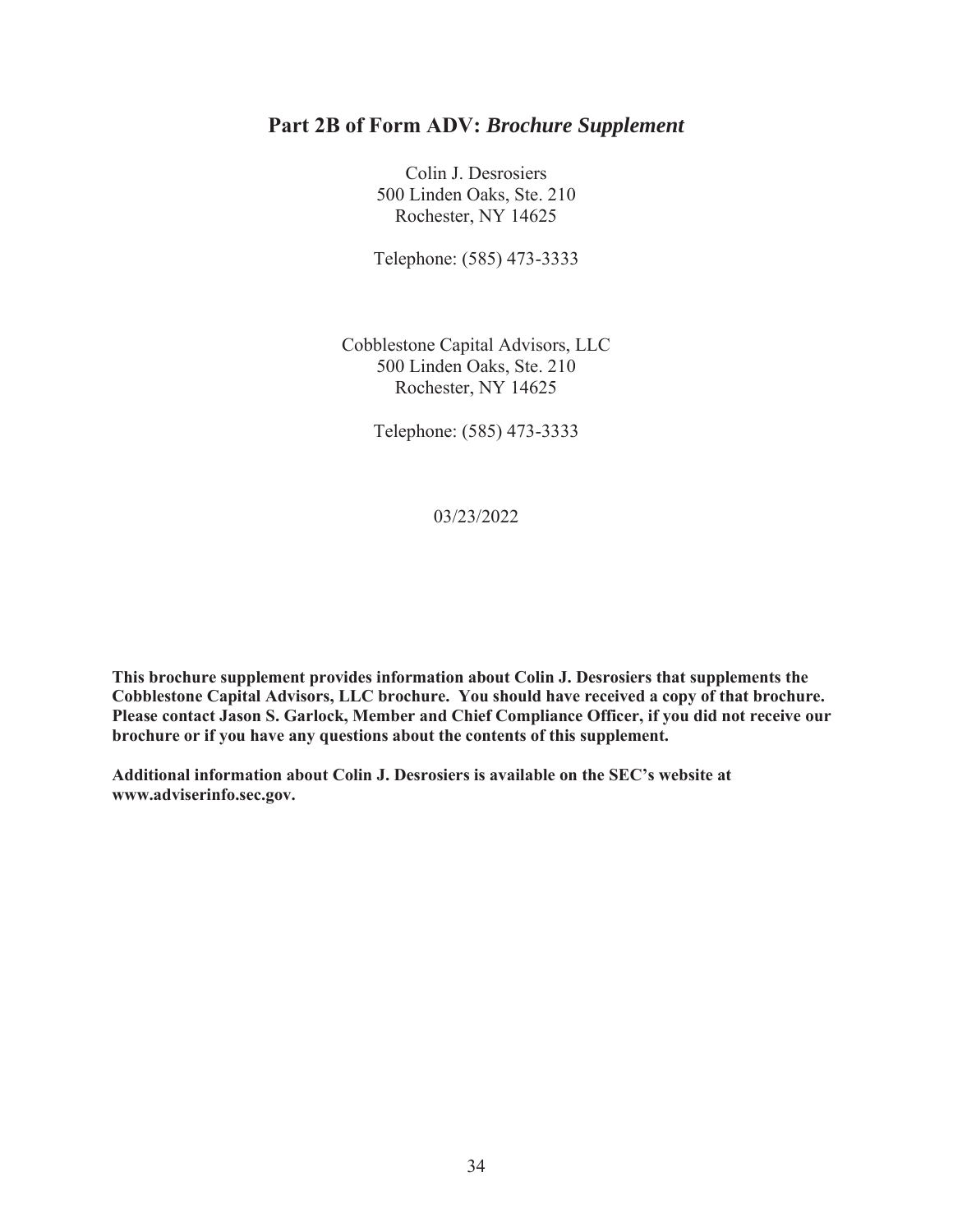Colin J. Desrosiers Year of Birth: 1989

## Education:

Mr. Desrosiers graduated from the University of Rochester with a B.S. degree in Biochemistry in 2012. Additionally, he graduated from the Simon Business School at the University of Rochester with an MBA in Finance & Competitive and Organizational Strategy in 2014.

Business Background:

Investment Adviser, Cobblestone Capital Advisors, LLC beginning September 2014 Loan Processor, Liberty Home Funding, LLC May 2012 to May 2013

## Professional Designations:

Mr. Desrosiers obtained his CFP<sup>®</sup> certification in 2021. The CFP<sup>®</sup> certification is a professional certification mark for financial planners conferred by the Certified Financial Planner Board of Standards, Inc. (CFP Board) in the United States. To receive authorization to use the designation, the candidate must meet education, examination, experience and ethics requirements, and pay an ongoing certification fee. To fulfill the education requirement, students are required to complete course training in various topic areas and sit for the six-hour CFP Board Certification Examination. A bachelor's degree (or higher), or its equivalent in any discipline, from an accredited college or university is required to attain CFP® certification.

## **Item 3. Disciplinary Information**

Mr. Desrosiers does not have any history of reportable disciplinary events.

## **Item 4. Other Business Activities**

Mr. Desrosiers is not involved in any outside business activities.

#### **Item 5. Additional Compensation**

Mr. Desrosiers does not receive any additional compensation from third parties for providing investment advice to its clients.

#### **Item 6. Supervision**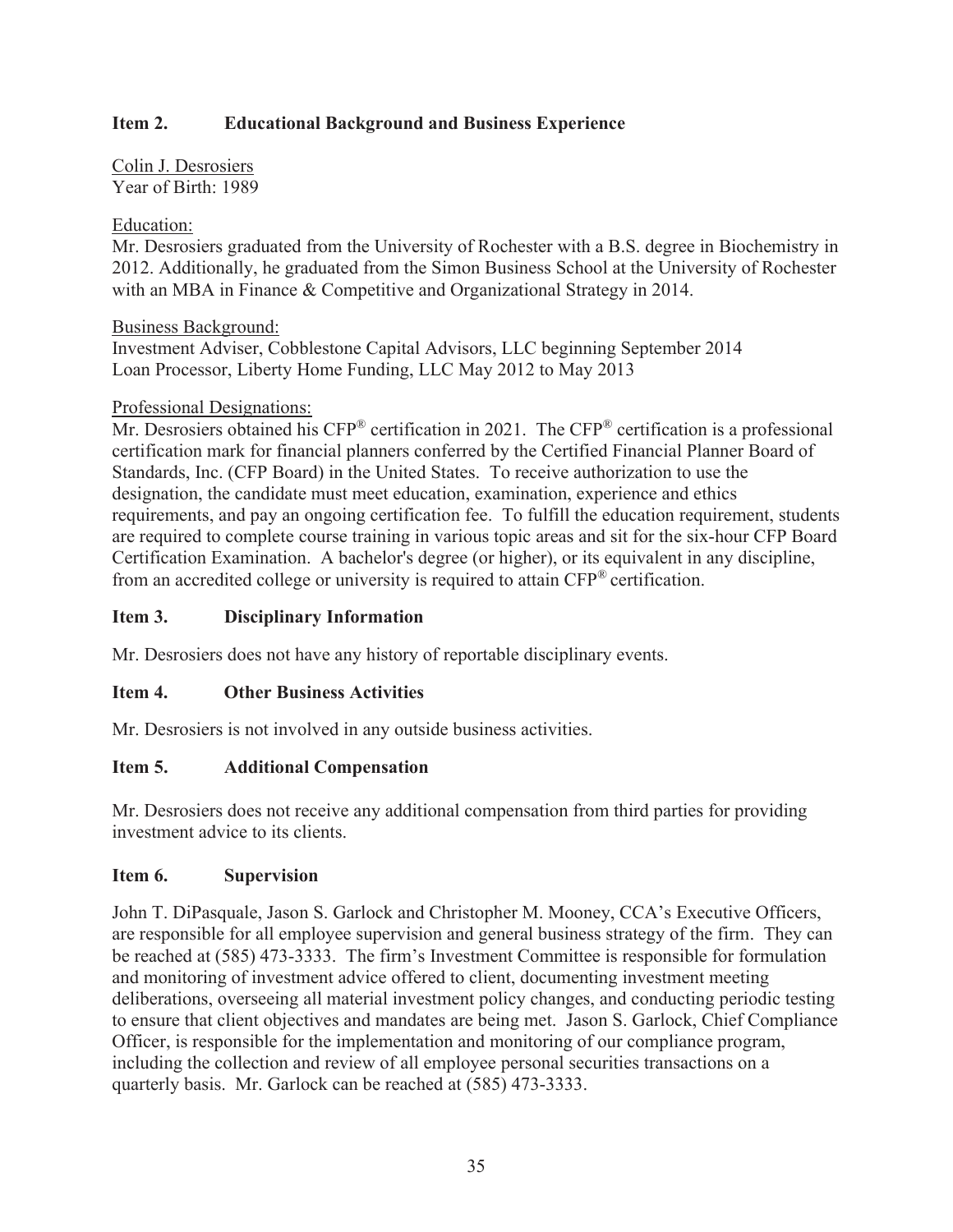Gina L. DiMonda 500 Linden Oaks, Ste. 210 Rochester, NY 14625

Telephone: (585) 473-3333

Cobblestone Capital Advisors, LLC 500 Linden Oaks, Ste. 210 Rochester, NY 14625

Telephone: (585) 473-3333

03/23/2022

**This brochure supplement provides information about Gina L. DiMonda that supplements the Cobblestone Capital Advisors, LLC brochure. You should have received a copy of that brochure. Please contact Jason S. Garlock, Member and Chief Compliance Officer, if you did not receive our brochure or if you have any questions about the contents of this supplement.**

**Additional information about Gina L. DiMonda is available on the SEC's website at www.adviserinfo.sec.gov.**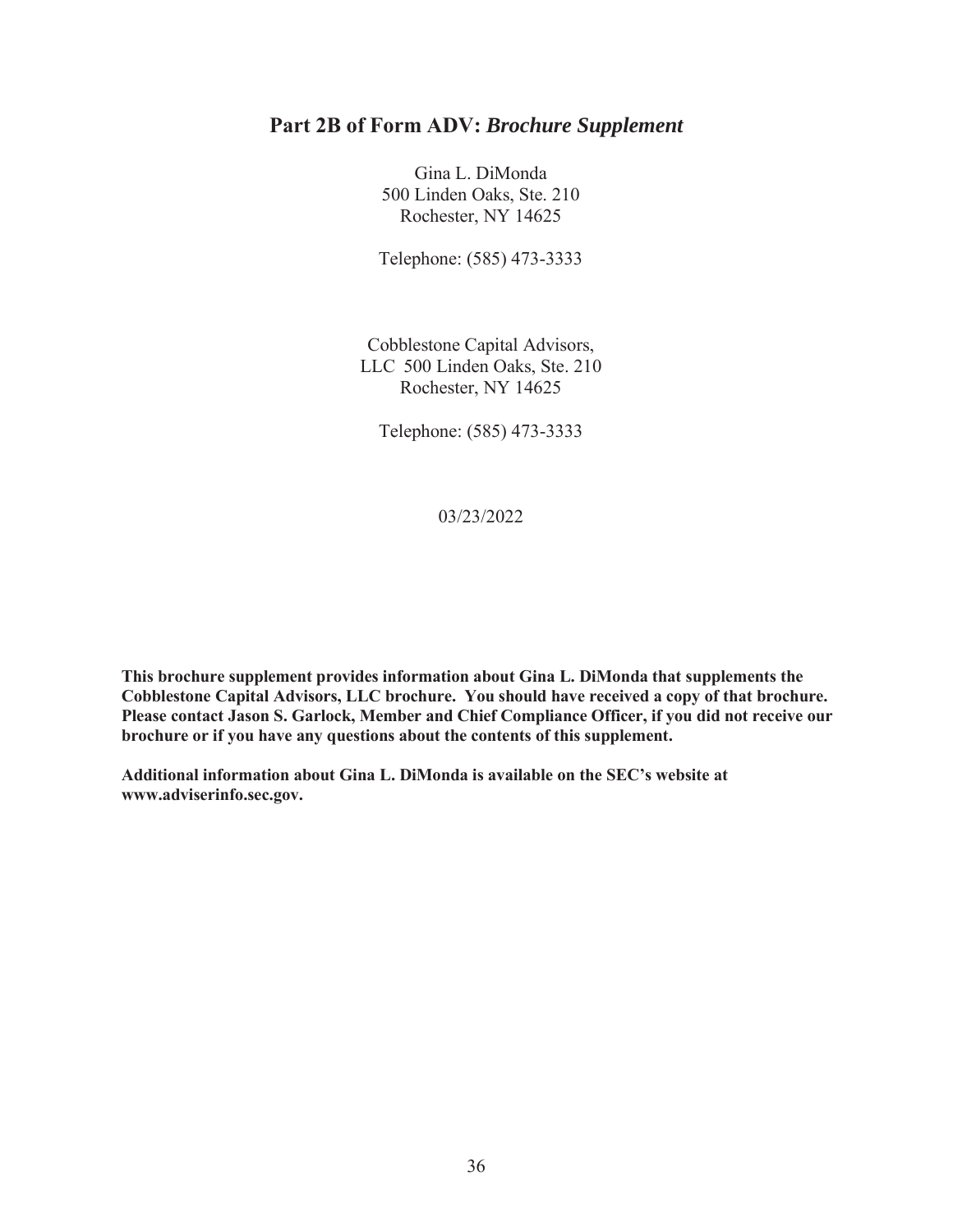Gina L. DiMonda Year of Birth: 1968

#### Education:

Ms. DiMonda graduated from the State University of New York, College at Brockport with a B.S. degree in Criminal Justice.

#### Business Background:

Investment Adviser, Cobblestone Capital Advisors, LLC beginning February 2020 President, ESL Federal Credit Union Trust Services – 03/2015-10/2019 Vice President, First Niagara Bank – 03/2011-03/2015 Vice President, JP Morgan Chase Bank – 01/2003-03/2011

#### Professional Designations:

Ms. DiMonda earned her Accredited Estate Planner (AEP®) designation in 2018 from the National Association of Estate Planners & Councils. The AEP® designation is a graduate level specialization in estate planning, obtained in addition to already recognized professional credentials within the various disciplines of estate planning. Estate planning professionals need to meet stringent requirements of experience, knowledge, education, professional reputation and character to obtain this designation.

Ms. DiMonda obtained her CFP<sup>®</sup> certification in 2003. The CFP<sup>®</sup> certification is a professional certification mark for financial planners conferred by the Certified Financial Planner Board of Standards, Inc. (CFP Board) in the United States. To receive authorization to use the designation, the candidate must meet education, examination, experience and ethics requirements, and pay an ongoing certification fee. To fulfill the education requirement, students are required to complete course training in various topic areas and sit for the six-hour CFP Board Certification Examination. A bachelor's degree (or higher), or its equivalent in any discipline, from an accredited college or university is required to attain  $CFP^*$ certification.

Ms. DiMonda earned the Certified Trust and Financial Advisor (CTFA) designation from the American Bankers Association (ABA) in 2001. The CTFA designation demonstrates expertise in the trust and financial advisor field. To receive the CTFA designation, candidates must have a minimum level of wealth management work experience and approved training programs. Applicants are also required to pass an examination successfully. Continuing education is needed to maintain the CTFA designation.

#### **Item 3. Disciplinary Information**

Ms. DiMonda does not have any history of reportable disciplinary events.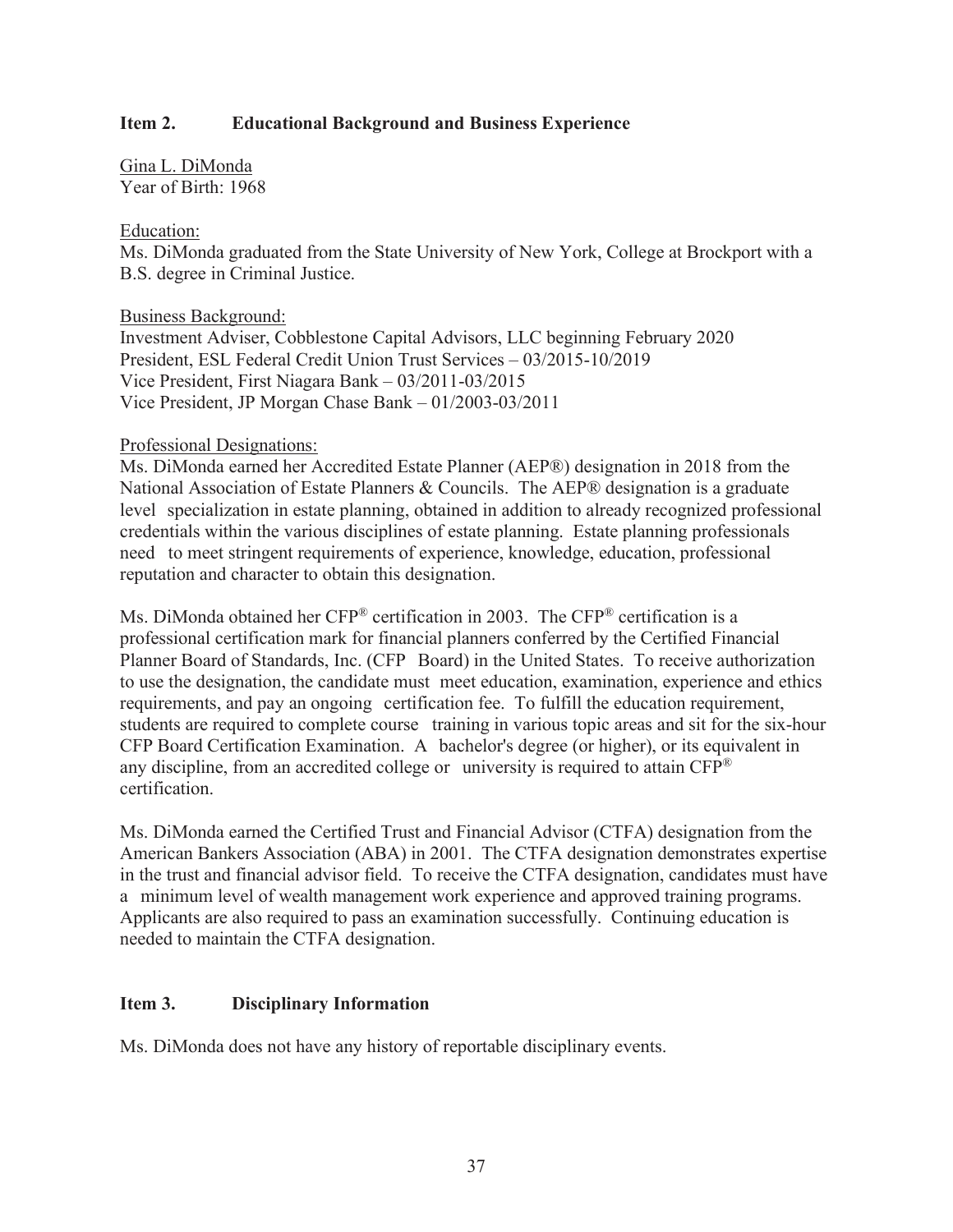## **Item 4. Other Business Activities**

Ms. DiMonda is not involved in any outside business activities.

# **Item 5. Additional Compensation**

Ms. DiMonda does not receive any additional compensation from third parties for providing investment advice to its clients.

# **Item 6. Supervision**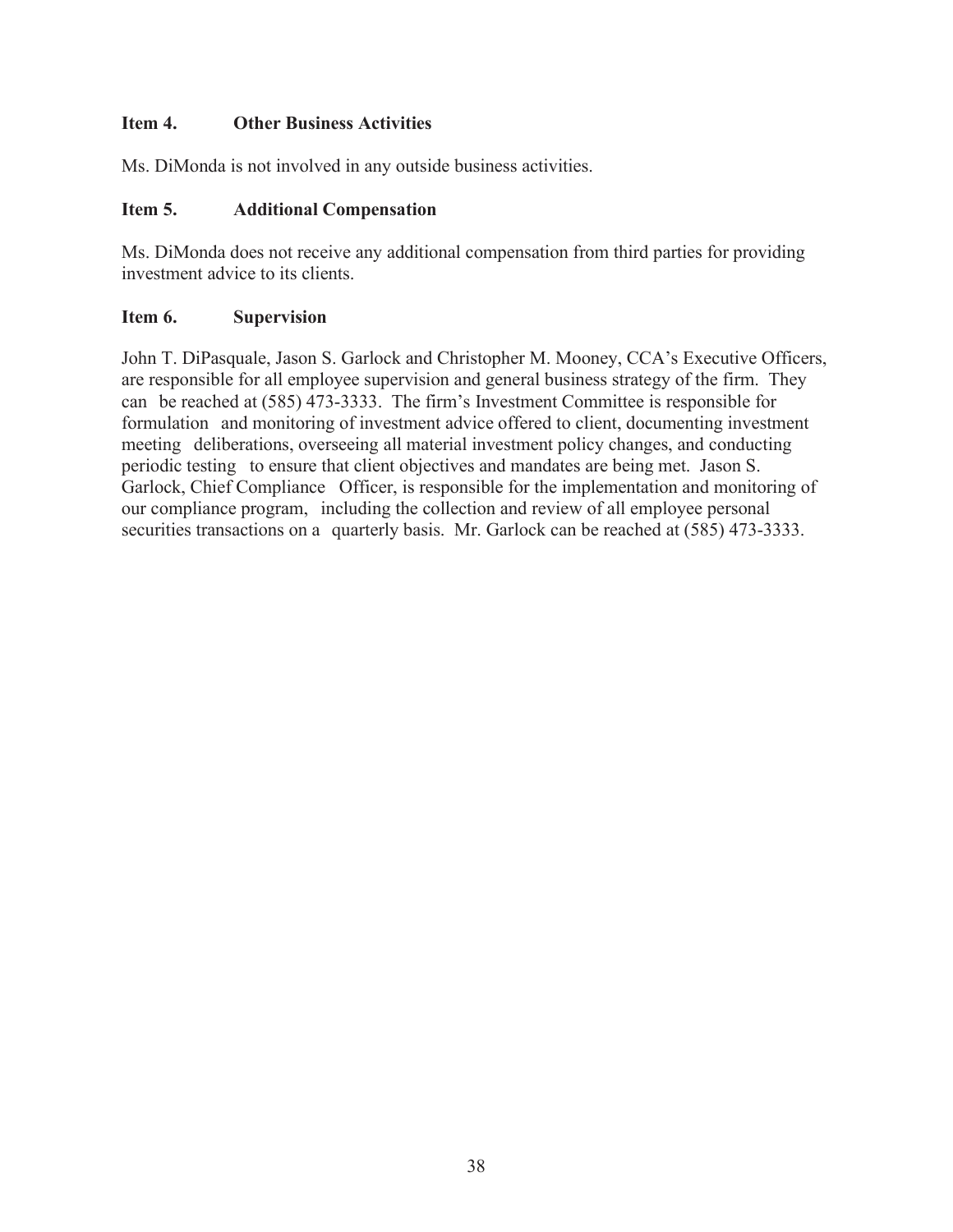James J. Eckl 500 Linden Oaks, Ste. 210 Rochester, NY 14625

Telephone: (585) 473-3333

Cobblestone Capital Advisors, LLC 500 Linden Oaks, Ste. 210 Rochester, NY 14625

Telephone: (585) 473-3333

03/23/2022

**This brochure supplement provides information about James J. Eckl that supplements the Cobblestone Capital Advisors, LLC brochure. You should have received a copy of that brochure. Please contact Jason S. Garlock, Member and Chief Compliance Officer, if you did not receive our brochure or if you have any questions about the contents of this supplement.** 

**Additional information about James J. Eckl is available on the SEC's website at www.adviserinfo.sec.gov.**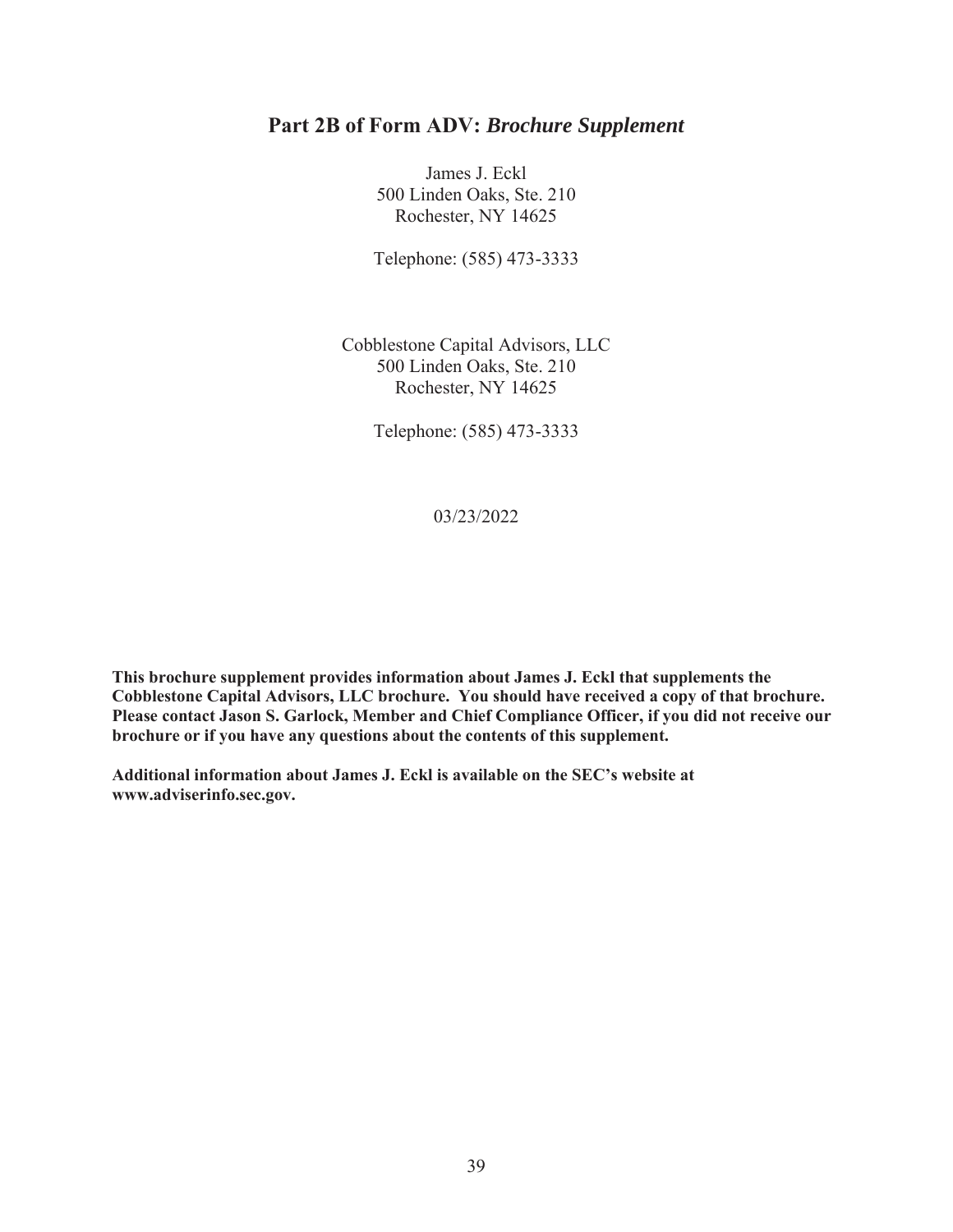James J. Eckl Year of Birth: 1961

Education:

Mr. Eckl graduated from St. Bonaventure University with a B.B.A. degree in Accounting and from the University of Dayton School of Law with a J.D. in Law.

Business Background: Member and Wealth Planner, Cobblestone Capital Advisors, LLC beginning June 1999

## **Item 3. Disciplinary Information**

Mr. Eckl does not have any history of reportable disciplinary events.

## **Item 4. Other Business Activities**

Mr. Eckl is not involved in any outside business activities.

## **Item 5. Additional Compensation**

Mr. Eckl does not receive any additional compensation from third parties for providing investment advice to its clients.

#### **Item 6. Supervision**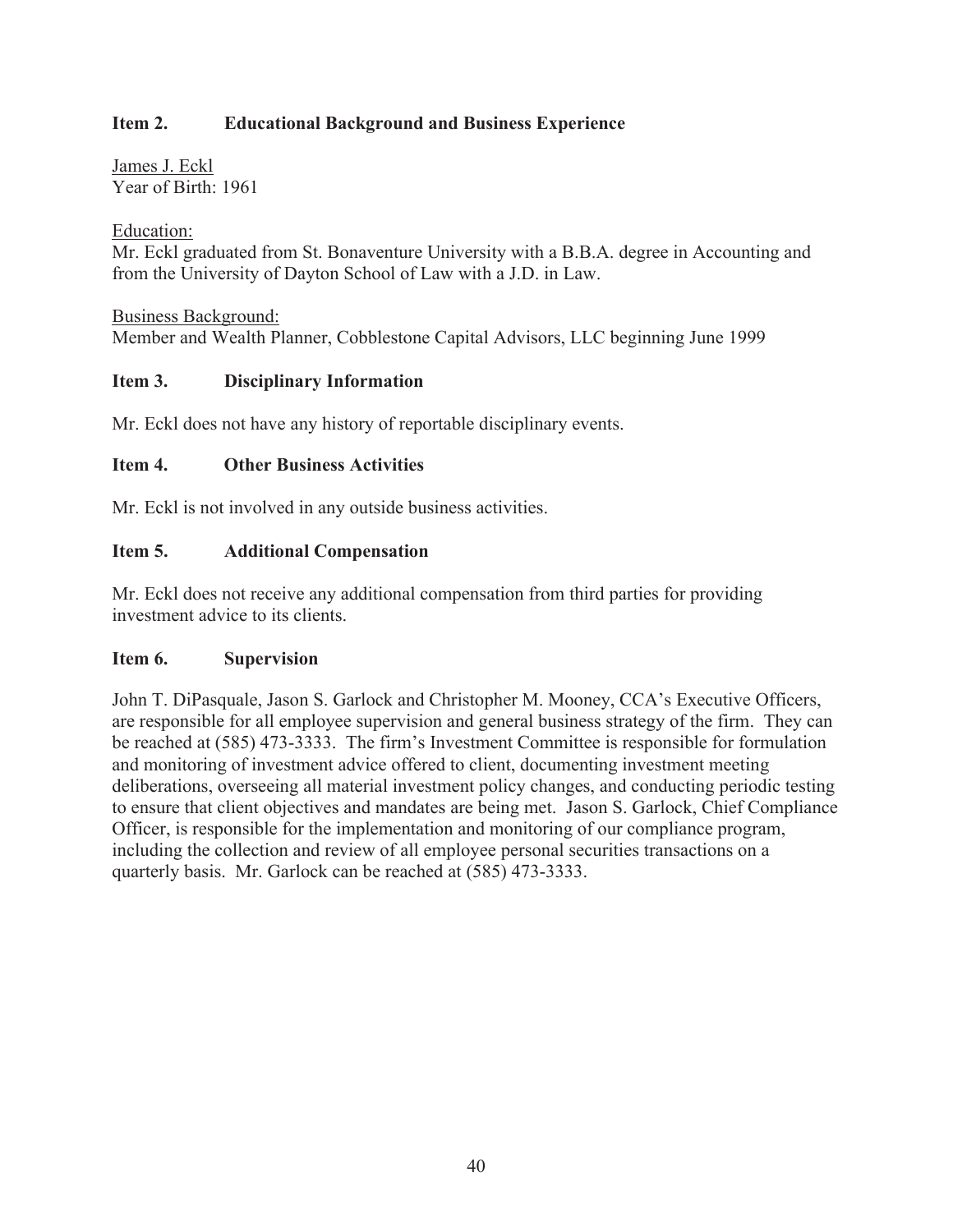Eric S. Furnal 500 Linden Oaks, Ste. 210 Rochester, NY 14625

Telephone: (585) 473-3333

Cobblestone Capital Advisors, LLC 500 Linden Oaks, Ste. 210 Rochester, NY 14625

Telephone: (585) 473-3333

03/23/2022

**This brochure supplement provides information about Eric S. Furnal that supplements the Cobblestone Capital Advisors, LLC brochure. You should have received a copy of that brochure. Please contact Jason S. Garlock, Member and Chief Compliance Officer, if you did not receive our brochure or if you have any questions about the contents of this supplement.** 

**Additional information about Eric S. Furnal is available on the SEC's website at www.adviserinfo.sec.gov.**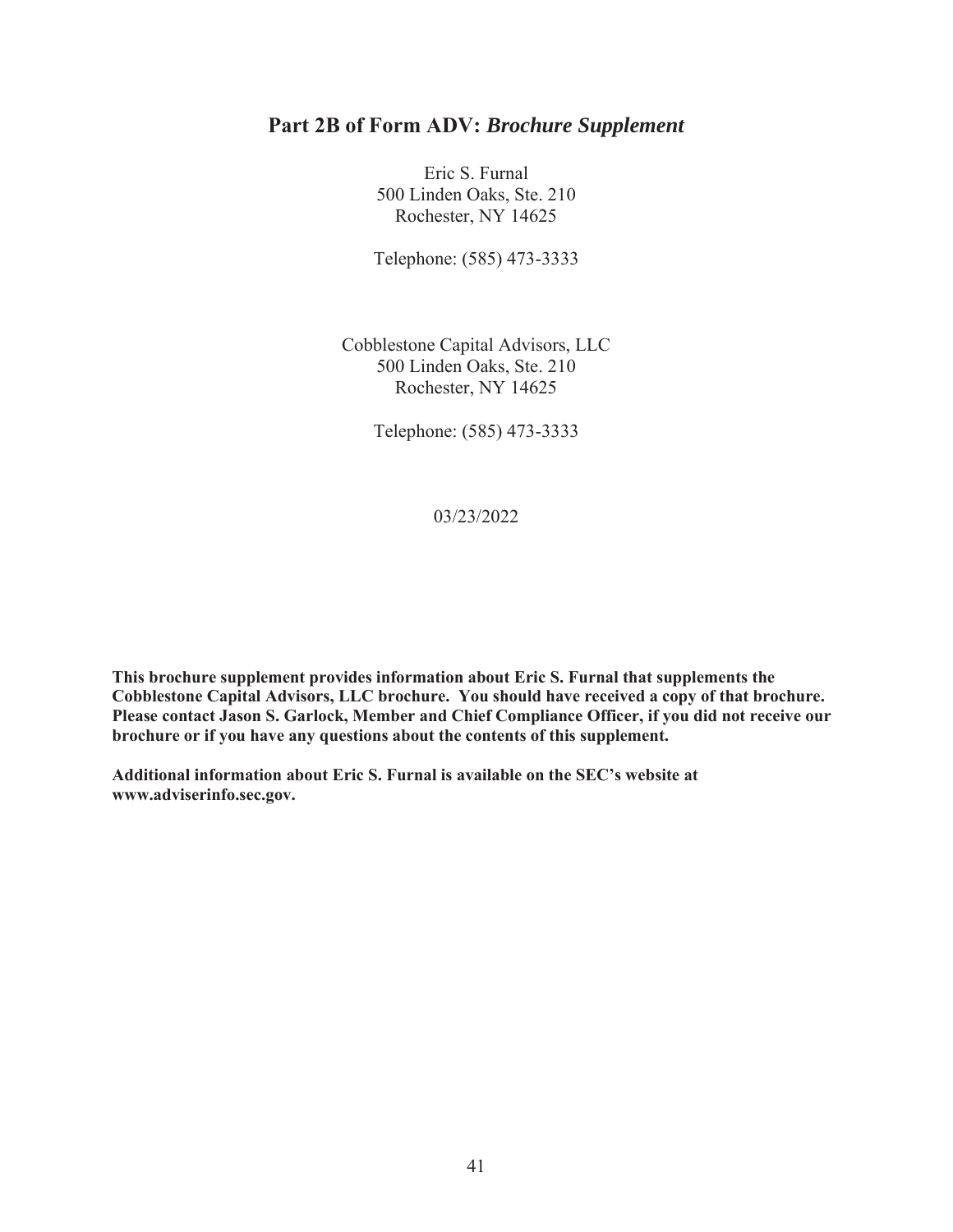Eric S. Furnal, CFA Year of Birth: 1982

#### Education:

Mr. Furnal graduated from Rochester Institute of Technology with a B.S. degree in Business Administration with a concentration in Finance in 2012.

#### Business Background:

Member and Investment Adviser, Cobblestone Capital Advisors, LLC beginning February 2012,

## Professional Designations:

Mr. Furnal earned the Chartered Financial Analyst (CFA) designation in 2016. The CFA designation is an international professional certification offered by the CFA Institute (formerly AIMR) to financial analysts who complete a series of three examinations. To become a CFA charterholder candidates must pass each of three six-hour exams, possess a bachelor's degree (or equivalent, as assessed by CFA institute) and have 48 months of qualified, professional work experience. CFA charterholders are also obligated to adhere to a strict Code of Ethics and Standards governing their professional conduct.

## **Item 3. Disciplinary Information**

Mr. Furnal does not have any history of reportable disciplinary events.

## **Item 4. Other Business Activities**

Mr. Furnal is not involved in any outside business activities.

## **Item 5. Additional Compensation**

Mr. Furnal does not receive any additional compensation from third parties for providing investment advice to its clients.

#### **Item 6. Supervision**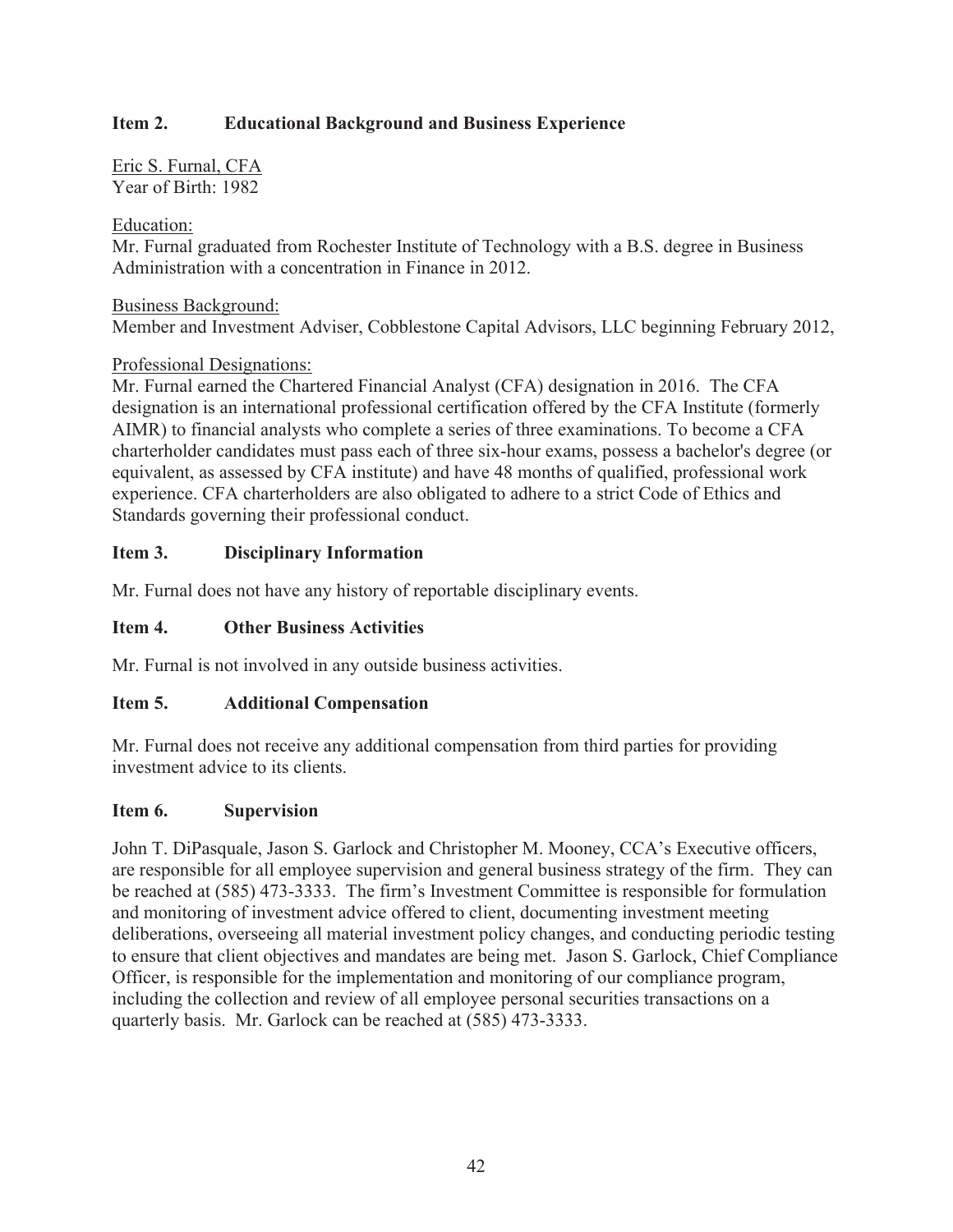Peter H. Greaves-Tunnell 500 Linden Oaks, Ste. 210 Rochester, NY 14625

Telephone: (585) 473-3333

Cobblestone Capital Advisors, LLC 500 Linden Oaks, Ste. 210 Rochester, NY 14625

Telephone: (585) 473-3333

03/23/2022

**This brochure supplement provides information about Peter H. Greaves-Tunnell that supplements the Cobblestone Capital Advisors, LLC brochure. You should have received a copy of that brochure. Please contact Jason S. Garlock, Member and Chief Compliance Officer, if you did not receive our brochure or if you have any questions about the contents of this supplement.** 

**Additional information about Peter H. Greaves-Tunnell is available on the SEC's website at www.adviserinfo.sec.gov.**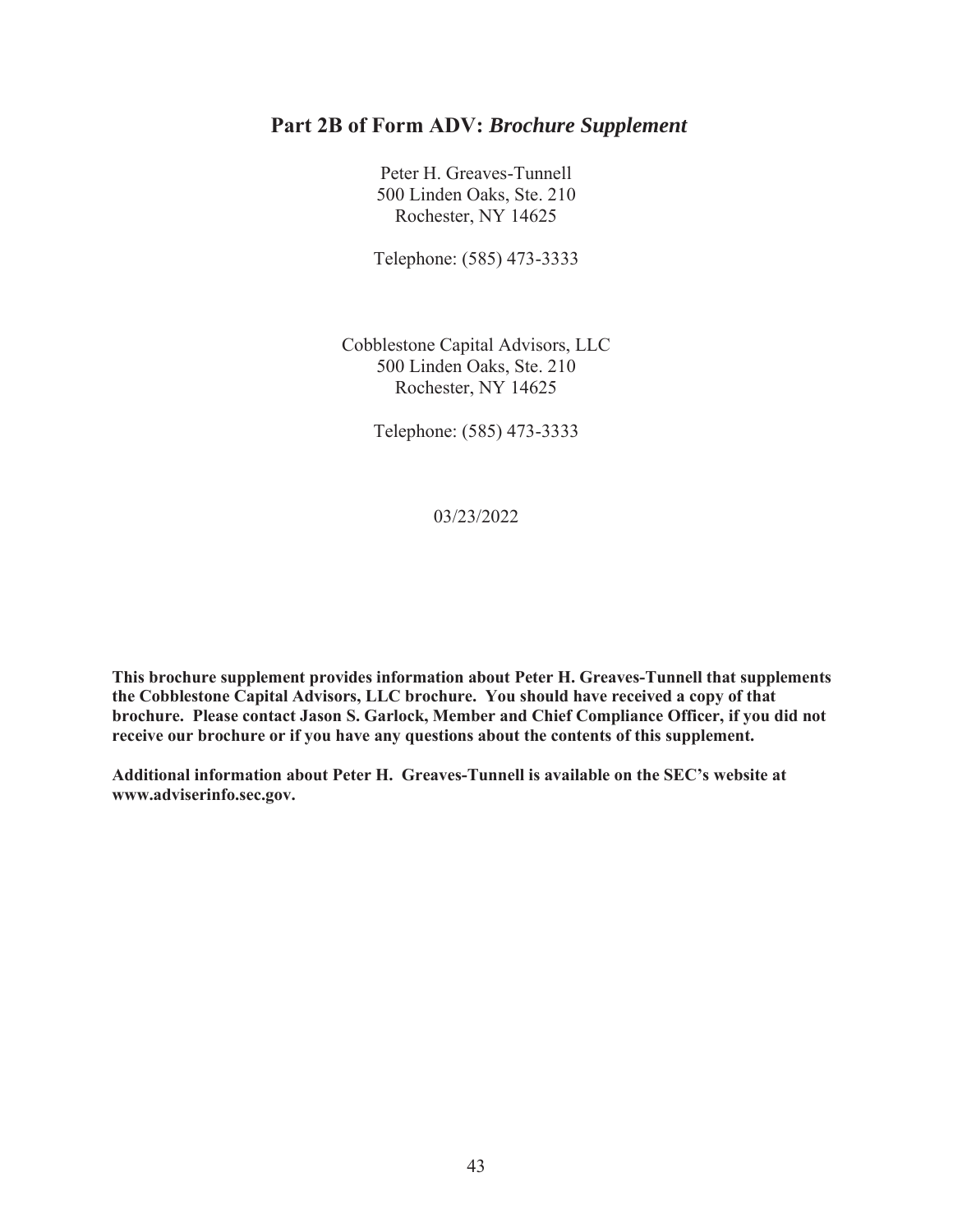Peter H. Greaves-Tunnell Year of Birth: 1959

## Education:

Mr. Greaves-Tunnell graduated from Lafayette College with a B.A. degree in English in 1981 and from the University of Rochester with an M.B.A. in Finance in 1983.

## Business Background:

Owner and Consultant, Riverview Management, Inc. from 01/2021 to present Member and Investment Adviser, Cobblestone Capital Advisors, LLC from 03/1998 to present Principal, Goodwin, Bartlett & Greaves-Tunnell Capital Management from 08/1991 to 03/1998

## **Item 3. Disciplinary Information**

Mr. Greaves-Tunnell does not have any history of reportable disciplinary events.

## **Item 4. Other Business Activities**

Mr. Greaves-Tunnell is not involved in any outside business activities.

## **Item 5. Additional Compensation**

Mr. Greaves-Tunnell does not receive any additional compensation from third parties for providing investment advice to its clients.

#### **Item 6. Supervision**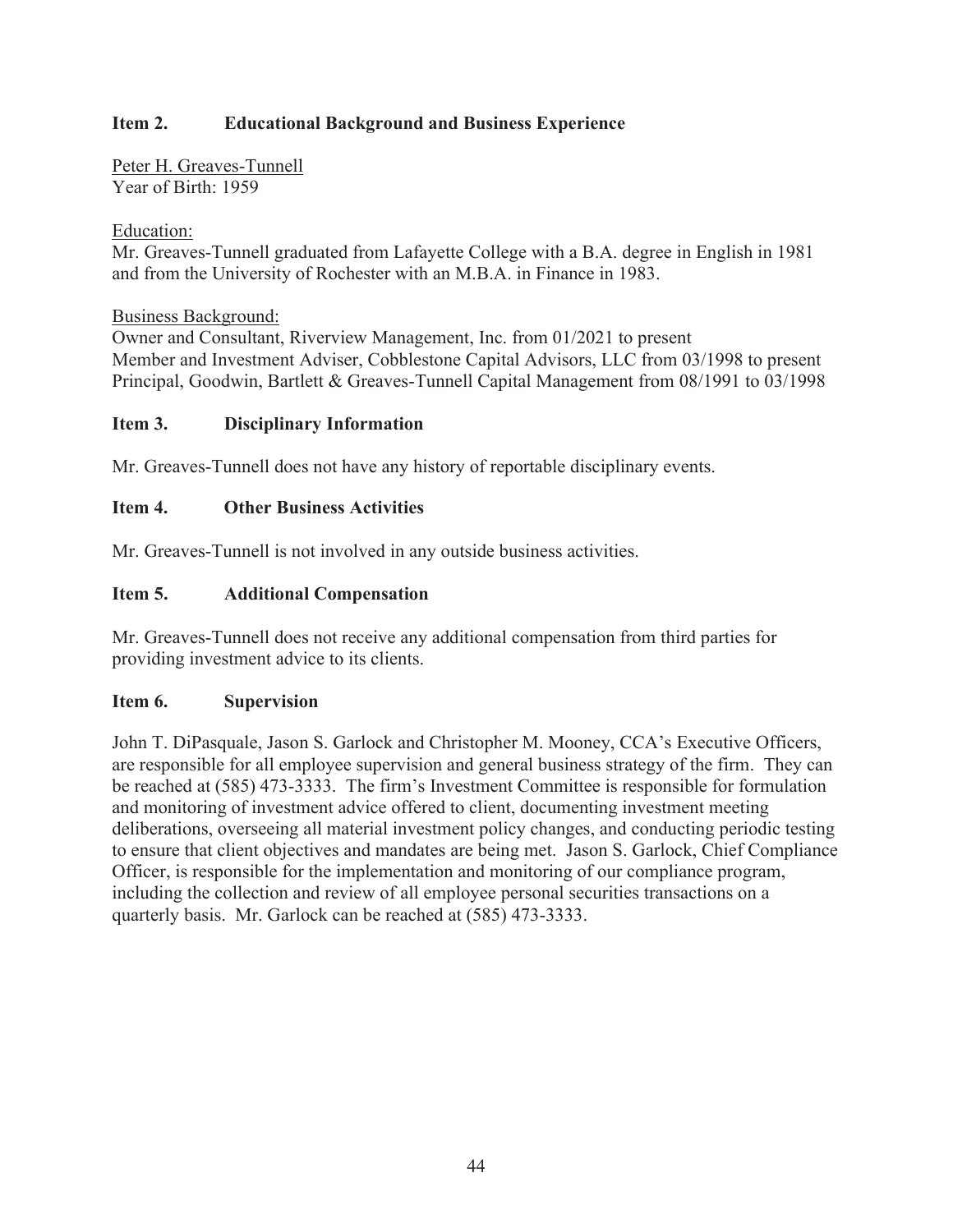Neal Heslor 500 Linden Oaks, Ste. 210 Rochester, NY 14625

Telephone: (585) 473-3333

Cobblestone Capital Advisors, LLC 500 Linden Oaks, Ste. 210 Rochester, NY 14625

Telephone: (585) 473-3333

03/23/2022

**This brochure supplement provides information about Neal Heslor that supplements the Cobblestone Capital Advisors, LLC brochure. You should have received a copy of that brochure. Please contact Jason S. Garlock, Member and Chief Compliance Officer, if you did not receive our brochure or if you have any questions about the contents of this supplement.** 

**Additional information about Neal Heslor is available on the SEC's website at www.adviserinfo.sec.gov.**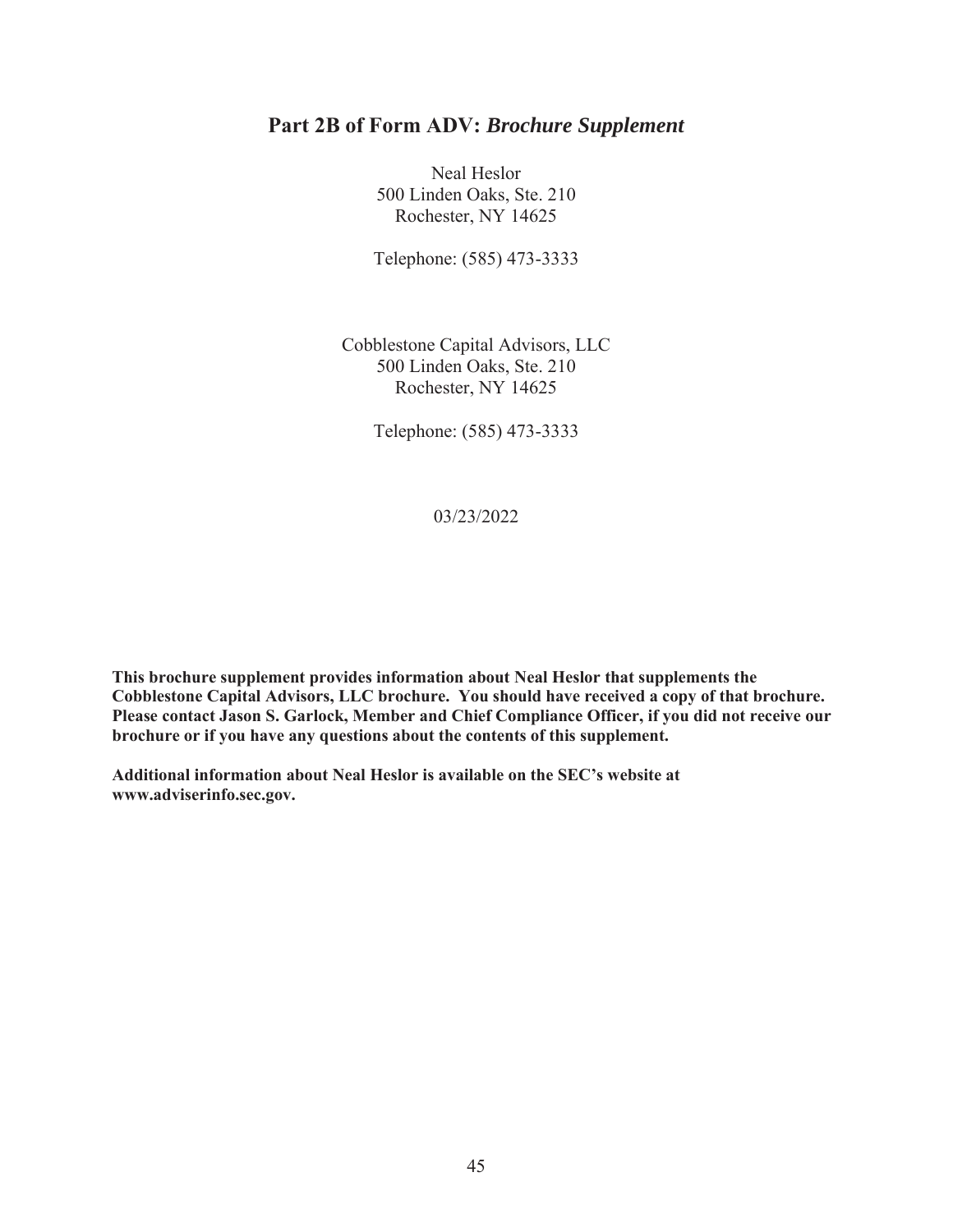Neal Heslor Year of Birth: 1975

Education: Mr. Heslor graduated from SUNY Oneonta with a B.S. degree in Business Economics.

Business Background: Wealth Planner, Cobblestone Capital Advisors, LLC beginning March 2017 Financial Analyst/Financial Planning Specialist/Financial Planning Manager, Tompkins Financial Advisors from 07/2005 through 02/2017

#### **Item 3. Disciplinary Information**

Mr. Heslor does not have any history of reportable disciplinary events.

## **Item 4. Other Business Activities**

Mr. Heslor is not involved in any outside business activities.

## **Item 5. Additional Compensation**

Mr. Heslor does not receive any additional compensation from third parties for providing investment advice to its clients.

#### **Item 6. Supervision**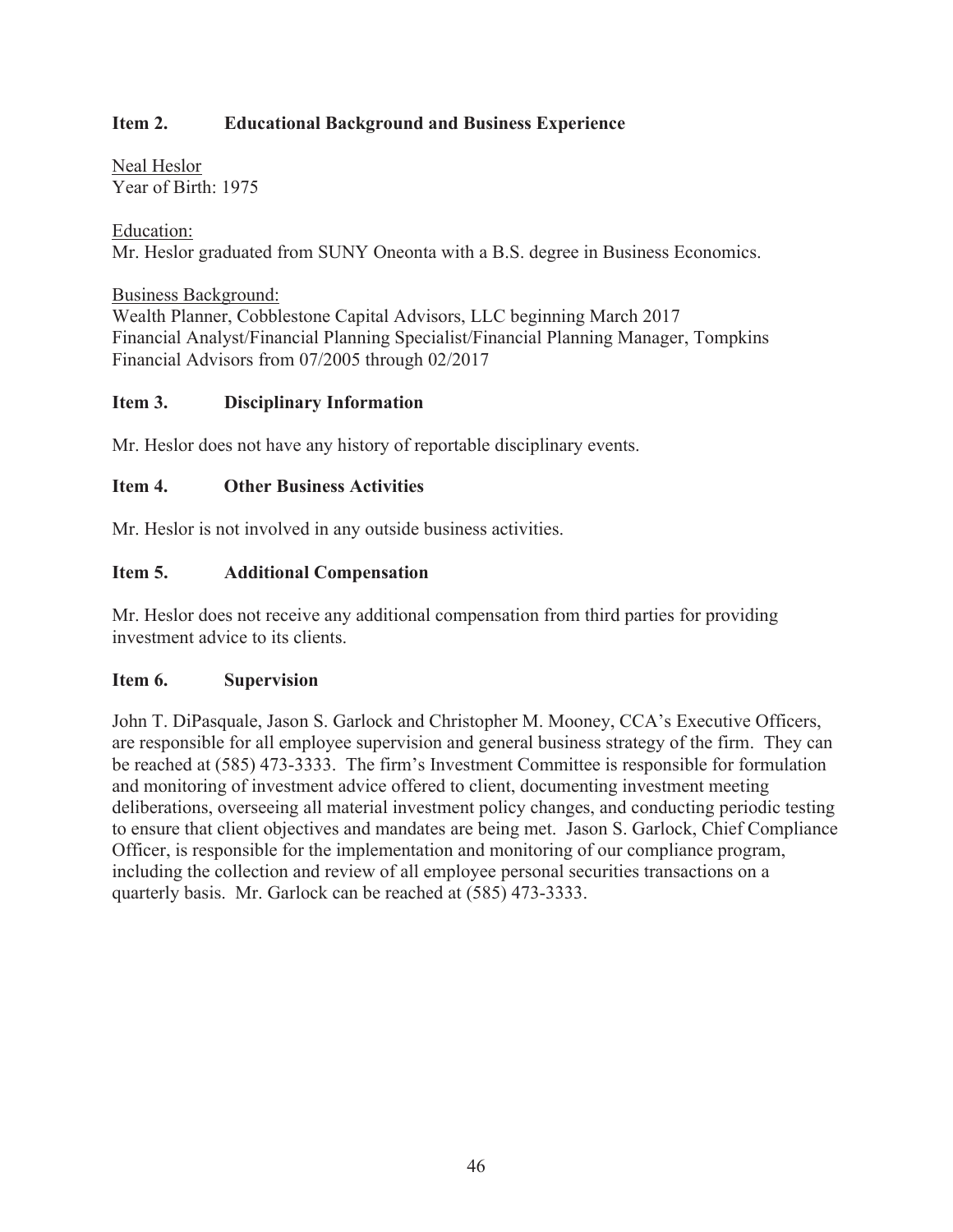Jordan M. Millner 500 Linden Oaks, Ste. 210 Rochester, NY 14625

Telephone: (585) 473-3333

Cobblestone Capital Advisors, LLC 500 Linden Oaks, Ste. 210 Rochester, NY 14625

Telephone: (585) 473-3333

03/23/2022

**This brochure supplement provides information about Jordan M. Millner that supplements the Cobblestone Capital Advisors, LLC brochure. You should have received a copy of that brochure. Please contact Jason S. Garlock, Member and Chief Compliance Officer, if you did not receive our brochure or if you have any questions about the contents of this supplement.** 

**Additional information about Jordan M. Millner is available on the SEC's website at www.adviserinfo.sec.gov.**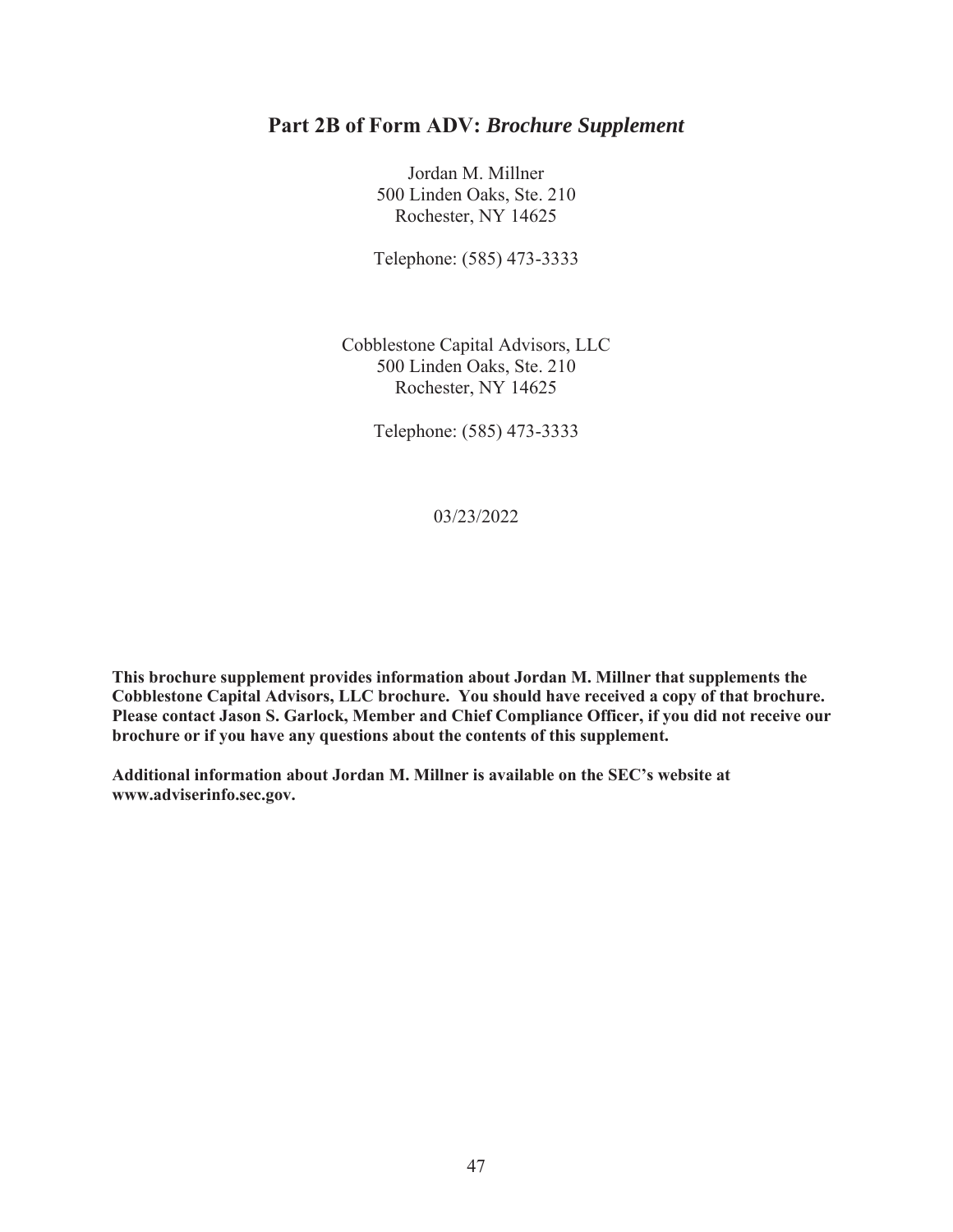Jordan M. Millner, CFA Year of Birth: 1987

#### Education:

Mr. Millner graduated from Le Moyne College with a B.S. degree in Business Administration: Finance in 2009.

#### Business Background: Investment Adviser, Cobblestone Capital Advisors, LLC beginning March 2010

## Professional Designations:

Mr. Millner earned the Chartered Financial Analyst (CFA) designation in 2015. The CFA designation is an international professional certification offered by the CFA Institute (formerly AIMR) to financial analysts who complete a series of three examinations. To become a CFA charterholder candidates must pass each of three six-hour exams, possess a bachelor's degree (or equivalent, as assessed by CFA institute) and have 48 months of qualified, professional work experience. CFA charterholders are also obligated to adhere to a strict Code of Ethics and Standards governing their professional conduct.

## **Item 3. Disciplinary Information**

Mr. Millner does not have any history of reportable disciplinary events.

## **Item 4. Other Business Activities**

Mr. Millner is not involved in any outside business activities.

## **Item 5. Additional Compensation**

Mr. Millner does not receive any additional compensation from third parties for providing investment advice to its clients.

#### **Item 6. Supervision**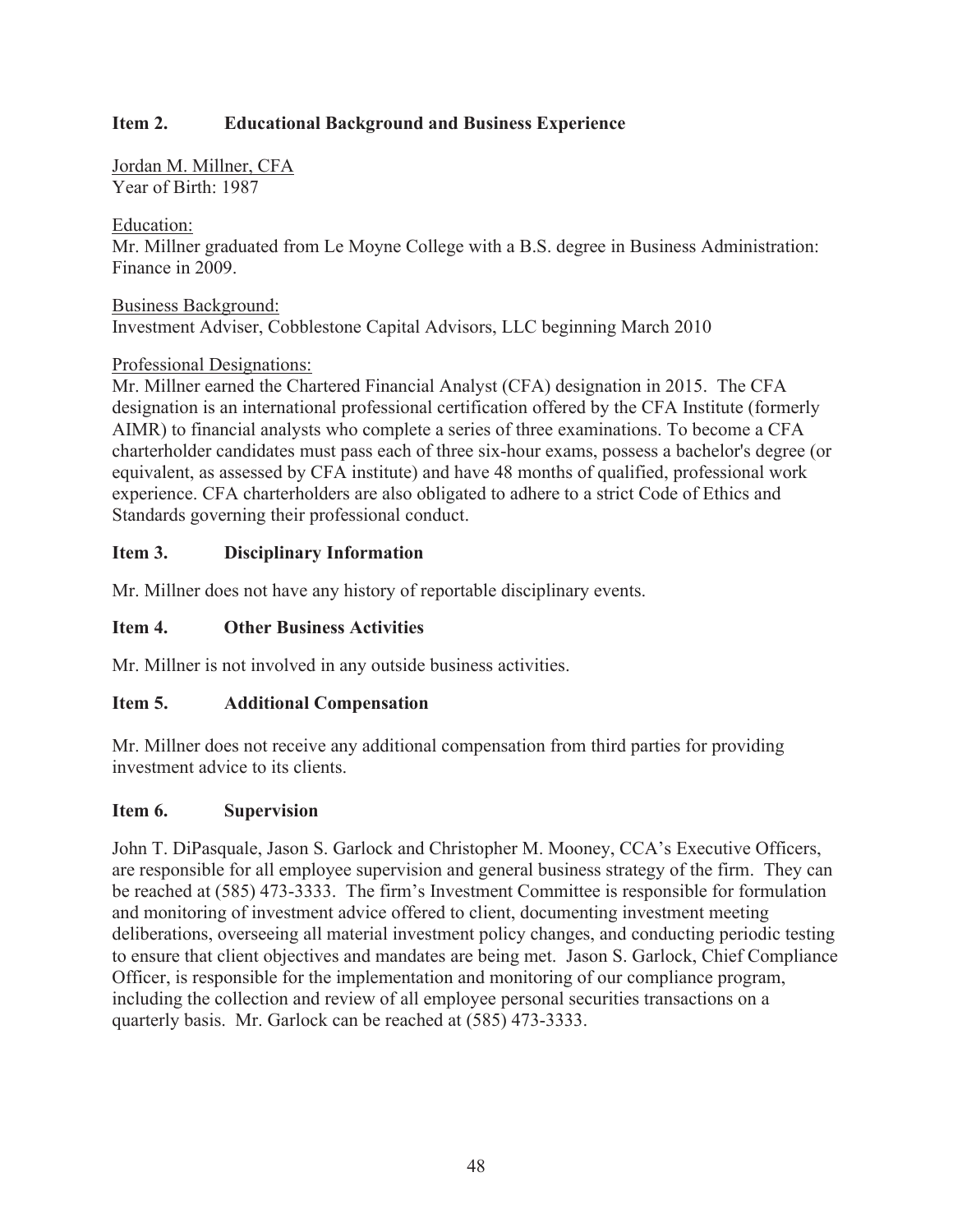Zachary R. Mullally 500 Linden Oaks, Ste. 210 Rochester, NY 14625

Telephone: (585) 473-3333

Cobblestone Capital Advisors, LLC 500 Linden Oaks, Ste. 210 Rochester, NY 14625

Telephone: (585) 473-3333

03/23/2022

**This brochure supplement provides information about Zachary R. Mullally that supplements the Cobblestone Capital Advisors, LLC brochure. You should have received a copy of that brochure. Please contact Jason S. Garlock, Member and Chief Compliance Officer, if you did not receive our brochure or if you have any questions about the contents of this supplement.** 

**Additional information about Zachary R. Mullally is available on the SEC's website at www.adviserinfo.sec.gov.**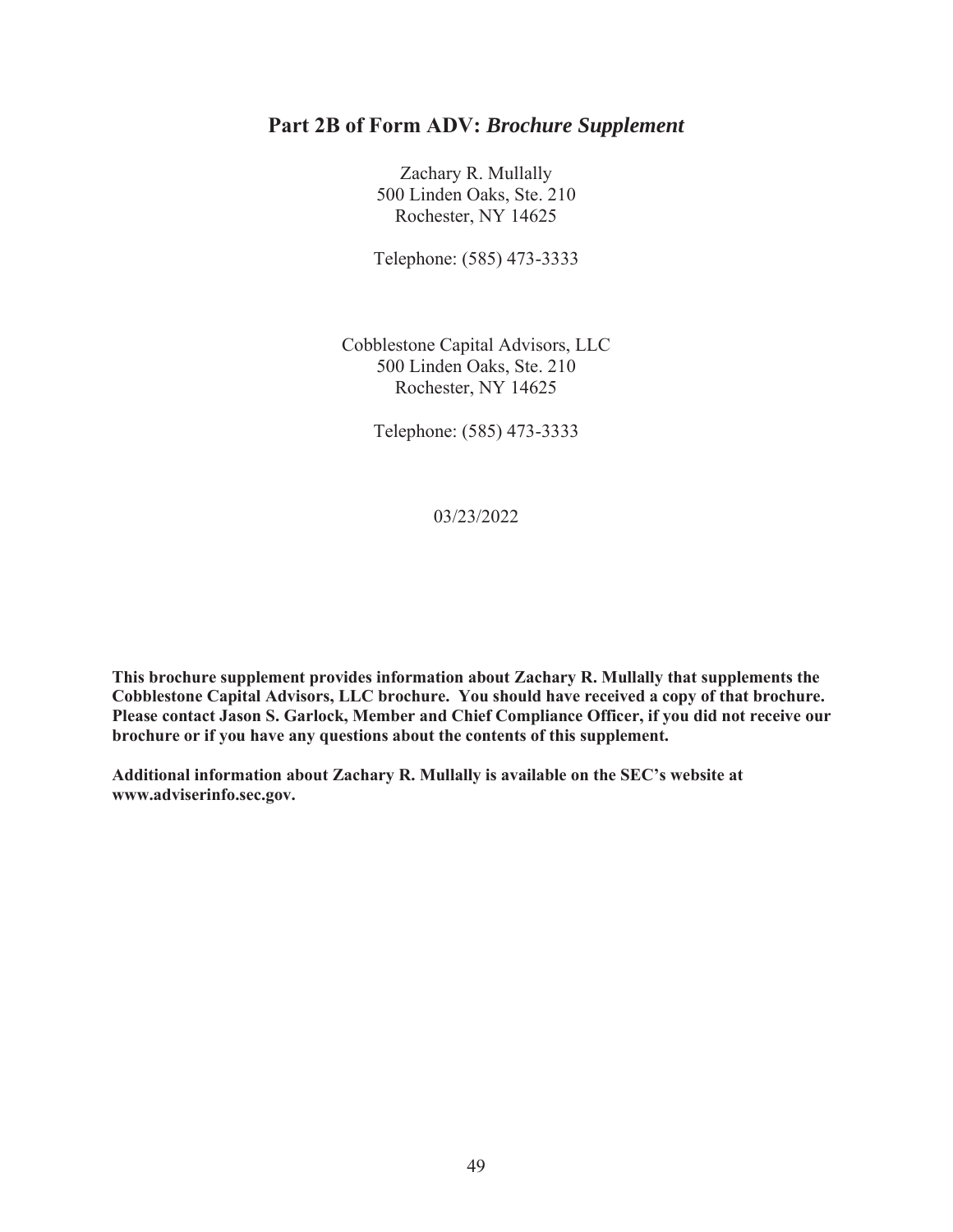Zachary R. Mullally Year of Birth: 1999

Education: Mr. Mullally graduated from Nazareth College with a B.S. degree in Finance in 2021.

Business Background: Portfolio Management Associate, Cobblestone Capital Advisors, LLC beginning June 2021

## **Item 3. Disciplinary Information**

Mr. Mullally does not have any history of reportable disciplinary events.

#### **Item 4. Other Business Activities**

Mr. Mullally is not involved in any outside business activities.

## **Item 5. Additional Compensation**

Mr. Mullally does not receive any additional compensation from third parties for providing investment advice to its clients.

#### **Item 6. Supervision**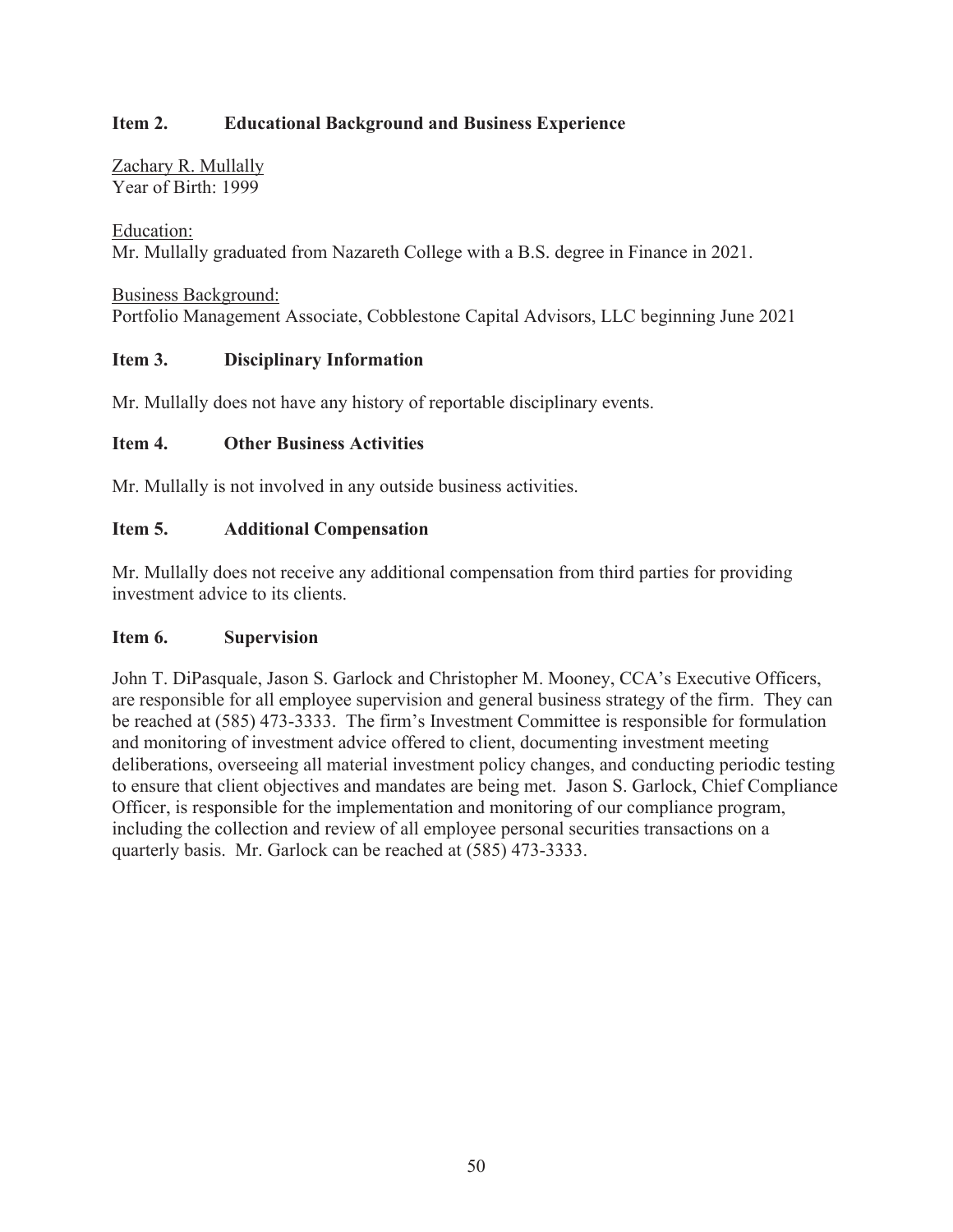Allison N. Schraf 500 Linden Oaks, Ste. 210 Rochester, NY 14625

Telephone: (585) 473-3333

Cobblestone Capital Advisors, LLC 500 Linden Oaks, Ste. 210 Rochester, NY 14625

Telephone: (585) 473-3333

03/23/2022

**This brochure supplement provides information about Allison N. Schraf that supplements the Cobblestone Capital Advisors, LLC brochure. You should have received a copy of that brochure. Please contact Jason S. Garlock, Member and Chief Compliance Officer, if you did not receive our brochure or if you have any questions about the contents of this supplement.** 

**Additional information about Allison N. Schraf is available on the SEC's website at www.adviserinfo.sec.gov.**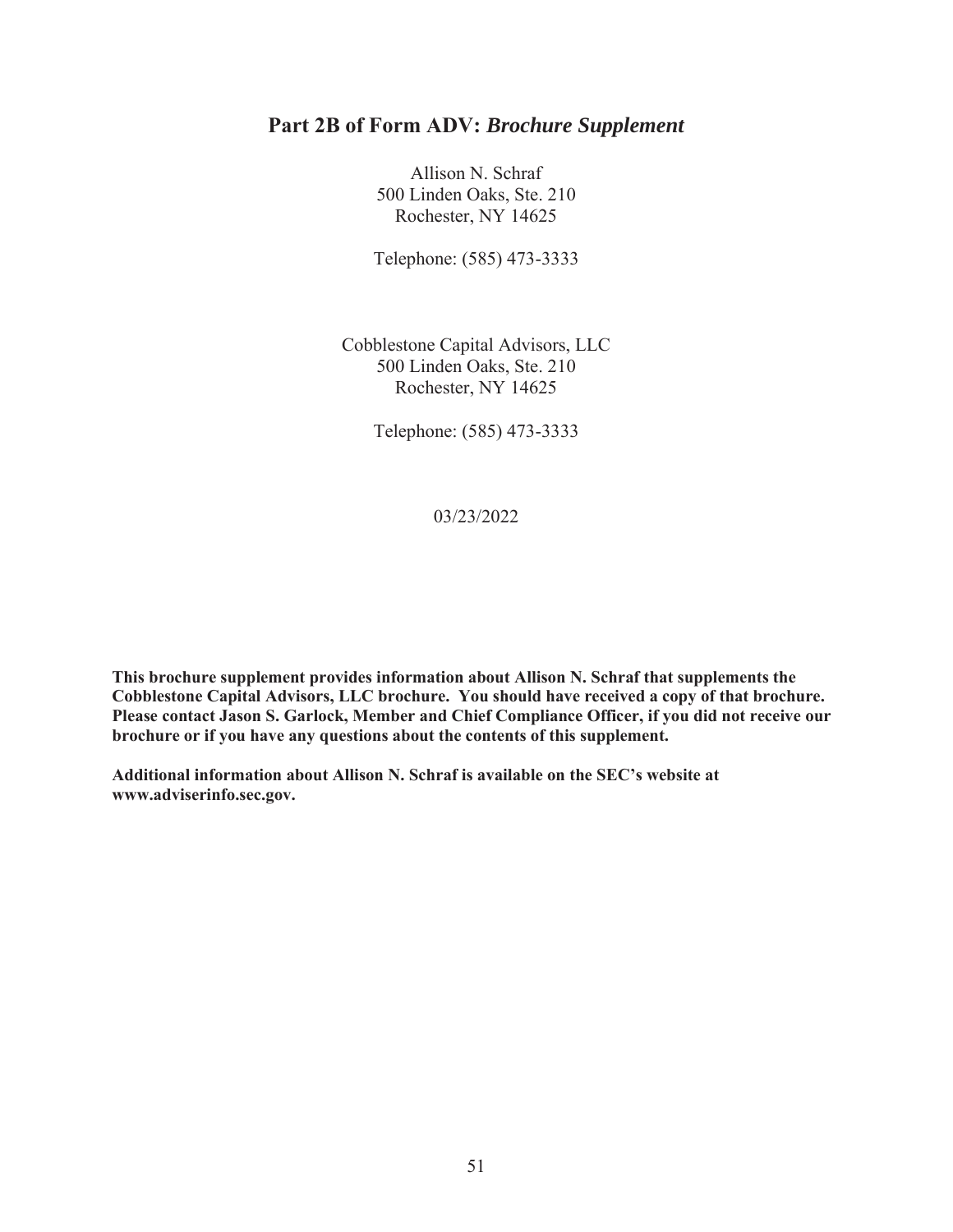Allison N. Schraf Year of Birth: 1987

## Education:

Ms. Schraf graduated from Nazareth College with a B.A. degree in Mathematics

Business Background:

Wealth Planner, Cobblestone Capital Advisors, LLC beginning December 2015 Operations Generalist, Manning & Napier from 11/2011-12/2015

## Professional Designations:

Ms. Schraf obtained her CPF® certification in 2019. The CFP® certification is a professional certification mark for financial planners conferred by the Certified Financial Planner Board of Standards, Inc. (CFP Board) in the United States. To receive authorization to use the designation, the candidate must meet education, examination, experience and ethics requirements, and pay an ongoing certification fee. To fulfill the education requirement, students are required to complete course training in various topic areas and sit for the six-hour CFP Board Certification Examination. A bachelor's degree (or higher), or its equivalent in any discipline, from an accredited college or university is required to attain  $CFP^*$  certification.

## **Item 3. Disciplinary Information**

Ms. Schraf does not have any history of reportable disciplinary events.

## **Item 4. Other Business Activities**

Ms. Schraf is not involved in any outside business activities.

#### **Item 5. Additional Compensation**

Ms. Schraf does not receive any additional compensation from third parties for providing investment advice to its clients.

#### **Item 6. Supervision**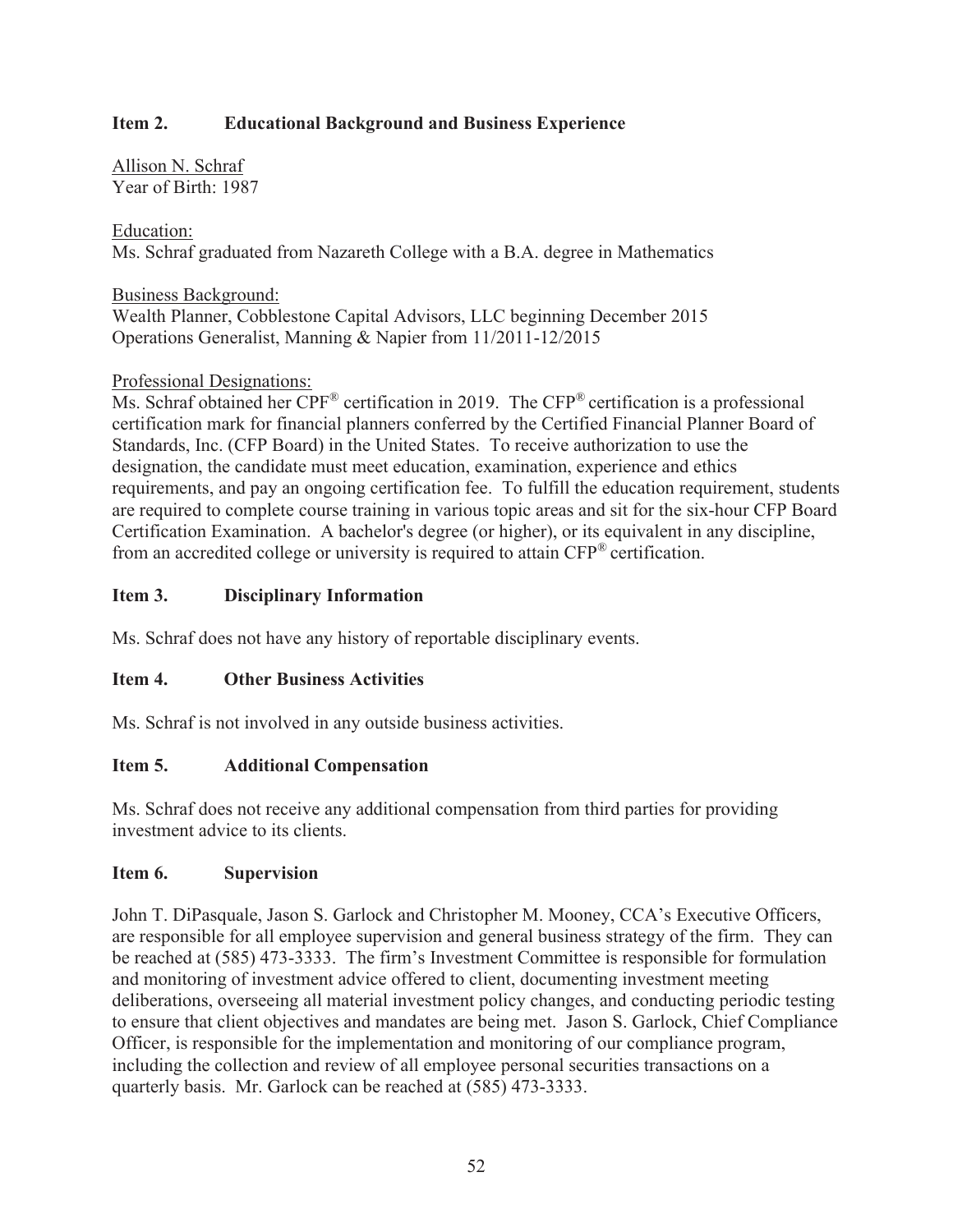Timothy J. Shanahan 500 Linden Oaks, Ste. 210 Rochester, NY 14625

Telephone: (585) 473-3333

Cobblestone Capital Advisors, LLC 500 Linden Oaks, Ste. 210 Rochester, NY 14625

Telephone: (585) 473-3333

03/23/2022

**This brochure supplement provides information about Timothy J. Shanahan that supplements the Cobblestone Capital Advisors, LLC brochure. You should have received a copy of that brochure. Please contact Jason S. Garlock, Member and Chief Compliance Officer, if you did not receive our brochure or if you have any questions about the contents of this supplement.** 

**Additional information about Timothy J. Shanahan is available on the SEC's website at www.adviserinfo.sec.gov.**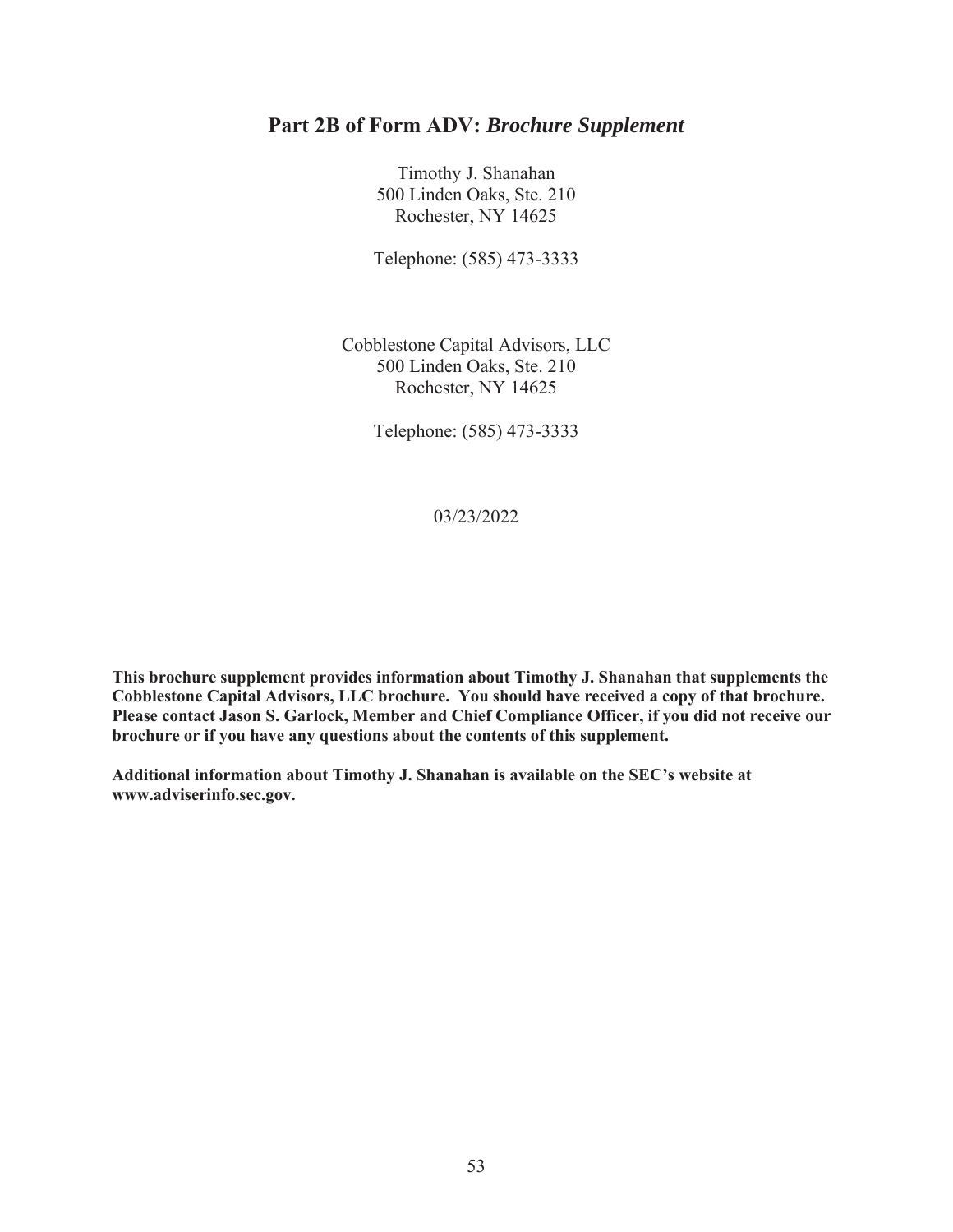Timothy J. Shanahan Year of Birth: 1964

## Education:

Mr. Shanahan graduated from Georgetown University with a B.S.B.A. degree in Accounting in 1986 and received his M.B.A. in Finance from the University of Rochester Simon School in 1993.

Business Background:

Member and Senior Relationship Manager, Cobblestone Capital Advisors, LLC beginning April 2011 Vice President, Federated Clover from 12/2008 to 04/2011 Partner and Vice President, Clover Capital Management from 08/1997 to 11/2008

## **Item 3. Disciplinary Information**

Mr. Shanahan does not have any history of reportable disciplinary events.

## **Item 4. Other Business Activities**

Mr. Shanahan is not involved in any outside business activities.

#### **Item 5. Additional Compensation**

Mr. Shanahan does not receive any additional compensation from third parties for providing investment advice to its clients.

#### **Item 6. Supervision**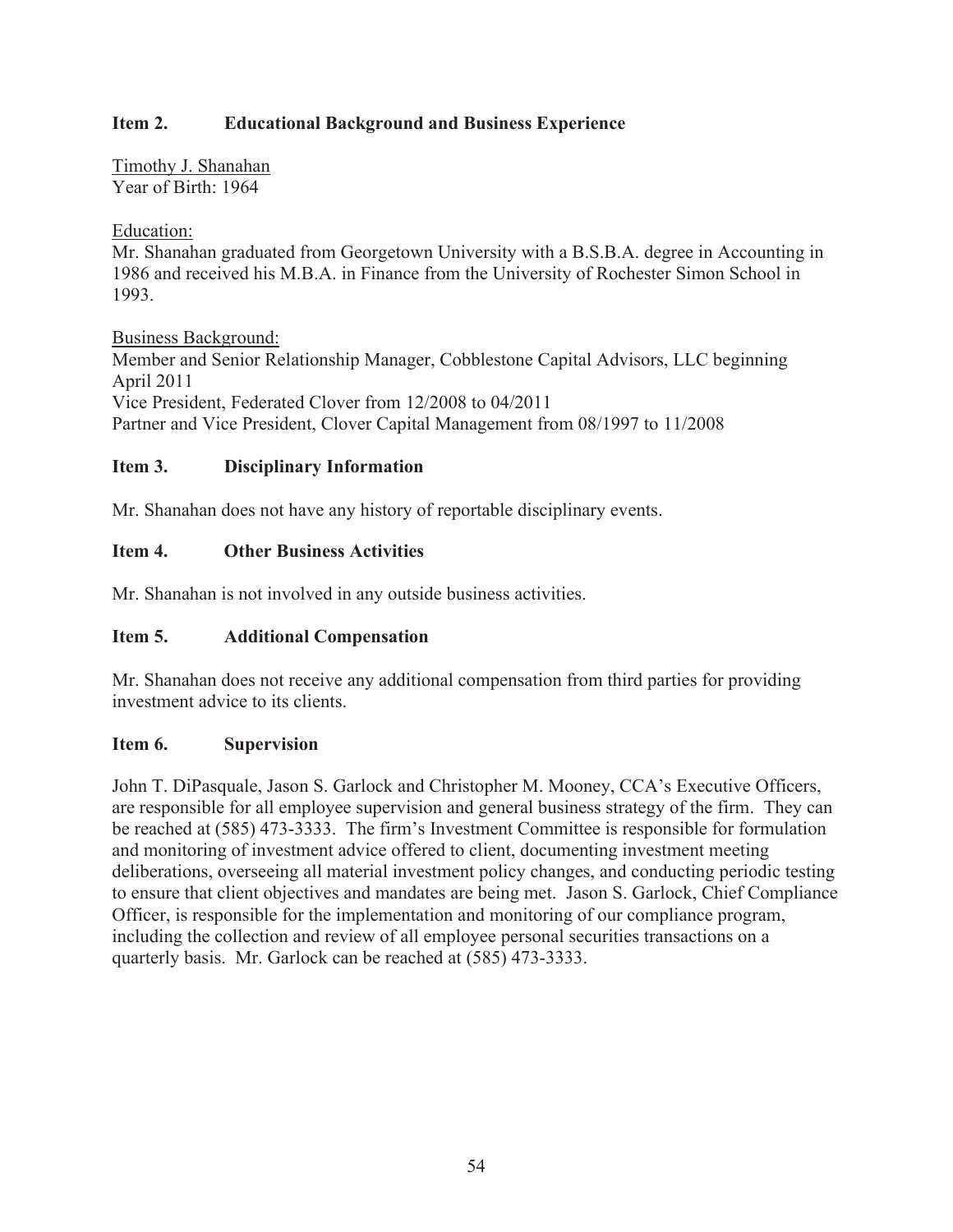Carroll G. Wert 500 Linden Oaks, Ste. 210 Rochester, NY 14625

Telephone: (585) 473-3333

Cobblestone Capital Advisors, LLC 500 Linden Oaks, Ste. 210 Rochester, NY 14625

Telephone: (585) 473-3333

03/23/2022

**This brochure supplement provides information about Carroll G. Wert that supplements the Cobblestone Capital Advisors, LLC brochure. You should have received a copy of that brochure. Please contact Jason S. Garlock, Member and Chief Compliance Officer, if you did not receive our brochure or if you have any questions about the contents of this supplement.** 

**Additional information about Carroll G. Wert is available on the SEC's website at www.adviserinfo.sec.gov.**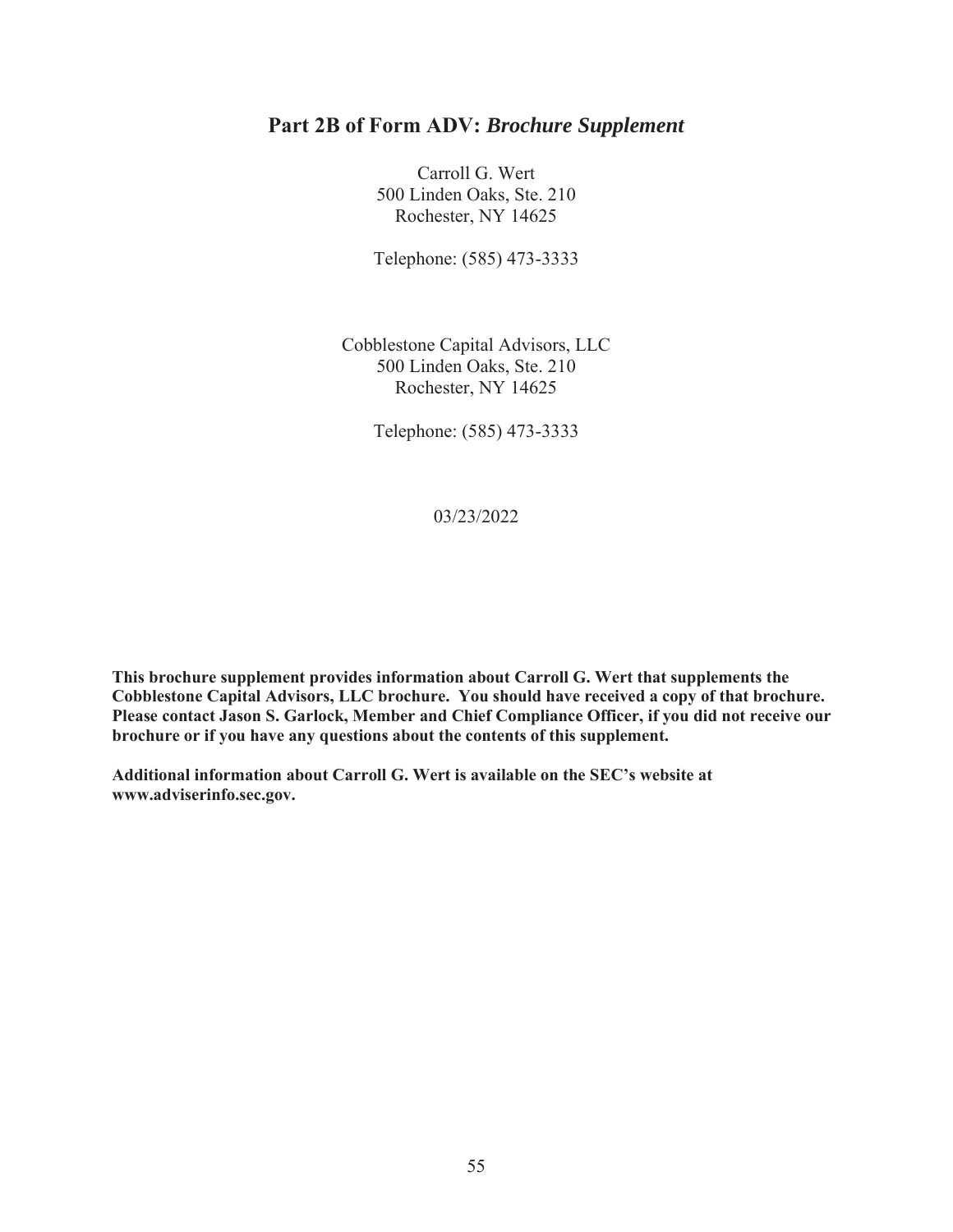Carroll G. Wert Year of Birth: 1960

## Education:

Ms. Wert graduated from St. Bonaventure University with a B.B.A. degree in Marketing.

Business Background: Wealth Planner, Cobblestone Capital Advisors, LLC beginning January 1998

## Professional Designations:

Ms. Wert obtained her CPF® certification in 1992. The CFP® certification is a professional certification mark for financial planners conferred by the Certified Financial Planner Board of Standards, Inc. (CFP Board) in the United States. To receive authorization to use the designation, the candidate must meet education, examination, experience and ethics requirements, and pay an ongoing certification fee. To fulfill the education requirement, students are required to complete course training in various topic areas and sit for the six-hour CFP Board Certification Examination. A bachelor's degree (or higher), or its equivalent in any discipline, from an accredited college or university is required to attain CFP® certification.

## **Item 3. Disciplinary Information**

Ms. Wert does not have any history of reportable disciplinary events.

## **Item 4. Other Business Activities**

Ms. Wert is not involved in any outside business activities.

## **Item 5. Additional Compensation**

Ms. Wert does not receive any additional compensation from third parties for providing investment advice to its clients.

#### **Item 6. Supervision**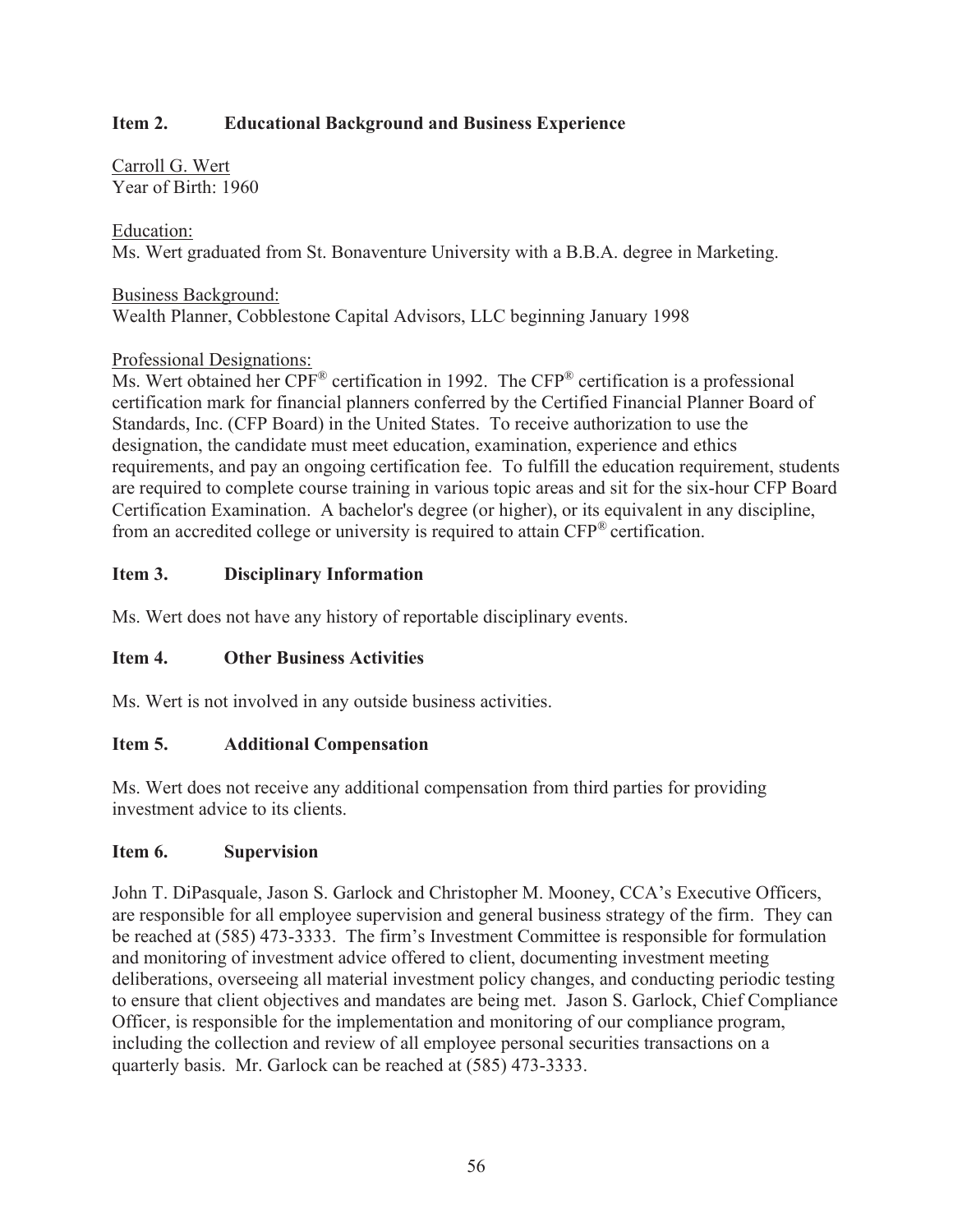Tobin B. Woodruff 500 Linden Oaks, Ste. 210 Rochester, NY 14625

Telephone: (585) 473-3333

Cobblestone Capital Advisors, LLC 500 Linden Oaks, Ste. 210 Rochester, NY 14625

Telephone: (585) 473-3333

03/23/2022

**This brochure supplement provides information about Tobin B. Woodruff that supplements the Cobblestone Capital Advisors, LLC brochure. You should have received a copy of that brochure. Please contact Jason S. Garlock, Member and Chief Compliance Officer, if you did not receive our brochure or if you have any questions about the contents of this supplement.** 

**Additional information about Tobin B. Woodruff is available on the SEC's website at www.adviserinfo.sec.gov.**